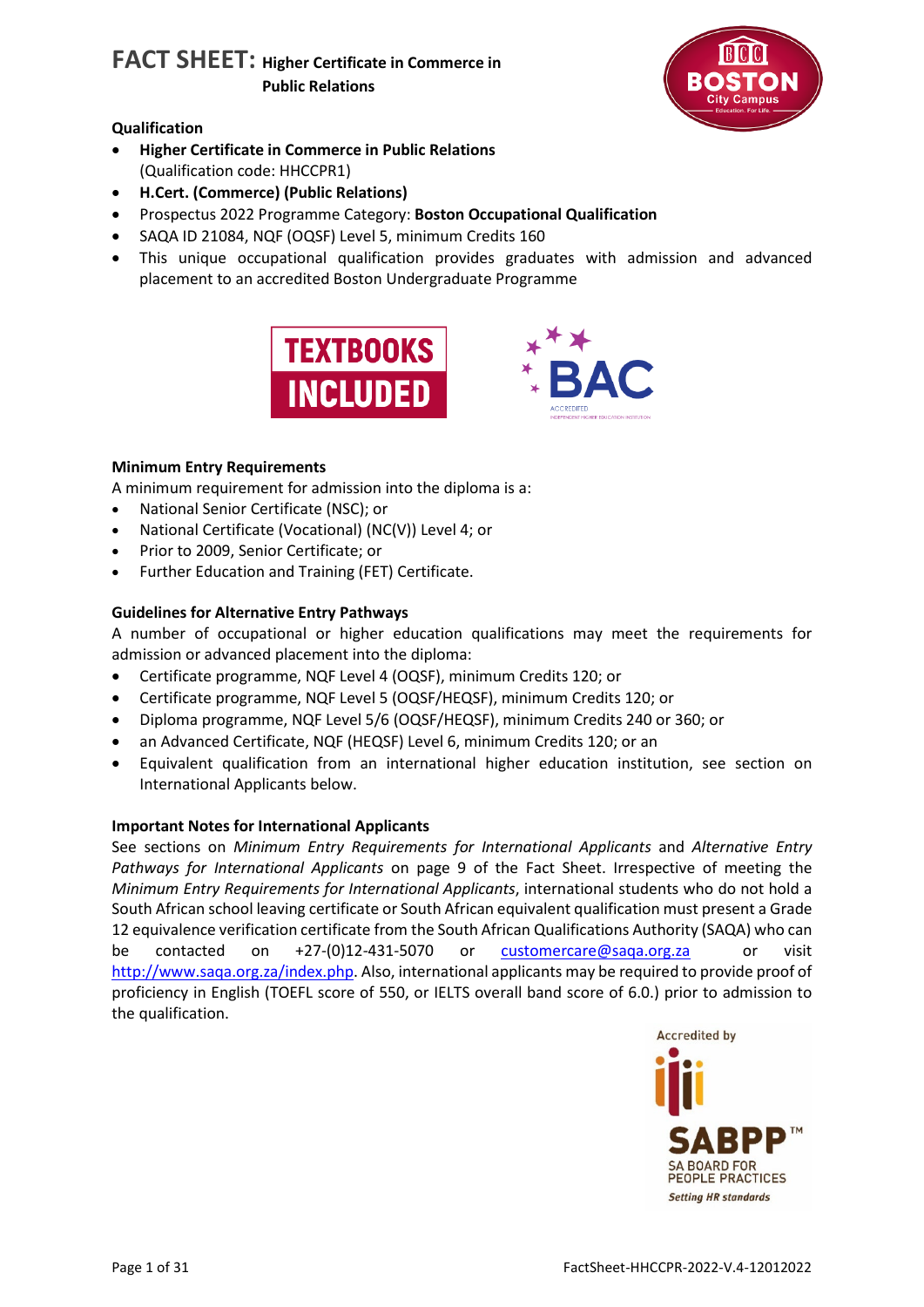# **Applying to Transfer-in Credits**

Boston allows students with completed credits from recognised education institutions to apply for credit accumulation and transfer (CAT). In the case of completed qualifications, a maximum of 50% of the credits may be transferred-in. Credit transfers will only be considered if accompanied by full academic records with a statement of satisfactory or good conduct. Students interested in applying will be considered individually by the Academic Committee based at Head Office; see relevant section in the Prospectus and the *'*Application for Admission Form' online.

# **RPL Applicants**

Boston admits a small number of students through Recognition of Prior Learning (RPL). Applicants interested in applying through RPL will be considered individually by the Academic Committee based at Head Office; see relevant section in the Prospectus and the 'Application for Admission Form' online.

#### **What is the Duration of Study?**

Based on the credits and notional hours of this qualification, the minimum duration is three (3) semesters over a period of eighteen (18) months, and the maximum duration is three (3) years. For more information see, Table overleaf.

# **What is the Purpose of the Qualification?**

The purpose of this programme is to ensure that individuals are equipped with the foundational knowledge, theory and methodology of the important disciplines associated with commercial management, public relations, computer literacy and orientation to the world of work. This enables certificated students to demonstrate initiative and responsibility in an academic context where application of principles and theory are emphasised as a basis for further undergraduate studies and/or access to a wide range of careers within civil society, the public or private sectors.

The skills, knowledge, attitudes and values required by Public Relations graduates are captured in this qualification which is a specialist programme in this field. Thereby offering good breadth on the important topics combined with appropriate occupational and professional depth for its intended purpose. The qualification provides exciting career opportunities in the fields, for example:

- Public Relations Assistant
- Communication Officer
- Marketing Communications Assistant
- Marketing Accounts Assistant
- Social Media Assistant
- Spokesperson Assistant

# **What are the Programme Outcomes?**

On completion of the programme, graduates will have the necessary knowledge and practical skills required to:

- Operate effectively in the workplace using a number of Windows-based end-user applications
- Define key principles of public relations and business management
- Explain the use of social media platforms from a public relations point of view
- Explain the difference between micro- and macro-economics
- Identify and discuss the importance of the core financial statements compiled for small businesses
- Define key concepts used in the world of integrated marketing communications
- Identify and explain certain core areas that are of importance in commercial law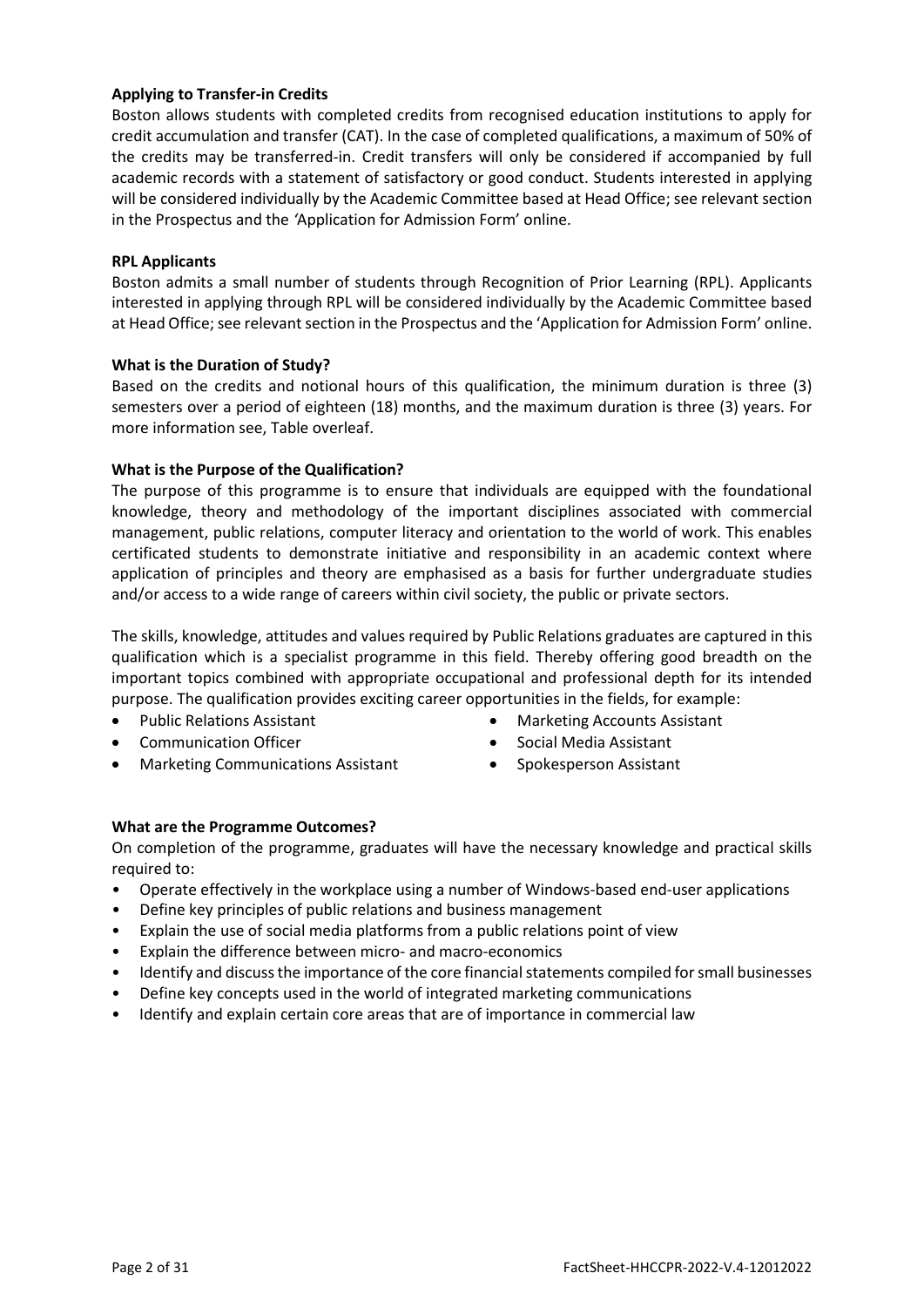### **What do I require to Pass a Module?**

Students will need an overall mark of fifty percent (50%) to pass a module. Students who do not achieve a pass mark in a summative assessment (SA1 and/or SA2) may be provided one (1) further opportunity to retake (supplement) the summative assessment at an additional re-assessment fee.

#### **How is the Overall Mark Calculated?**

The overall mark will be calculated from the student's performance on formative assessments (FA's) and summative assessments (SA's).

#### **What is the Curriculum and Fee?**

The SABPP Higher Certificate in Commerce in Public Relations programme consists of eleven (11) compulsory modules. See Table overleaf. For more information, see pages 29 to 30 for the Catalogue Description of each module.

Please note that *Module Fees* listed in the Table are for the 2022 academic year.

Visit your Support Centre to find out how you save up to a third of your fees as part of the Invest in SA Subsidy.

Prescribed textbooks are included in the fees.

SABPP Learner Management Fee and Occupational Programme Assessment Fee are charged separately.

#### **How many modules can I take each semester?**

Minimum is one (1) module per semester; this will ensure students remain academically active. The maximum number of modules you can take in any one (1) semester is dependent on the number of credits per module. It is recommended for full-time working adults to consider completing the programme in a duration exceeding the minimum period of eighteen (18) months, which implies electing to take fewer modules per semester.

#### **What are the assessment strategies?**

See Table overleaf for information on the assessment strategy per module and reference the key list below to read about each assessment strategy relevant to your programme, in detail.

**Assessment Strategy C (ASC):** Formative assessments (FA1 and FA2), also known as quizzes, will count fifty percent (50%) – twenty five percent (25%) each - towards the overall mark. A summative assessment in the form of a final exam (SA1), will count fifty percent (50%) towards the overall mark.

**Due Performance (DP):** This module is not weighted nor credit-bearing. However, the minimum hours required in continuous professional and career development must be completed before progressing to the next year of study or certification. It is vital that students in degree programmes develop greater breadth of understanding of interrelated disciplines and practices as mimicked in the world of work, and therefore participation in opportunities provided in this module is compulsory. A summative assessment in the form of reflective essay is required.

**Assessment Strategy 1 (AS1):** The formative assessment 1 (FA1), formative assessment 2 (FA2), formative assessment 3 (FA3) and summative assessment 1 (SA1), all in the form of practical assessments, will each count twenty five percent (25%) towards the overall mark.

**Assessment Strategy 2 (AS2):** The formative assessment (FA1), also known as an assignment or test, will count fifty percent (50%) towards the overall mark. The summative assessment in the form of a final exam or capstone project (SA1), will count fifty percent (50%).

**Assessment Strategy 3 (AS3):** The formative assessment (FA1), also known as an assignment or test, will count forty percent (40%) towards the overall mark. Summative assessments in the form of a final exam or capstone project (SA1), will count fifty percent (50%), and a research or reflective essay (SA2) will count ten percent (10%) towards the overall mark.

**Assessment Strategy 4 (AS4):** Formative assessments(FA1 and FA2), also known as assignments or tests, will count forty percent (40%) - twenty percent (20%) each - towards the overall mark. Summative assessments in the form of a final exam or capstone project (SA1), will count fifty percent (50%), and a research or reflective essay (SA2) will count ten percent (10%) towards the overall mark.

**Assessment Strategy 5 (AS5):** Formative assessments (FA1 and FA2), also known as assignments or tests, will count thirty percent (30%) - fifteen percent (15%) each - towards the overall mark. Summative assessments in the form of a final exam or capstone project (SA1), will count sixty percent (60%), and a research or reflective essay (SA2) will count ten percent (10%) towards the overall mark.

**Assessment Strategy 6 (AS6):** Formative Assessments (FA1 & FA2), which may take the form of assignments, research essays or tests will count forty percent (40%) – twenty percent (20%) each – towards the overall mark. Summative Assessments (SA1 & SA2), which may take the form of capstone projects, tasks, presentations, written or oral exams, or a research proposal will count sixty percent (60%) – thirty percent (30%) each – towards the overall mark.

**Assessment Strategy W (ASW):** Formative assessments (FA1 and FA2), also known as assignments, will count forty percent (40%) - twenty percent (20%) each - towards the overall mark. Summative assessments in the form of a practicum, will count forty percent (40%), and a research or reflective essay (SA2) will count twenty percent (20%) towards the overallmark.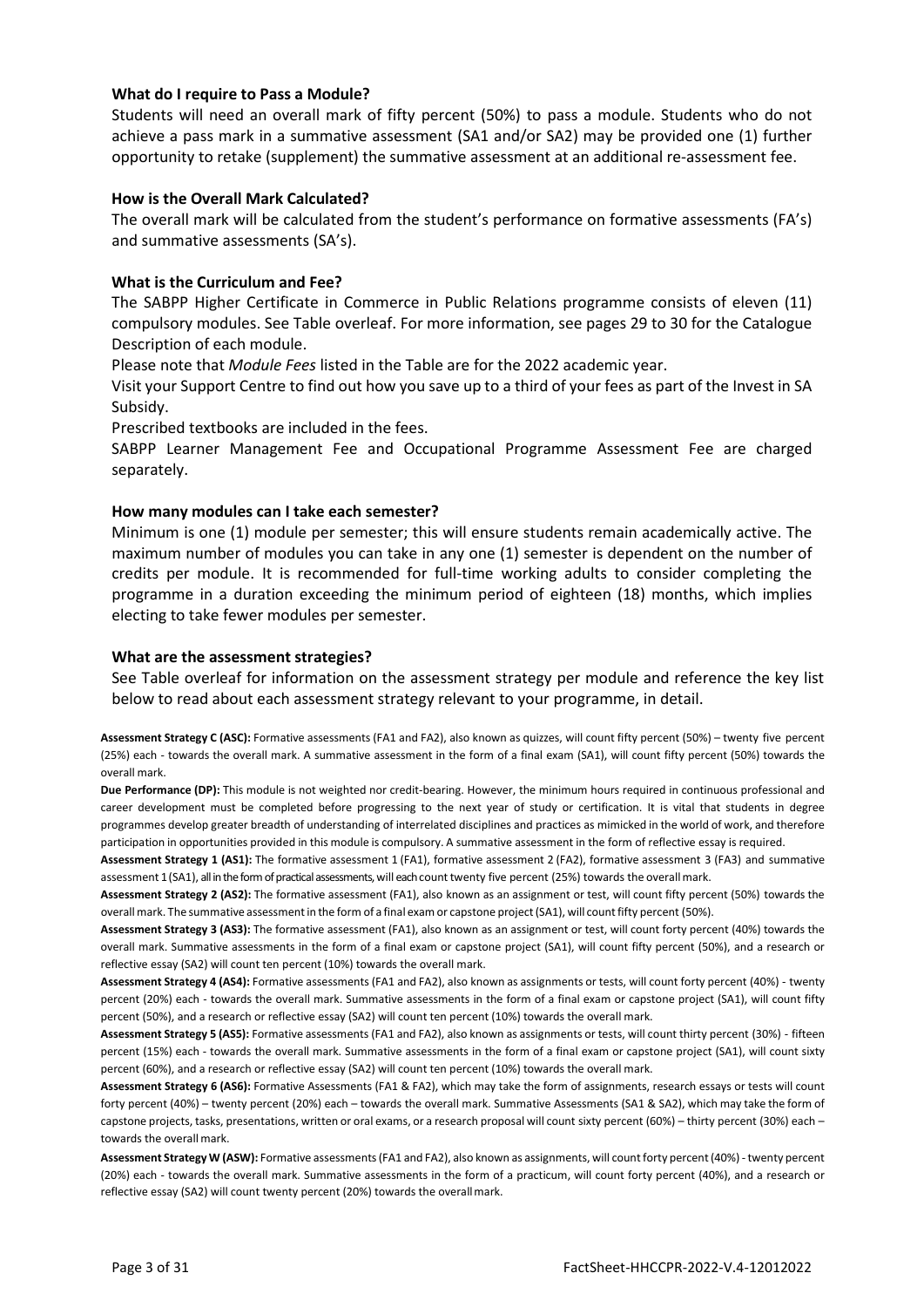|                | Higher Certificate in Commerce in Public Relations (HHCCPR1) |                 |           |                |            |                                                |                   |                                                                                                    |                                                                                                                                   |                                                                    |                                                                                          |                                                                                                                                           |                                                                                                                                  |                                                                                                       |
|----------------|--------------------------------------------------------------|-----------------|-----------|----------------|------------|------------------------------------------------|-------------------|----------------------------------------------------------------------------------------------------|-----------------------------------------------------------------------------------------------------------------------------------|--------------------------------------------------------------------|------------------------------------------------------------------------------------------|-------------------------------------------------------------------------------------------------------------------------------------------|----------------------------------------------------------------------------------------------------------------------------------|-------------------------------------------------------------------------------------------------------|
| Semester       | <b>Module Name</b>                                           | Code            | NQF Level | <b>Credits</b> | Compulsory | <b>Academic</b><br>Year /<br><b>Assessment</b> | Pre-<br>requisite | 2022<br><b>Module</b><br><b>Fees (Cash</b><br><b>Fees</b><br>before<br>Invest in<br>SA<br>Subsidy) | 2022 Module<br>Fees (Cash<br><b>Fees after</b><br><b>Invest in SA</b><br><b>Subsidy for</b><br>full<br>registrations,<br>CAT/RPL) | Textbook(s)<br>and digital<br>learning<br>experiences<br>included? | <b>Student</b><br><b>Advisor to</b><br>help keep<br>me<br>motivated<br>and on-<br>track? | <b>Full-Time</b><br><b>Educators</b><br>to assist<br>with<br>academic<br>support,<br>tuition<br>planning,<br>student<br>wellness,<br>etc. | 24/7 online<br><b>LMS</b> for<br>access to<br>video<br>lectures,<br>teaching &<br>learning,<br>assessments,<br>feedback,<br>etc. | <b>Support</b><br>Centre<br>for<br>access to<br>ICT,<br>study &<br>exam<br>venues,<br>if.<br>required |
| $\mathbf{1}$   | <b>Annual Registration Fee</b>                               |                 |           |                |            |                                                |                   | R650.00                                                                                            |                                                                                                                                   |                                                                    |                                                                                          |                                                                                                                                           |                                                                                                                                  |                                                                                                       |
| $\mathbf{1}$   | Annual Library Fee 1                                         | HALIBF1         |           |                |            |                                                |                   | R250.00                                                                                            |                                                                                                                                   |                                                                    |                                                                                          |                                                                                                                                           |                                                                                                                                  |                                                                                                       |
| $\mathbf{1}$   | <b>SABPP Learner Fee</b>                                     |                 |           |                |            |                                                |                   | R225.00                                                                                            |                                                                                                                                   |                                                                    |                                                                                          |                                                                                                                                           |                                                                                                                                  |                                                                                                       |
| $\mathbf{1}$   | Computer Literacy (Intro to PC,<br>Windows, Word, Outlook)   | HCLT101-1       | 5         | 16             | <b>Yes</b> | 1-ASC                                          |                   | R4 145.00                                                                                          |                                                                                                                                   | <b>Yes</b>                                                         | <b>Yes</b>                                                                               | Yes                                                                                                                                       | <b>Yes</b>                                                                                                                       | <b>Yes</b>                                                                                            |
| $\mathbf{1}$   | <b>Academic Literacy</b>                                     | <b>HALP1181</b> | 5         | 14             | Yes        | $1-AS2$                                        |                   | R3 500.00                                                                                          |                                                                                                                                   | Yes                                                                | Yes                                                                                      | Yes                                                                                                                                       | Yes                                                                                                                              | <b>Yes</b>                                                                                            |
| $\mathbf{1}$   | <b>Public Relations 1</b>                                    | HPR1181         | 5         | 16             | <b>Yes</b> | $1 - AS2$                                      |                   | R3 565.00                                                                                          |                                                                                                                                   | Yes                                                                | Yes                                                                                      | <b>Yes</b>                                                                                                                                | Yes                                                                                                                              | <b>Yes</b>                                                                                            |
| $\mathbf{1}$   | <b>Commercial Law 1</b>                                      | <b>HLWC1181</b> | 5         | 8              | <b>Yes</b> | $1 - AS2$                                      |                   | R3 295.00                                                                                          | <b>Visit your</b>                                                                                                                 | <b>Yes</b>                                                         | <b>Yes</b>                                                                               | Yes                                                                                                                                       | <b>Yes</b>                                                                                                                       | <b>Yes</b>                                                                                            |
|                | Total Credits: Academic Year 1,<br>Semester 1                |                 |           | 54             |            |                                                |                   |                                                                                                    | <b>Support</b><br><b>Centre for</b><br>detailed                                                                                   |                                                                    |                                                                                          |                                                                                                                                           |                                                                                                                                  |                                                                                                       |
|                |                                                              |                 |           |                |            |                                                |                   |                                                                                                    | information                                                                                                                       |                                                                    |                                                                                          |                                                                                                                                           |                                                                                                                                  |                                                                                                       |
| $\overline{2}$ | Digital Practice: Social Media                               | HYFT1181        | 5         | 16             | Yes        | $1 - AS2$                                      |                   | R3 565.00                                                                                          |                                                                                                                                   | <b>Yes</b>                                                         | Yes                                                                                      | Yes                                                                                                                                       | <b>Yes</b>                                                                                                                       | Yes                                                                                                   |
| $\overline{2}$ | Economics 1                                                  | HECO130-1       | 5         | 16             | Yes        | $1 - AS4$                                      |                   | R3 720.00                                                                                          |                                                                                                                                   | Yes                                                                | Yes                                                                                      | Yes                                                                                                                                       | Yes                                                                                                                              | Yes                                                                                                   |
| $\sqrt{2}$     | <b>Business Management 1</b>                                 | <b>HBMN1181</b> | 5         | 16             | Yes        | $1-AS2$                                        |                   | R3 565.00                                                                                          |                                                                                                                                   | Yes                                                                | Yes                                                                                      | Yes                                                                                                                                       | <b>Yes</b>                                                                                                                       | Yes                                                                                                   |
| $\overline{2}$ | Introduction to Accounting<br>Practice                       | <b>HIAP1181</b> | 5         | 14             | <b>Yes</b> | $1-AS2$                                        |                   | R3 565.00                                                                                          |                                                                                                                                   | <b>Yes</b>                                                         | <b>Yes</b>                                                                               | Yes                                                                                                                                       | Yes                                                                                                                              | <b>Yes</b>                                                                                            |
|                | Total Credits: Academic Year 1,<br>Semester 2                |                 |           | 62             |            |                                                |                   |                                                                                                    |                                                                                                                                   |                                                                    |                                                                                          |                                                                                                                                           |                                                                                                                                  |                                                                                                       |
|                | Total Credits: Academic Year 1                               |                 |           | 116            | 8          |                                                |                   | R30 045.00                                                                                         | R23 125.00                                                                                                                        |                                                                    |                                                                                          |                                                                                                                                           |                                                                                                                                  |                                                                                                       |
|                |                                                              |                 |           |                |            |                                                |                   |                                                                                                    |                                                                                                                                   |                                                                    |                                                                                          |                                                                                                                                           |                                                                                                                                  |                                                                                                       |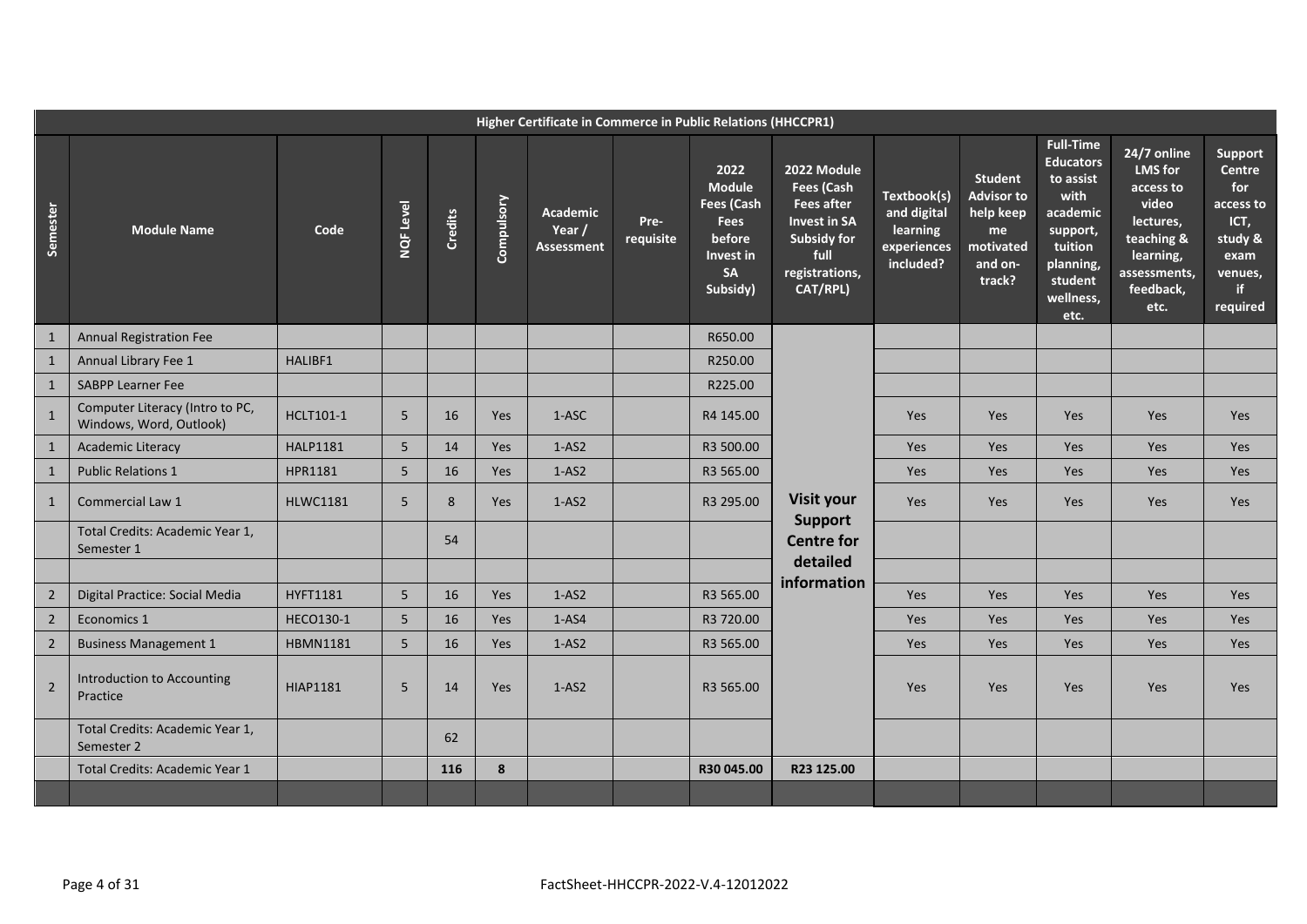|                | Higher Certificate in Commerce in Public Relations (HHCCPR1)    |                 |           |                |            |                                                |                   |                                                                                                    |                                                                                                                                   |                                                                    |                                                                                          |                                                                                                                                           |                                                                                                                                  |                                                                                                             |
|----------------|-----------------------------------------------------------------|-----------------|-----------|----------------|------------|------------------------------------------------|-------------------|----------------------------------------------------------------------------------------------------|-----------------------------------------------------------------------------------------------------------------------------------|--------------------------------------------------------------------|------------------------------------------------------------------------------------------|-------------------------------------------------------------------------------------------------------------------------------------------|----------------------------------------------------------------------------------------------------------------------------------|-------------------------------------------------------------------------------------------------------------|
| Semester       | <b>Module Name</b>                                              | Code            | NQF Level | <b>Credits</b> | Compulsory | <b>Academic</b><br>Year /<br><b>Assessment</b> | Pre-<br>requisite | 2022<br><b>Module</b><br>Fees (Cash<br><b>Fees</b><br>before<br>Invest in<br><b>SA</b><br>Subsidy) | 2022 Module<br>Fees (Cash<br><b>Fees after</b><br><b>Invest in SA</b><br><b>Subsidy for</b><br>full<br>registrations,<br>CAT/RPL) | Textbook(s)<br>and digital<br>learning<br>experiences<br>included? | <b>Student</b><br><b>Advisor to</b><br>help keep<br>me<br>motivated<br>and on-<br>track? | <b>Full-Time</b><br><b>Educators</b><br>to assist<br>with<br>academic<br>support,<br>tuition<br>planning,<br>student<br>wellness,<br>etc. | 24/7 online<br><b>LMS</b> for<br>access to<br>video<br>lectures,<br>teaching &<br>learning,<br>assessments,<br>feedback,<br>etc. | Support<br><b>Centre</b><br>for<br>access to<br>ICT,<br>study &<br>exam<br>venues,<br><b>if</b><br>required |
| 3              | <b>Annual Registration Fee</b>                                  |                 |           |                |            |                                                |                   | R650.00                                                                                            |                                                                                                                                   |                                                                    |                                                                                          |                                                                                                                                           |                                                                                                                                  |                                                                                                             |
| 3              | Annual Library Fee 1                                            | <b>HALIBF1</b>  |           |                |            |                                                |                   | R250.00                                                                                            |                                                                                                                                   |                                                                    |                                                                                          |                                                                                                                                           |                                                                                                                                  |                                                                                                             |
| $\mathsf{3}$   | <b>SABPP Learner Fee</b>                                        |                 |           |                |            |                                                |                   | R225.00                                                                                            | Visit your                                                                                                                        |                                                                    |                                                                                          |                                                                                                                                           |                                                                                                                                  |                                                                                                             |
| $\overline{3}$ | <b>Occupational Programme</b><br><b>External Assessment Fee</b> |                 |           |                |            |                                                |                   | R2 550.00                                                                                          | <b>Support</b><br><b>Centre for</b>                                                                                               | Yes                                                                | Yes                                                                                      | Yes                                                                                                                                       | Yes                                                                                                                              | Yes                                                                                                         |
| $\overline{3}$ | <b>Integrated Marketing</b><br>Communication 1                  | <b>HINT1181</b> | 5         | 16             | Yes        | $2-AS2$                                        |                   | R3 565.00                                                                                          | detailed<br>information                                                                                                           | Yes                                                                | Yes                                                                                      | Yes                                                                                                                                       | Yes                                                                                                                              | Yes                                                                                                         |
| 3              | <b>Basic Finance and Budgeting</b>                              | HBFB1181        | 5         | 14             | Yes        | $2-AS2$                                        | <b>HIAP1181</b>   | R3 365.00                                                                                          |                                                                                                                                   | Yes                                                                | <b>Yes</b>                                                                               | Yes                                                                                                                                       | Yes                                                                                                                              | Yes                                                                                                         |
| 3              | Work Integrated Learning                                        | HWCHPR1181      | 5         | 14             | Yes        | 2-ASW                                          | <b>HPR1181</b>    | R2 745.00                                                                                          |                                                                                                                                   | Yes                                                                | Yes                                                                                      | <b>Yes</b>                                                                                                                                | Yes                                                                                                                              | Yes                                                                                                         |
|                | Total Credits: Academic Year 2,<br>Semester 1                   |                 |           | 44             |            |                                                |                   | R13 350.00                                                                                         | R11 672.00                                                                                                                        |                                                                    |                                                                                          |                                                                                                                                           |                                                                                                                                  |                                                                                                             |
|                | <b>Total Credits/Modules</b>                                    |                 |           | 160            | 11         |                                                |                   |                                                                                                    |                                                                                                                                   |                                                                    |                                                                                          |                                                                                                                                           |                                                                                                                                  |                                                                                                             |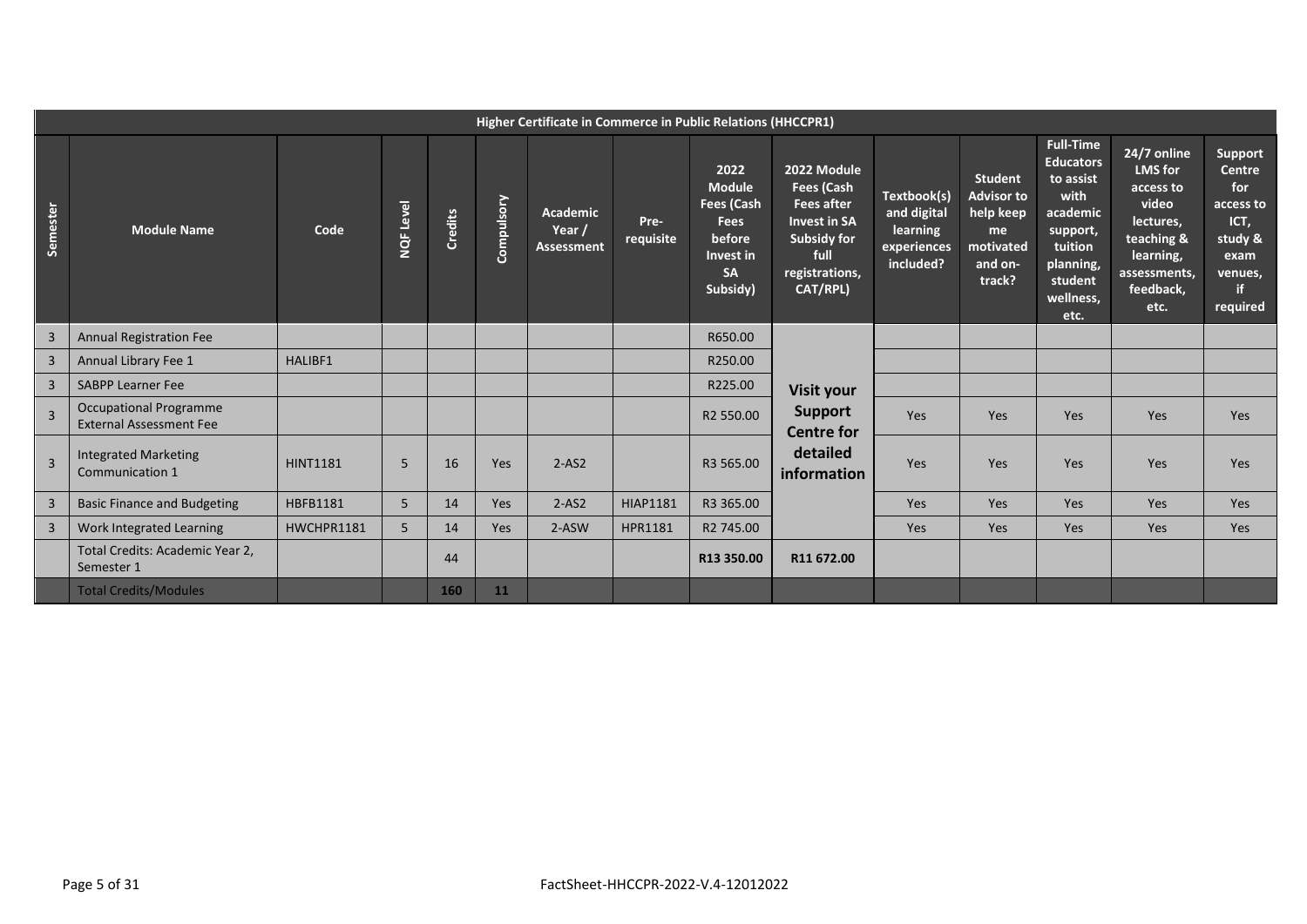# **What is the language of teaching and learning?**

English is the language of communication, instruction and assessment at Boston.

# **What is the mode of provision?**

Distance Learning supported with rich-media courseware. For every module, this includes:

- Comprehensive information which consists of:
	- o Overview of the qualification, exit level and critical cross field outcomes
	- o Overview of the teaching, learning and assessment strategies
	- o Module specific information i.e. overview, credits, notional hours, assessment specifics, etc.
	- o Tuition plan and academic calendar
- Boston study guide and/or prescribed texts (whichever is applicable)
- The following is hosted/facilitated on our Learning Management System (LMS), *ColCampus,* which is available online and/or at the Support Centre
	- o Filmed lectures
	- o Teaching and Learning activities
	- o Formal assessment and support
	- o Electronic library and other resources
	- o Student wellness@boston
- *ColCampus* promotes anytime, anywhere learning while connecting students to Educators and learning resources in a safe, secure online environment.

# **What materials/resources will I require in order to Study?**

It is compulsory that students have access to a computer and internet. Certain course material and/or notes and assessments will only be accessible online or electronically.

Boston will provide all study guides and/or prescribed texts, module information, timetables, and access to *ColCampus* for filmed lectures, formal assessments, as well as teaching and learning support for each module. Therefore, there will be no requirement to purchase any additional prescribed materials.

Boston provides resources at its network of Support Centres, including speciality software or technical equipment, to accommodate programme requirements. However, students who opt not to use the Support Centres will be required to purchase the necessary software and/or equipment to complete learning and assessments.

# **What is a Support Centre?**

Boston's network of Support Centres grants our students access to computers and *ColCampus* for assessments, filmed lectures, electronic library facilities, as well as examination venues and administrative services. Students must select a single Support Centre and may make use of the facilities for the duration of their studies; see attached list.

# **Where do I complete my Assessments?**

Students must select the same Support Centre for assessment purposes. The venue for formative and summative assessments will depend on the specific assessment formats of each module.

- Assignments, research reports, essays, etc. will be uploaded into our online LMS *ColCampus,* which can be done from home, or at the selected Support Centre.
- Invigilated tests and examination sittings will be conducted at Support Centres or designated exam venues.
- Research presentations and orals will be conducted via MS Teams at Support Centres or designated proctored venues.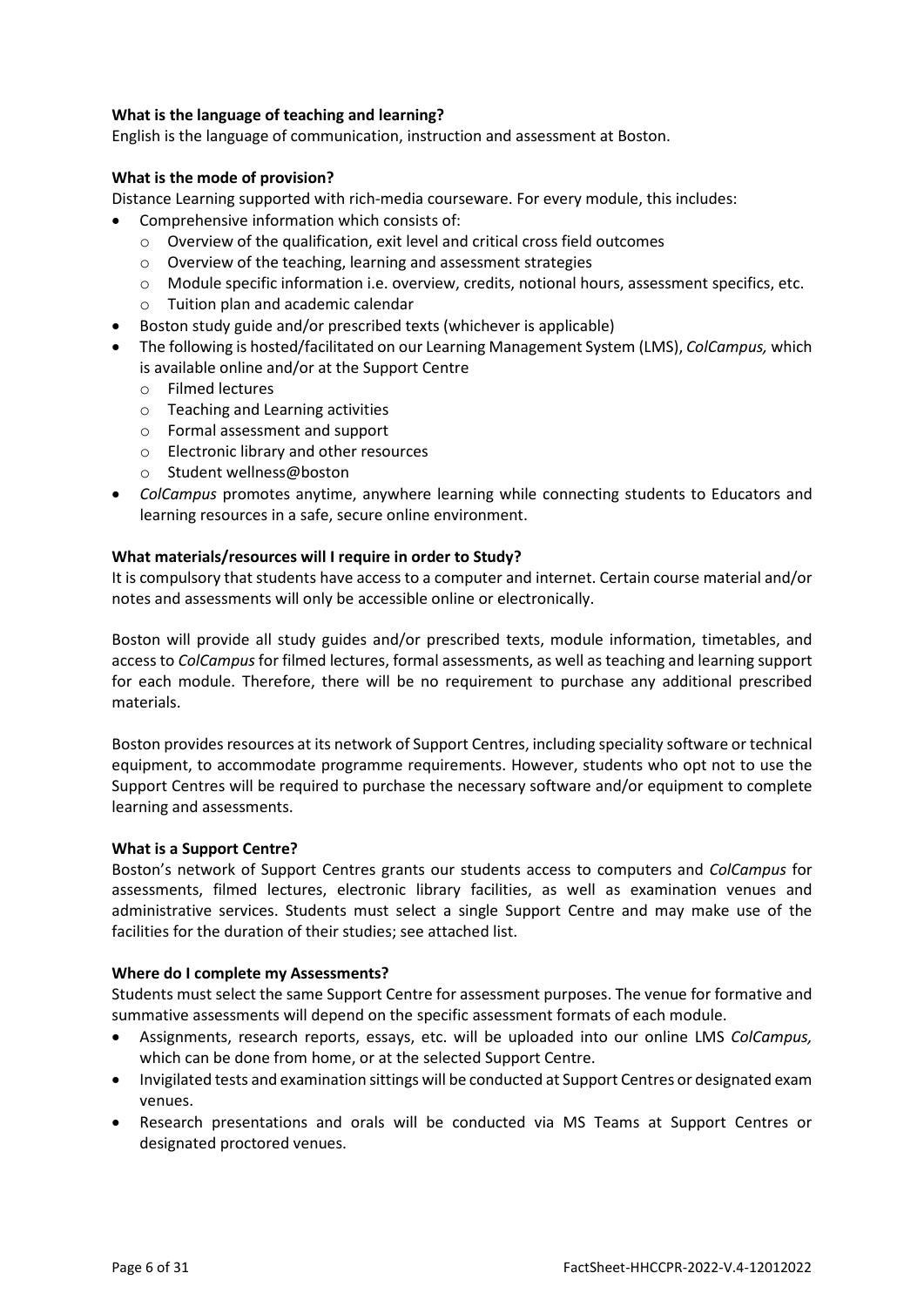# **Who will provide me with Academic and Tuition Support?**

Boston has appointed qualified and experienced Educators to provide support to learners. Students can contact Educators any time via *ColCampus*, through e-mail, or alternatively book a telephonic, or MS Teams appointment. Face-to-face appointments can also be arranged but these will be by appointment only and will take place exclusively at Boston's Head Office.

# **Can I further my studies when I graduate?**

The qualification is registered at NQF (OQSF) Level 5 and will provide for articulation options into NQF (OQSF) Levels 6 or 7 qualifications. In order to gain entry into these programmes students will have to meet the admission and selection criteria of the receiving institution. However, graduates may proceed with advanced placement to Diploma or Degree programmes in a variety of disciplines with Boston City Campus.

# **Certification**

Prospectus 2022 Programme Category: **Occupational Qualification.**

Upon successful completion of the occupational qualification, students will receive a Higher Certificate in Commerce in Public Relations (SAQA ID 21084), NQF (OQSF) Level 5 (minimum credits 160) from the South African Board of People Practices (SABPP).

# **Important dates!**

The *Academic Calendar Sem A & B 2022* outlines the most important dates for the Boston higher education offerings and will assist students to plan for success. For more information see Tables appended. Please note that *Sem A 2022* commences on Monday 14 February 2022. Please note that *Sem B 2022* commences on Monday 1 August 2022.

# **When can I apply and how much are the Application Fees?**

Applications are open all year round. There are no application fees payable. Please visit the website <http://www.boston.co.za/> for regular updates.

**For students applying to study at Boston in Semester A 2022:** *The closing date for applications for 1st, 2nd, 3rd and 4th Year modules is at 17h00 on Friday 11 February 2022.* **For students applying to study at Boston in Semester B 2022:** *The closing date for applications for 1st, 2nd, 3rd and 4th Year modules is at 17h00 on Friday 29 July 2022.*

# **How do I Apply?**

There are two options available for applications, for more information see Diagram overleaf. *Option 1*

Visit the website and follow the links provided. Complete the online 'Application for Admission Form' and upload all the necessary supporting documentation.

# *Option 2*

Visit a Support Centre to complete the form online and upload all necessary supporting documentation.

# **What do I do if I am accepted?**

When you are accepted you will be required to register. In order to register you will need to complete the 'Registration Contract' and pay the registration fee and first instalment or deposit. Once you have paid and completed the *Registration Contract* you must return the contract and proof of payment to your selected Support Centre or Support Centre selected for Assessment purposes. Contracts handed in at a Support Centre will be captured and submitted online on your behalf to Head Office for confirmation of your registration and student number.

**For students registering at Boston to study in Semester A 2022:**

*The closing date for registrations for 1st, 2nd, 3rd and 4th Year modules is at 13h00 on Saturday 12 February 2022.*

**For students registering at Boston to study in Semester B 2022:** *The closing date for registrations for 1st, 2nd, 3rd and 4th Year modules is at 13h00 on Saturday 30 July 2022.*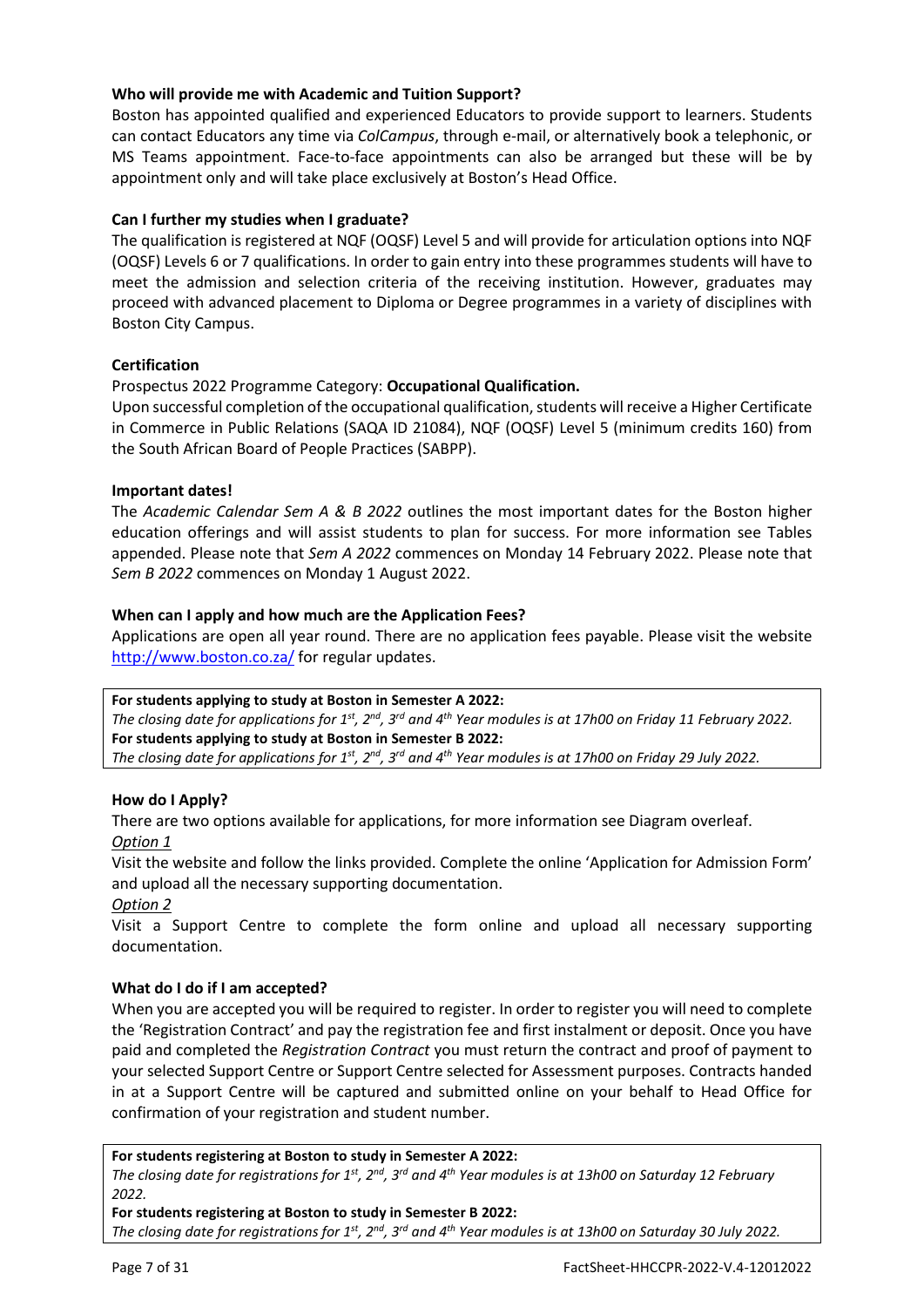#### **Admissions Process**

| Submission   | . Option 1: Complete the online 'Application for Admission Form' and upload your<br>documents from home<br>. Option 2: Complete the 'Application for Admission Form' online and upload your<br>documents from your selected Support Centre.                                                                                                                                                                                                                                                                    |
|--------------|----------------------------------------------------------------------------------------------------------------------------------------------------------------------------------------------------------------------------------------------------------------------------------------------------------------------------------------------------------------------------------------------------------------------------------------------------------------------------------------------------------------|
| Evaluation   | . The submission is checked and all supporting documentation is verified at Head<br>Office<br>• The Academic Committee reviews complete applications and notifies applicants of<br>the outcome<br>•The online application process incorporates the steps for CAT and/or RPL<br>applications                                                                                                                                                                                                                    |
| Registration | . Successful applicants will be required to complete the 'Registration Contract' and<br>pay the registration fee and first installment or deposit to finalise their registration<br>• The 'Registration Contract' is then handed in at your Support Centre or Support<br>Centre selected for Assessment purposes (the centre will capture and submit it on<br>your behalf) following which your student number will be issued<br>. Unsuccessful applicants will be invited to apply for an alternate programme |

#### for an alternate programme

# **COVID-19**

During the various National Lockdown Levels, it is important that the following minimum protocols are adhered to by all staff, students and visitors:

- Participation in HEALTHCHECK and screenings;
- Completion of attendance registers;
- Maintaining of social distancing;
- Wearing of masks at all times;
- Continuation of sanitization and hygiene measures; and
- Restrictions on maximum numbers for assembly of staff and students.

For the Post-Schooling Sector, HIGHER HEALTH has a dedicated 24-hour toll-free helpline for addressing the mental health and psycho-social support needs of students and staff:

- Toll-free call 0800 36 36 36
- SMS 43336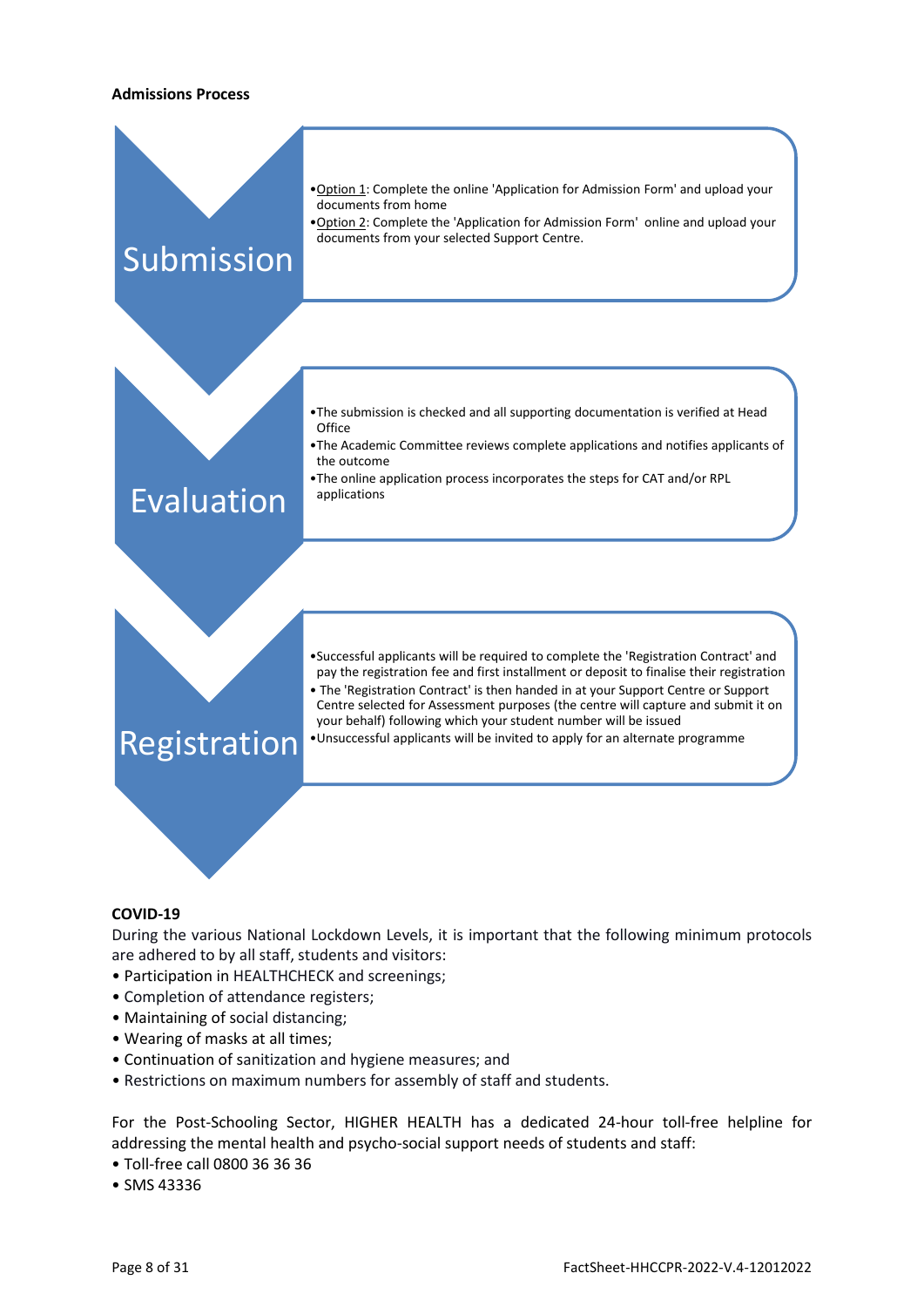# **Minimum Entry Requirements for International Applicants**

A minimum requirement for admission into a higher education programme is as follows:

- Obtained a pass in a minimum of five (5) subjects, at least two (2) shall be Advanced Level and remainder Ordinary Level; or
- Obtained a pass in a minimum of four (4) subjects, at least three (3) shall be Advanced Level subjects and the remainder Ordinary Level; and
- Included in the five (5) or four (4) subjects at least one (1) subject selected from each of the following groups:

| Group I:   | English Language;                                                   |
|------------|---------------------------------------------------------------------|
| Group II:  | a first Language other than Group I;                                |
| Group III: | a first Language other than Group I or II, Biology, Botany,         |
|            | Chemistry, General Science, Geology, Mathematics, Physics, Physics- |
|            | with-Chemistry, Zoology.                                            |

# **OR**

• Obtained a pass in a minimum of five (5) different subjects on the Advanced Subsidiary Level and/or Higher International General Certificate of Education and/or Ordinary Level including one (1) selected from each of Groups I and II and two (2) from Groups III, IV and V:

| Group I:   | English Language;                                                                                                     |
|------------|-----------------------------------------------------------------------------------------------------------------------|
| Group II:  | a second Language other than Group I,                                                                                 |
| Group III: | a third Language other than Group I and II, Biology, Chemistry,                                                       |
|            | <b>Mathematics or Physics;</b>                                                                                        |
| Group IV:  | Art, Biology (if not offered under Group III), Chemistry (if not offered under                                        |
|            | Group III), Economics, Geography, History, Mathematics (if not offered under                                          |
|            | Group III), Music, or Physics (if not offered under Group III)                                                        |
| Group V:   | Accounting, Business Studies, Computing, Design & Technology, Information<br><b>Technology or Further Mathematics</b> |
|            |                                                                                                                       |

• Obtained a pass in four (4) Advanced Subsidiary Level and/or Higher International General Certificate of Education subjects, of which at least one (1) shall be from Group I or II and at least two (2) shall be selected from Groups III, IV or V above, provided that any language subject from Group III may be recognised as a Group II subject satisfying the grouping requirements of that group only.

# **OR**

- Advanced International Certificate of Education included in the subjects passed are:
- o five (5) full credit pass marks; or
- o four (4) full credit pass marks and two half (2,5) credit pass marks; and
- o satisfied the following subject requirements:
- (i) a full credit pass mark in English; and
- (ii) a full credit pass mark in a second language; and
- (iii) a full credit pass mark in one (1) of Biology, Mathematics, Physics, Chemistry, History, Economics or Geography.

Symbols A, B, C and D will be regarded as pass marks only.

# **Alternative Entry Pathways for International Applicants**

A number of other certificates and/or qualifications may meet the requirements for admission or advanced placement into the higher certificate:

- One year postsecondary certificate or diploma after passing five (5) Ordinary Level subject credits including English Language (pass marks symbol A, B or C); or
- Five (5) approved Ordinary Level subject passes including English Language as well as completion of the first year of a three year postsecondary diploma or a four year Bachelor's degree.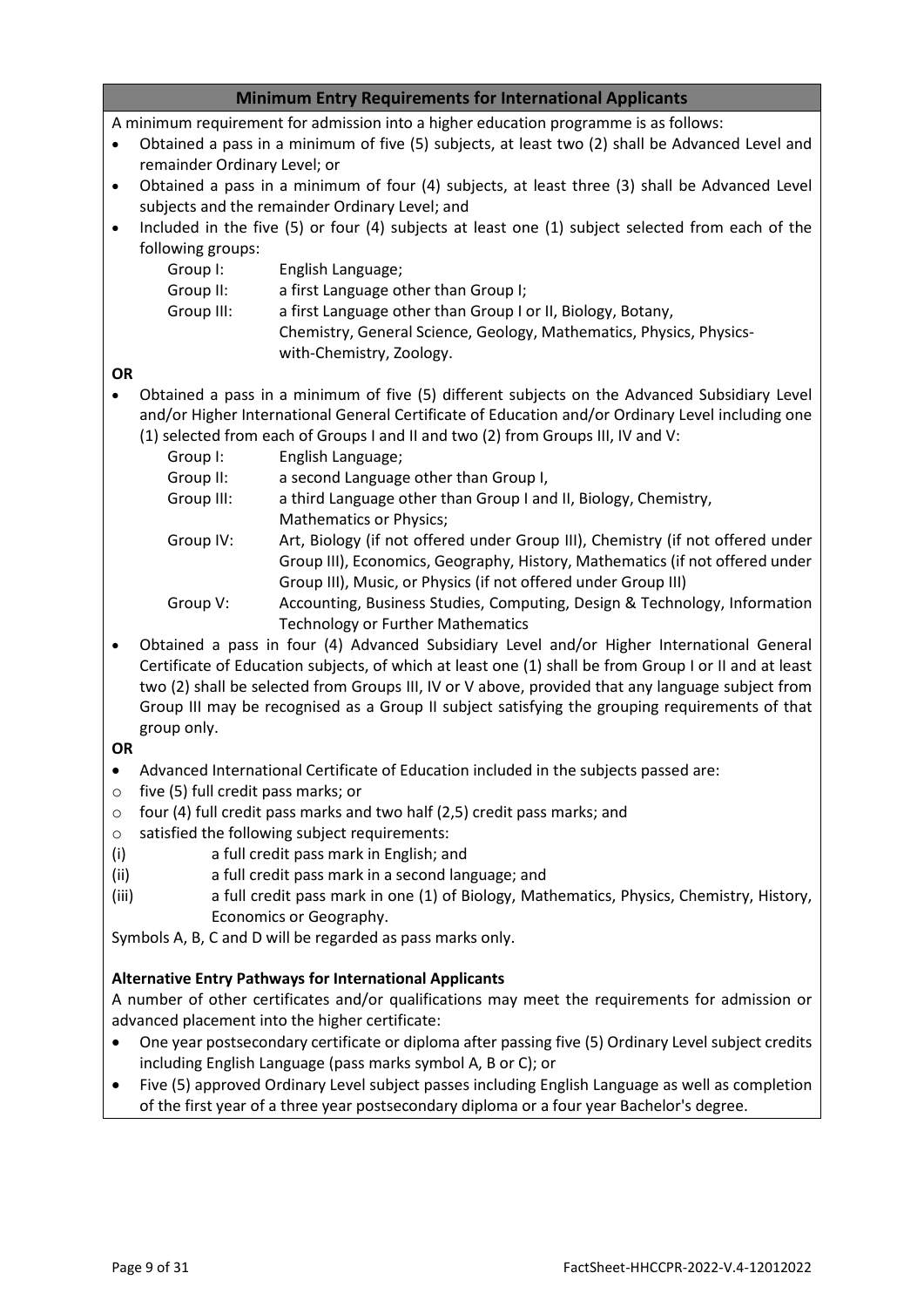|                                           | <b>Boston Support Centres 2022</b> |                     |
|-------------------------------------------|------------------------------------|---------------------|
| Alberton                                  | Krugersdorp                        | Randburg            |
| $\bullet$                                 | $\bullet$                          | $\bullet$           |
| Bedfordview                               | Ladysmith                          | <b>Richards Bay</b> |
| $\bullet$                                 | $\bullet$                          | $\bullet$           |
| <b>Bellville</b>                          | Mthatha                            | Roodepoort          |
| $\bullet$                                 | $\bullet$                          | $\bullet$           |
| Benoni                                    | Nelspruit                          | Rosebank            |
| $\bullet$                                 | $\bullet$                          | $\bullet$           |
| Bloemfontein                              | Newcastle                          | Rustenburg          |
| $\bullet$                                 | $\bullet$                          | $\bullet$           |
| Braamfontein                              | Orange Grove                       | Sandton             |
| $\bullet$                                 | $\bullet$                          | $\bullet$           |
| Cape Town                                 | Paarl                              | Somerset West       |
| $\bullet$                                 | $\bullet$                          | $\bullet$           |
| Centurion (Opening Dec 2021)<br>$\bullet$ | Pietermaritzburg<br>$\bullet$      | Soweto              |
| Durban City                               | Polokwane                          | Springs             |
| $\bullet$                                 | $\bullet$                          | $\bullet$           |
| East London                               | Port Elizabeth                     | Stanger             |
| $\bullet$                                 | $\bullet$                          | $\bullet$           |
| George                                    | Port Shepstone                     | Tzaneen             |
| $\bullet$                                 | $\bullet$                          | $\bullet$           |
| Germiston                                 | Potchefstroom                      | Umhlanga            |
| $\bullet$                                 | $\bullet$                          | $\bullet$           |
| Johannesburg                              | Pretoria Arcadia                   | Vereeniging         |
| $\bullet$                                 | $\bullet$                          | $\bullet$           |
| <b>Kempton Park</b>                       | Pretoria Lynnwood Glen             | Welkom              |
| $\bullet$                                 | $\bullet$                          | $\bullet$           |
| Kimberley                                 | Pretoria North                     | Witbank             |
| $\bullet$                                 | $\bullet$                          | $\bullet$           |
| Klerksdorp<br>$\bullet$                   | Queenstown<br>$\bullet$            |                     |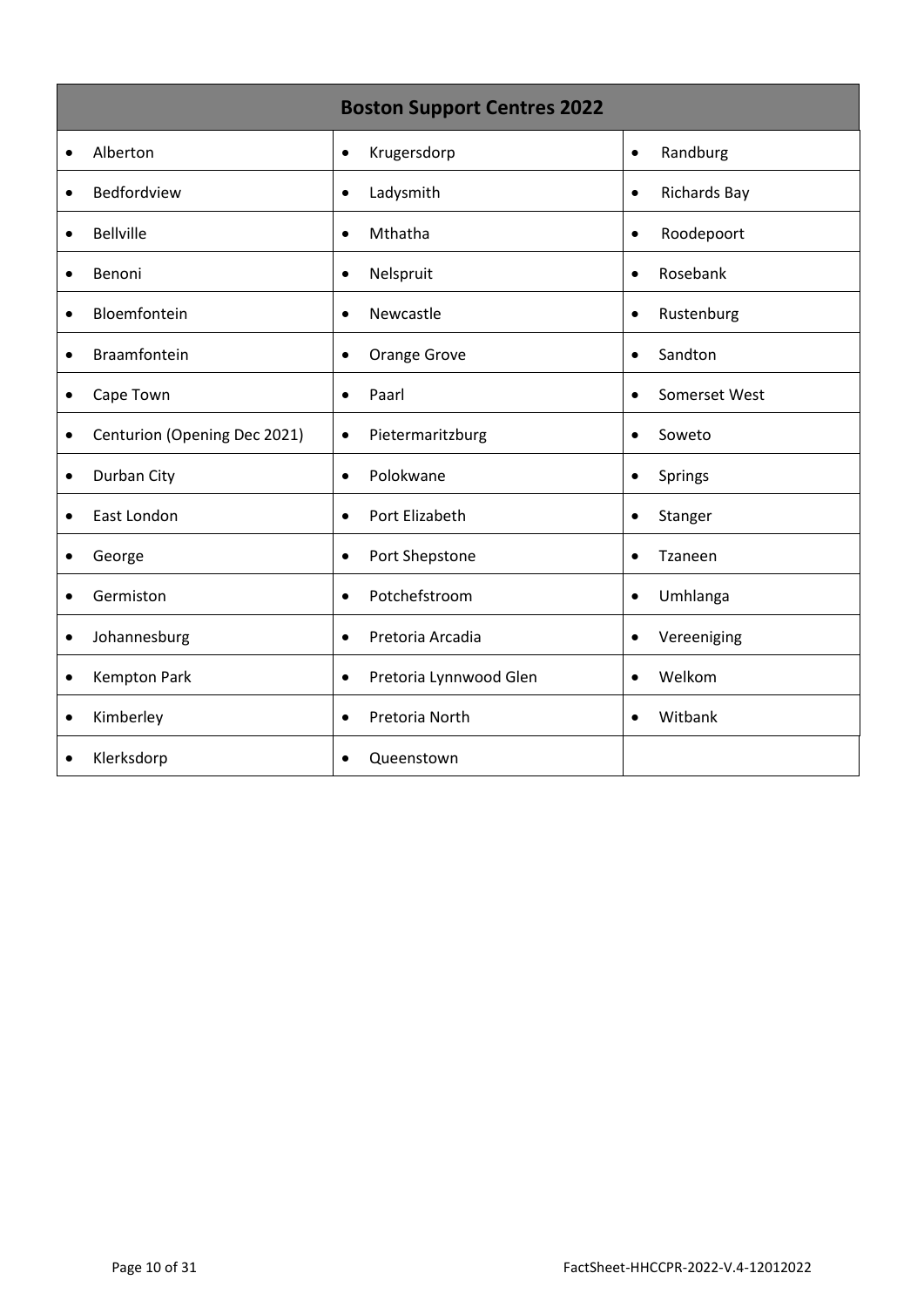| <b>Academic Calendar Sem A 2022</b> |              |             |             |                                                                                           |  |  |  |  |
|-------------------------------------|--------------|-------------|-------------|-------------------------------------------------------------------------------------------|--|--|--|--|
|                                     |              |             |             | <b>SEMESTER: JANUARY - JUNE</b>                                                           |  |  |  |  |
| <b>Week</b>                         | <b>Month</b> | <b>Date</b> | <b>Time</b> | <b>Activity</b>                                                                           |  |  |  |  |
|                                     | February     | 11          | 17:00       | <b>Applications Close</b>                                                                 |  |  |  |  |
|                                     | February     | 12          | 13:00       | <b>Registrations Close</b>                                                                |  |  |  |  |
| $\mathbf{1}$                        | February     | 14          |             | Studies Commence - Week 1                                                                 |  |  |  |  |
|                                     |              |             |             | HPRM441-1 FA 1 - Assignment Due                                                           |  |  |  |  |
|                                     |              |             |             | Submit online via ColCampus no later than                                                 |  |  |  |  |
| $\mathbf{1}$                        | February     | 18          | 23:59       | 18 February 2022 23:59. Feedback given in Week 2                                          |  |  |  |  |
|                                     |              |             |             | HPRM441-1 FA 2 - Assignment Due                                                           |  |  |  |  |
|                                     |              |             |             | Submit online via ColCampus no later than                                                 |  |  |  |  |
| $\overline{2}$                      | February     | 25          | 23:59       | 25 February 2022 23:59. Feedback given in Week 3                                          |  |  |  |  |
|                                     |              |             |             | HPRM441-1 FA 3 - Assignment Due                                                           |  |  |  |  |
|                                     |              |             |             | Submit online via ColCampus no later than                                                 |  |  |  |  |
| 3                                   | March        | 4           | 23:59       | 4 March 2022 23:59. Feedback given in Week 4                                              |  |  |  |  |
|                                     |              |             |             | HPRM441-1 FA 4 - Assignment Due                                                           |  |  |  |  |
|                                     |              |             |             | Submit online via ColCampus no later than                                                 |  |  |  |  |
| 4                                   | March        | 11          | 23:59       | 11 March 2022 23:59. Feedback given in Week 5                                             |  |  |  |  |
|                                     |              |             |             | HPRM441-1 FA 5 - Assignment Due                                                           |  |  |  |  |
|                                     |              |             |             | Submit online via ColCampus no later than                                                 |  |  |  |  |
| 5                                   | March        | 18          | 23:59       | 18 March 2022 23:59. Feedback given in Week 6                                             |  |  |  |  |
|                                     |              |             |             | FA 1 - Assignment Due                                                                     |  |  |  |  |
| 6                                   | March        | 25          | 23:59       | Submit online via ColCampus no later than<br>25 March 2022 23:59                          |  |  |  |  |
|                                     |              |             |             | HACP130-1, HADR1181, HADV100-1, HADV1181,                                                 |  |  |  |  |
|                                     |              |             |             | HADV200-1, HADV300-1, HALP1181, HALT130-1,                                                |  |  |  |  |
|                                     |              |             |             | HALL130-1, HANT130-1, HAPR300-1, HAPS1181,                                                |  |  |  |  |
|                                     |              |             |             | HASD200-1, HAUD200-1, HAUD230-1, HAUD331-1,                                               |  |  |  |  |
|                                     |              |             |             | HAUD332-1, HBFB1181, HBLE300-1, HBMN100-1,                                                |  |  |  |  |
|                                     |              |             |             | HBMN102-1, HBMN1181, HBMN130-1, HBMN200-1,                                                |  |  |  |  |
|                                     |              |             |             | HBMN201-1, HBMN230-1, HBMN233-1, HBMN231-1,                                               |  |  |  |  |
|                                     |              |             |             | HBMN232-1, HBMN300-1, HBMN301-1, HBMN330-1,                                               |  |  |  |  |
|                                     |              |             |             | HBMN331-1, HBMN333-2, HBMN334-1, HBMT1181,                                                |  |  |  |  |
|                                     |              |             |             | HBRD1181, HBRD300-1, HBRD330-1, HBTB1181,                                                 |  |  |  |  |
|                                     |              |             |             | HCBB1181, HCGA232-1, HCGE130-1, HCGE231-1,                                                |  |  |  |  |
|                                     |              |             |             | HCGE232-1, HCLT108-1, HCLT106-1, HCLT107-1,                                               |  |  |  |  |
|                                     |              |             |             | HCML330-1, HCMLW230-1, HCNM1181,                                                          |  |  |  |  |
|                                     |              |             |             | HCONL330-1, HCOU1181, HCYLW230-1, HDBP200-1,                                              |  |  |  |  |
|                                     |              |             |             | HECM1181, HECO130-1, HECO231-1, HECO232-1,                                                |  |  |  |  |
|                                     |              |             |             | HEMK1181, HENT100-1, HENT1181, HENT130-1,                                                 |  |  |  |  |
|                                     |              |             |             | HENT200-1, HENT230-1, HENT300-1, HENT330-1,                                               |  |  |  |  |
|                                     |              |             |             | HERL230-1, HERL330-1, HETA231-1, HEVM100-1,<br>HEVM1181, HEVM200-1, HEVM300-1, HFAC130-1, |  |  |  |  |
|                                     |              |             |             | HFAC131-1, HFAC132-1, HFAC201-1, HFAC231-1,                                               |  |  |  |  |
|                                     |              |             |             | HFAC232-1, HFAC301-1, HFAC302-1, HFAC331-1,                                               |  |  |  |  |
|                                     |              |             |             | HFAC332-1, HFAC333-1, HFAC334-1, HFMN230-1,                                               |  |  |  |  |
|                                     |              |             |             | HFMN233-1, HFMN300-1, HFMN301-1, HFMN302-1,                                               |  |  |  |  |
|                                     |              |             |             | HFMN330-1, HFMN331-1, HFOA100-1, HGOP330-1,                                               |  |  |  |  |
|                                     |              |             |             | HGPLC230-1, HGPLD230-1, HHIVC1181, HHM1181,                                               |  |  |  |  |
|                                     |              |             |             | HHMP1181, HHRD100-1, HHRD130-1, HHRD200-1,                                                |  |  |  |  |
|                                     |              |             |             | HHRD230-1, HHRD300-1, HHRF1181, HHRM100-1,                                                |  |  |  |  |
|                                     |              |             |             | HHRM130-1, HHRM200-1, HHRM230-1, HHRM300-1,                                               |  |  |  |  |
|                                     |              |             |             | HHRM331-1, HHRM332-1, HHRM333-1, HHS1181,                                                 |  |  |  |  |
|                                     |              |             |             | HHTD1181, HHWPT1181, HIAI1181, HIAP1181,                                                  |  |  |  |  |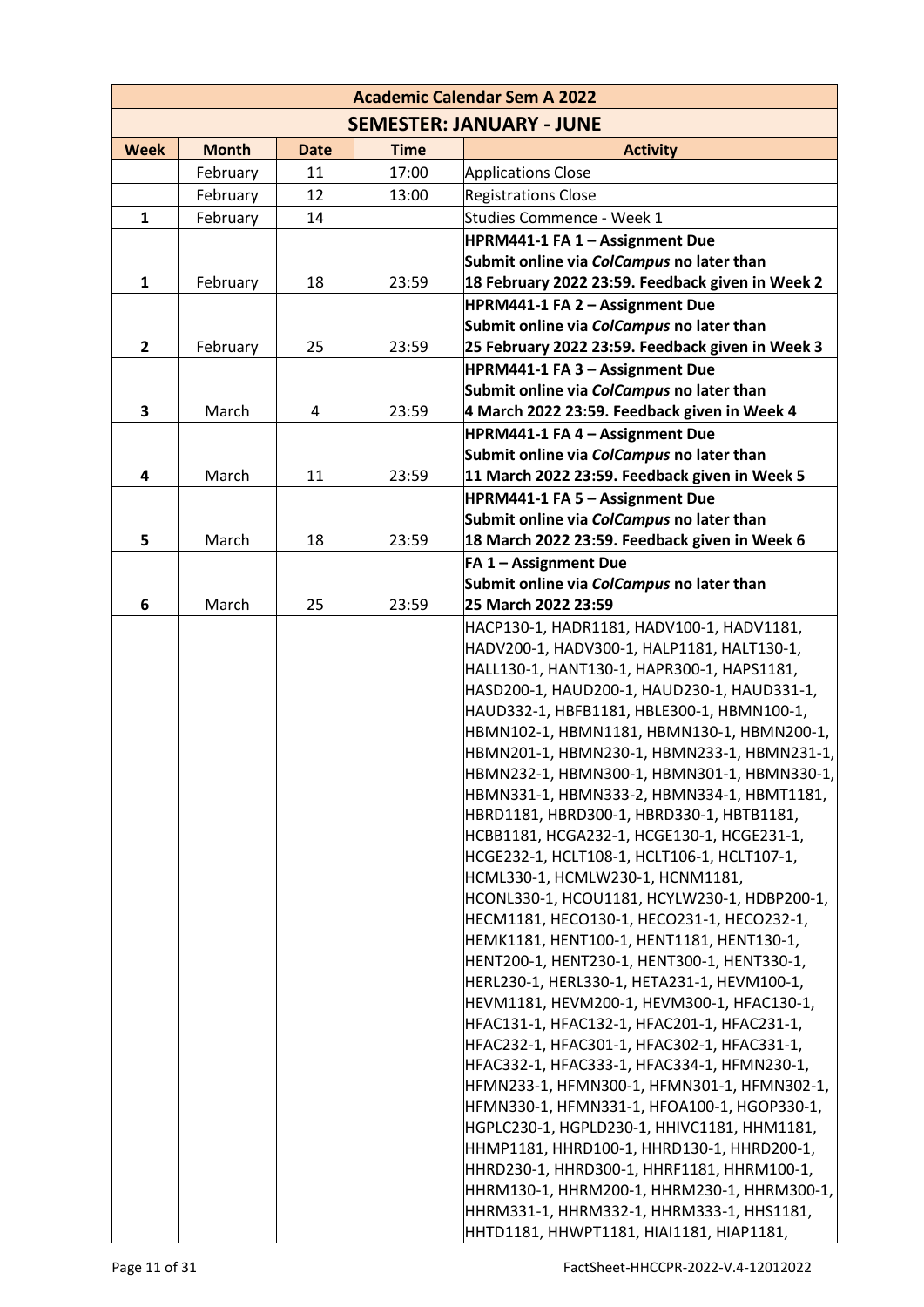| <b>Academic Calendar Sem A 2022</b> |              |             |             |                                                                                          |  |  |  |
|-------------------------------------|--------------|-------------|-------------|------------------------------------------------------------------------------------------|--|--|--|
|                                     |              |             |             | <b>SEMESTER: JANUARY - JUNE</b>                                                          |  |  |  |
| <b>Week</b>                         | <b>Month</b> | <b>Date</b> | <b>Time</b> | <b>Activity</b>                                                                          |  |  |  |
|                                     |              |             |             | HICMA1181, HIMC300-1, HIND1181, HINT1181,                                                |  |  |  |
|                                     |              |             |             | HIPLW130-1, HIPM300-1, HISL130-1, HISM100-1,                                             |  |  |  |
|                                     |              |             |             | HISM200-1, HISM300-1, HIT1181, HLAA130-1,                                                |  |  |  |
|                                     |              |             |             | HLGE330-1, HLLW330-1, HLTX330-1, HLWC1181,                                               |  |  |  |
|                                     |              |             |             | HLWC130-1, HLWC200-1, HLWC230-1, HLWE230-1,                                              |  |  |  |
|                                     |              |             |             | HLWH1181, HLWI230-1, HLWL200-1, HLWL300-1,                                               |  |  |  |
|                                     |              |             |             | HLWM200-1, HLWP130-1, HLWS130-1, HMAC200-1,                                              |  |  |  |
|                                     |              |             |             | HMAC202-1, HMAC230-1, HMAC300-1, HMAC330-1,                                              |  |  |  |
|                                     |              |             |             | HMKR1181, HMKT100-1, HMKT1181, HMKT130-1,                                                |  |  |  |
|                                     |              |             |             | HMKT200-1, HMKT230-1, HMKT300-1, HMKT330-1,                                              |  |  |  |
|                                     |              |             |             | HMLW1181, HNTS201-1, HNTS202-1, HNTS203-1,                                               |  |  |  |
|                                     |              |             |             | HNTS300-1, HODV1181, HPAA200-1, HPAD1181,<br>HPBM440-1, HPBM441-1, HPBM442-1, HPBM443-1, |  |  |  |
|                                     |              |             |             | HPBM444-1, HPCP440-1, HPDL230-1, HPFM440-1,                                              |  |  |  |
|                                     |              |             |             | HPLM1181, HPLW230-1, HPLW440-1, HPMK440-1,                                               |  |  |  |
|                                     |              |             |             | HPMK442-1, HPPC1181, HPPL1181, HPPR1181,                                                 |  |  |  |
|                                     |              |             |             | HPPS1181, HPR1181, HPR200-1, HPRM1181,                                                   |  |  |  |
|                                     |              |             |             | HPRM440-1, HPSW200-1, HPSW230-1, HPSY131-1,                                              |  |  |  |
|                                     |              |             |             | HPSY132-1, HPSY231-1, HPSY232-1, HPSY331-1,                                              |  |  |  |
|                                     |              |             |             | HPSY332-1, HPX100-1, HPXN200-1, HPXS200-1,                                               |  |  |  |
|                                     |              |             |             | HRDC1181, HRMB330-1, HRML330-1, HRMM330-1,                                               |  |  |  |
|                                     |              |             |             | HRMS230-1, HRMS331-1, HSAD300-1, HSAP1181,                                               |  |  |  |
|                                     |              |             |             | HSCI1181, HSDJ1181, HSEC1181, HSEC200-1,                                                 |  |  |  |
|                                     |              |             |             | HSEM1181, HSFT300-1, HSHE1181, HSMB1181,                                                 |  |  |  |
|                                     |              |             |             | HSMS1181, HSOC131-1, HSOC132-1, HSOC231-1,                                               |  |  |  |
|                                     |              |             |             | HSOC232-1, HSOC331-1, HSOC332-1, HSOS1181,                                               |  |  |  |
|                                     |              |             |             | HSPC230-1, HSPM300-1, HSPS1181, HSYD100-1,                                               |  |  |  |
|                                     |              |             |             | HSYD202-1, HSYD300-1, HTAX201-1, HTAX202-1,                                              |  |  |  |
|                                     |              |             |             | HTAX230-1, HTAX331-1, HTAX332-1, HTCP300-1,                                              |  |  |  |
|                                     |              |             |             | HTDP1181, HTDS1181, HTDSA1181, HTOP1181,                                                 |  |  |  |
|                                     |              |             |             | HTSS100-1, HTTM1181, HWBAC230-1, HWBHR330-1,                                             |  |  |  |
|                                     |              |             |             | HWBLW330-1, HWBMM330-1, HWBSS330-1,<br>HWCACP1171, HWCBMP1171, HWCGMT1181,               |  |  |  |
|                                     |              |             |             | HWCHAP1181, HWCHCM1171, HWCHMP1181,                                                      |  |  |  |
|                                     |              |             |             | HWCHPR1181, HWCHRM1171, HWCHRP1181,                                                      |  |  |  |
|                                     |              |             |             | HWCLSP1171, HWCMDM1181, HWCMP1171,                                                       |  |  |  |
|                                     |              |             |             | HWCMSM1181, HWCMSP1181, HWCMTM1181,                                                      |  |  |  |
|                                     |              |             |             | HWCPLP1181, HWCTTMP1181, HWDBM300-1,                                                     |  |  |  |
|                                     |              |             |             | HWDEM300-1, HWDFA300-1, HWDHR300-1,                                                      |  |  |  |
|                                     |              |             |             | HWDMM300-1, HWDPR300-1, HWFM300-1,                                                       |  |  |  |
|                                     |              |             |             | <b>HYFT1181</b>                                                                          |  |  |  |
|                                     |              |             |             | FA 1-Online Quiz Due                                                                     |  |  |  |
|                                     |              |             |             | Complete online via ColCampus no later than                                              |  |  |  |
| 6                                   | March        | 25          | 23:59       | 25 March 2022 23:59                                                                      |  |  |  |
|                                     |              |             |             | HCLT101-1, HCLT102-1, HCLT103-1, HCLT104-1,                                              |  |  |  |
|                                     |              |             |             | HCLT105-1, HPXN301-1, HPXS301-1, HSYD201-1                                               |  |  |  |
| 9                                   | April        | 13          | 17:00       | FA 1 - Results Release                                                                   |  |  |  |
| 10                                  | April        | 20          | 13:00       | FA 1 - Results Appeal Close                                                              |  |  |  |
| 11                                  | April        | 26          | 17:00       | FA 1 - Results Appeal Release                                                            |  |  |  |
|                                     |              |             |             |                                                                                          |  |  |  |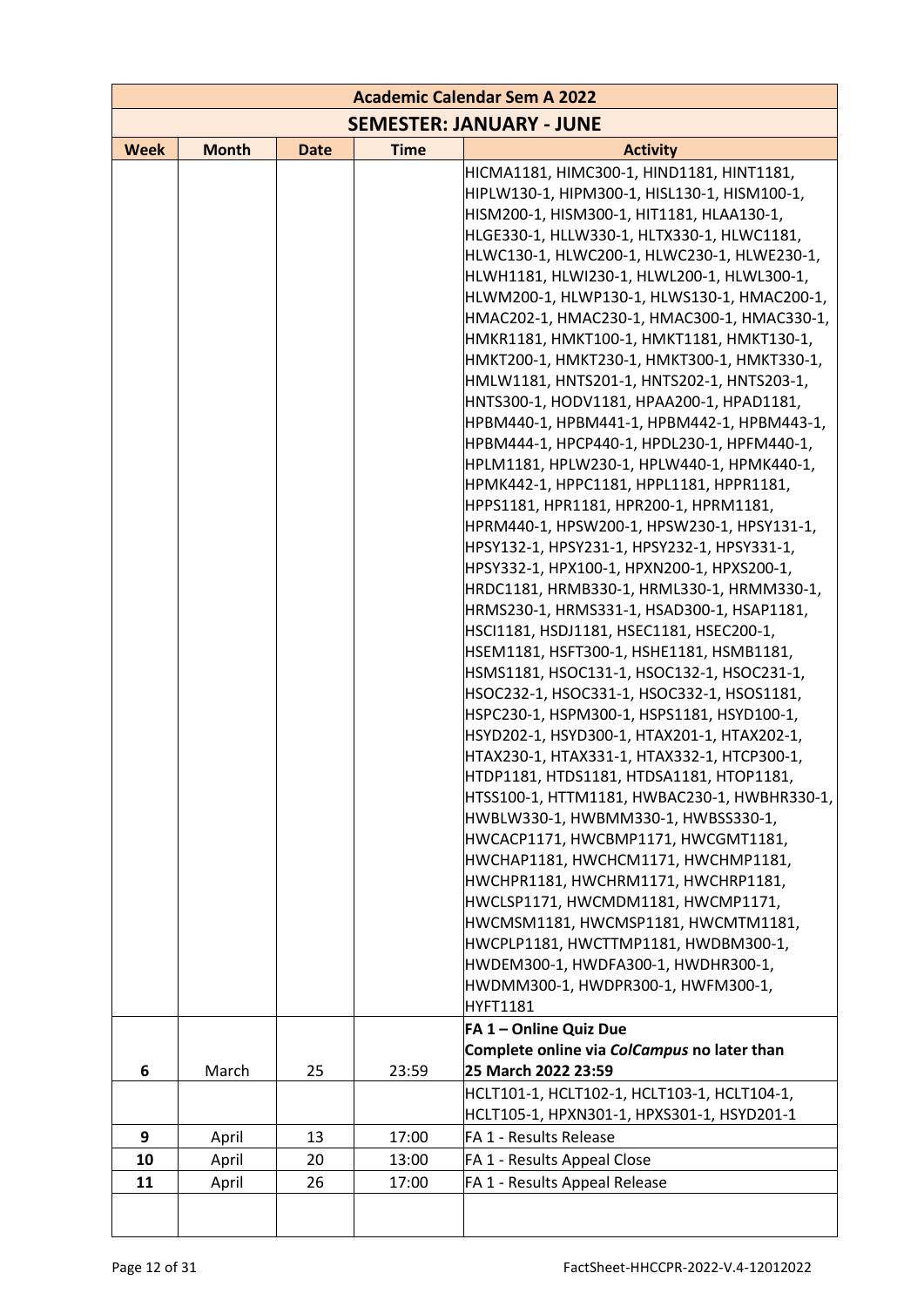| <b>Academic Calendar Sem A 2022</b> |              |             |             |                                                                                            |  |  |  |  |
|-------------------------------------|--------------|-------------|-------------|--------------------------------------------------------------------------------------------|--|--|--|--|
|                                     |              |             |             | <b>SEMESTER: JANUARY - JUNE</b>                                                            |  |  |  |  |
| <b>Week</b>                         | <b>Month</b> | <b>Date</b> | <b>Time</b> | <b>Activity</b>                                                                            |  |  |  |  |
|                                     |              |             |             | HPRM441-1 FA 6 - Assignment Due                                                            |  |  |  |  |
|                                     |              |             |             | Submit online via ColCampus no later than                                                  |  |  |  |  |
| 10                                  | April        | 22          | 23:59       | 22 April 2022 23:59. Feedback given in Week 12                                             |  |  |  |  |
|                                     |              |             |             | <b>FA 2 - Assignment Due</b>                                                               |  |  |  |  |
|                                     |              |             |             | Submit online via ColCampus no later than                                                  |  |  |  |  |
| 12                                  | May          | 6           | 23:59       | 6 May 2022 23:59                                                                           |  |  |  |  |
|                                     |              |             |             | HACP130-1, HALT130-1, HALL130-1, HANT130-1,                                                |  |  |  |  |
|                                     |              |             |             | HAUD230-1, HAUD331-1, HAUD332-1, HBMN130-1,                                                |  |  |  |  |
|                                     |              |             |             | HBMN233-1, HBMN330-1, HCGA232-1, HCGE130-1,                                                |  |  |  |  |
|                                     |              |             |             | HCGE231-1, HCGE232-1, HCLT108-1, HCLT107-1,                                                |  |  |  |  |
|                                     |              |             |             | HECO130-1, HENT130-1, HETA231-1, HFAC130-1,                                                |  |  |  |  |
|                                     |              |             |             | HFAC131-1, HFAC132-1, HFAC231-1, HFAC232-1,                                                |  |  |  |  |
|                                     |              |             |             | HFAC331-1, HFAC332-1, HFAC333-1, HFAC334-1,                                                |  |  |  |  |
|                                     |              |             |             | HFMN230-1, HFMN330-1, HFMN331-1, HGOP330-1,                                                |  |  |  |  |
|                                     |              |             |             | HHRD130-1, HHRM130-1, HHRM332-1, HHRM333-1,                                                |  |  |  |  |
|                                     |              |             |             | HISL130-1, HLAA130-1, HLGE330-1, HLWC130-1,                                                |  |  |  |  |
|                                     |              |             |             | HMAC230-1, HMAC330-1, HMKT130-1, HMKT330-1,                                                |  |  |  |  |
|                                     |              |             |             | HPBM440-1, HPBM441-1, HPBM442-1, HPBM443-1,                                                |  |  |  |  |
|                                     |              |             |             | HPBM444-1, HPCP440-1, HPFM440-1, HPLW440-1,                                                |  |  |  |  |
|                                     |              |             |             | HPMK440-1, HPMK442-1, HPRM440-1, HPSY131-1,<br>HPSY132-1, HPSY331-1, HPSY332-1, HSOC131-1, |  |  |  |  |
|                                     |              |             |             | HSOC132-1, HSOC231-1, HSOC232-1, HSOC331-1,                                                |  |  |  |  |
|                                     |              |             |             | HSOC332-1, HTAX230-1, HTAX331-1, HTAX332-1,                                                |  |  |  |  |
|                                     |              |             |             | HWBAC230-1, HWBHR330-1, HWBLW330-1,                                                        |  |  |  |  |
|                                     |              |             |             | HWBMM330-1, HWBSS330-1, HWCACP1171,                                                        |  |  |  |  |
|                                     |              |             |             | HWCBMP1171, HWCGMT1181, HWCHAP1181,                                                        |  |  |  |  |
|                                     |              |             |             | HWCHCM1171, HWCHMP1181, HWCHPR1181,                                                        |  |  |  |  |
|                                     |              |             |             | HWCHRM1171, HWCHRP1181, HWCLSP1171,                                                        |  |  |  |  |
|                                     |              |             |             | HWCMDM1181, HWCMP1171, HWCMSM1181,                                                         |  |  |  |  |
|                                     |              |             |             | HWCMSP1181, HWCMTM1181, HWCPLP1181,                                                        |  |  |  |  |
|                                     |              |             |             | HWCTTMP1181, HWDBM300-1, HWDEM300-1,                                                       |  |  |  |  |
|                                     |              |             |             | HWDFA300-1, HWDHR300-1, HWDMM300-1,                                                        |  |  |  |  |
|                                     |              |             |             | <b>HWDPR300-1</b>                                                                          |  |  |  |  |
|                                     |              |             |             | FA 2 - Online Quiz Due                                                                     |  |  |  |  |
|                                     |              |             |             | Complete online via ColCampus no later than                                                |  |  |  |  |
| 12                                  | May          | 6           | 23:59       | 6 May 2022 23:59                                                                           |  |  |  |  |
|                                     |              |             |             | HBMN230-1, HBMN231-1, HBMN232-1, HBMN331-1,                                                |  |  |  |  |
|                                     |              |             |             | HBMN333-2, HBMN334-1, HBRD330-1, HCLT101-1,                                                |  |  |  |  |
|                                     |              |             |             | HCLT102-1, HCLT104-1, HCLT105-1, HCML330-1,                                                |  |  |  |  |
|                                     |              |             |             | HCMLW230-1, HCONL330-1, HCYLW230-1,                                                        |  |  |  |  |
|                                     |              |             |             | HECO231-1, HECO232-1, HENT230-1, HENT330-1,                                                |  |  |  |  |
|                                     |              |             |             | HERL230-1, HERL330-1, HFAC201-1, HFMN233-1,                                                |  |  |  |  |
|                                     |              |             |             | HFMN302-1, HGPLC230-1, HGPLD230-1, HHRD230-1,                                              |  |  |  |  |
|                                     |              |             |             | HHRM230-1, HHRM331-1, HIPLW130-1, HLLW330-1,                                               |  |  |  |  |
|                                     |              |             |             | HLTX330-1, HLWC230-1, HLWE230-1, HLWI230-1,<br>HLWP130-1, HLWS130-1, HMAC200-1, HMKT230-1, |  |  |  |  |
|                                     |              |             |             | HPDL230-1, HPLW230-1, HPSW230-1, HPSY231-1,                                                |  |  |  |  |
|                                     |              |             |             | HPSY232-1, HRMB330-1, HRML330-1, HRMM330-1,                                                |  |  |  |  |
|                                     |              |             |             | HRMS230-1, HRMS331-1, HSPC230-1                                                            |  |  |  |  |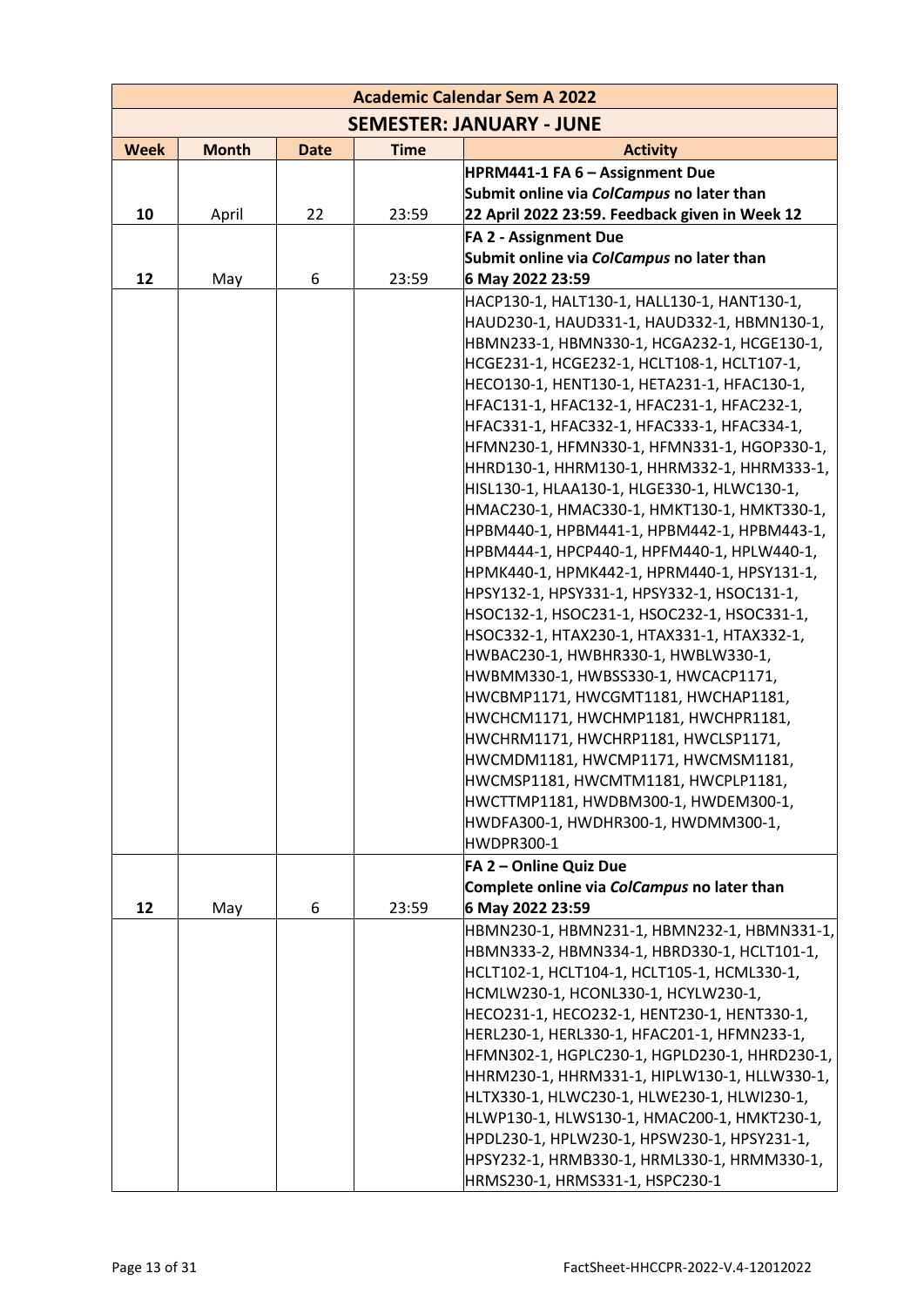| <b>Academic Calendar Sem A 2022</b> |              |              |             |                                                                                                   |  |  |  |  |
|-------------------------------------|--------------|--------------|-------------|---------------------------------------------------------------------------------------------------|--|--|--|--|
|                                     |              |              |             | <b>SEMESTER: JANUARY - JUNE</b>                                                                   |  |  |  |  |
| <b>Week</b>                         | <b>Month</b> | <b>Date</b>  | <b>Time</b> | <b>Activity</b>                                                                                   |  |  |  |  |
|                                     |              |              |             | HPXN302-1 FA 1 Online Quiz and HPXN302-1 Draft                                                    |  |  |  |  |
|                                     |              |              |             | Project Proposal Assignment Due. Submit online via                                                |  |  |  |  |
| 12                                  | May          | 6            | 23:59       | ColCampus no later than 6 May 2022 23:59.                                                         |  |  |  |  |
|                                     |              |              |             | HPXS302-1 FA 1 - Online Quiz Due                                                                  |  |  |  |  |
|                                     |              |              |             | Submit online via ColCampus no later than                                                         |  |  |  |  |
| 12                                  | May          | 6            | 23:59       | 6 May 2022 23:59.                                                                                 |  |  |  |  |
| 13                                  | May          | 13           | 13:00       | FA 2 - Results Release                                                                            |  |  |  |  |
| 14                                  | May          | 16           | 17:00       | FA 2 - Results Appeal Close                                                                       |  |  |  |  |
| 14                                  | May          | 18           | 17:00       | FA 2 - Results Appeal Release                                                                     |  |  |  |  |
|                                     |              |              |             | SA 1 Time Table for paper-based sit down exams                                                    |  |  |  |  |
|                                     |              |              |             | only (with SA 2). Accompanying SA 2's to be<br>submitted online via ColCampus no later than 23:59 |  |  |  |  |
| 15 to 16                            |              |              |             | on day that SA 1 is written                                                                       |  |  |  |  |
| 15                                  | May          | 23           | 09:00-12:00 | <b>HTAX332-1</b>                                                                                  |  |  |  |  |
|                                     |              |              | 09:00-11:00 | HBMN201-1, HBMN200-1, HSOC231-1,                                                                  |  |  |  |  |
|                                     |              |              | 12:00-14:00 | HBMN230-1, HLWC200-1, HSOC331-1                                                                   |  |  |  |  |
|                                     |              |              | 15:00-17:00 | HCMLW230-1, HHRM331-1, HLTX330-1                                                                  |  |  |  |  |
|                                     | May          | 24           | 09:00-12:00 | HFAC132-1, HFAC231-1, HFAC232-1, HFAC332-1                                                        |  |  |  |  |
|                                     |              |              | 09:00-11:00 | HHRM200-1, HADV300-1, HMAC300-1                                                                   |  |  |  |  |
|                                     |              |              | 12:00-14:00 | HFAC201-1, HBMN231-1, HFMN302-1                                                                   |  |  |  |  |
|                                     |              |              | 15:00-17:00 | HCGE232-1, HADV200-1, HCML330-1                                                                   |  |  |  |  |
|                                     | May          | 25           | 09:00-12:00 | HFAC130-1, HAUD332-1                                                                              |  |  |  |  |
|                                     |              |              | 09:00-11:00 | <b>HSOC332-1</b>                                                                                  |  |  |  |  |
|                                     |              |              | 12:00-14:00 | HCYLW230-1, HFAC301-1                                                                             |  |  |  |  |
|                                     |              |              | 15:00-17:00 | HENT200-1, HFMN330-1, HBMN300-1                                                                   |  |  |  |  |
|                                     | May          | 26           | 09:00-12:00 | HTAX230-1, HTAX331-1                                                                              |  |  |  |  |
|                                     |              |              | 09:00-11:00 | HHRD200-1, HHRD300-1, HTAX201-1, HTAX202-1                                                        |  |  |  |  |
|                                     |              |              | 12:00-14:00 | HEVM200-1, HEVM300-1, HFMN301-1                                                                   |  |  |  |  |
|                                     |              |              | 15:00-17:00 | HECO231-1, HECO232-1                                                                              |  |  |  |  |
|                                     | May          | 27           | 09:00-12:00 | HETA231-1, HFAC333-1                                                                              |  |  |  |  |
|                                     |              |              | 09:00-11:00 | HPSW200-1, HGPLC230-1, HGPLD230-1, HLWC130-1                                                      |  |  |  |  |
|                                     |              |              | 12:00-14:00 | HIMC300-1, HLWC230-1, HBMN331-1, HERL230-1                                                        |  |  |  |  |
|                                     |              |              | 15:00-17:00 | HAUD200-1, HBLE300-1, HGOP330-1                                                                   |  |  |  |  |
| 16                                  | May          | 30           | 09:00-12:00 | HFAC331-1, HFAC302-1, HBMN233-1                                                                   |  |  |  |  |
|                                     |              |              | 09:00-11:00 | HHRM230-1, HBMN333-2, HBMN232-1                                                                   |  |  |  |  |
|                                     |              |              | 12:00-14:00 | HLWM200-1, HPSY231-1, HPSY331-1                                                                   |  |  |  |  |
|                                     |              |              | 15:00-17:00 | HENT230-1, HENT330-1, HFMN233-1, HSPC230-1                                                        |  |  |  |  |
|                                     | May          | 31           | 09:00-12:00 | HFAC131-1, HFMN230-1                                                                              |  |  |  |  |
|                                     |              |              | 09:00-11:00 | HLWI230-1, HBRD300-1, HPAA200-1                                                                   |  |  |  |  |
|                                     |              |              | 12:00-14:00 | HAPR300-1, HCONL330-1                                                                             |  |  |  |  |
|                                     |              |              | 15:00-17:00 | HPR200-1, HERL330-1                                                                               |  |  |  |  |
|                                     | June         | $\mathbf{1}$ | 09:00-12:00 | HMAC230-1, HMAC330-1, HFAC334-1                                                                   |  |  |  |  |
|                                     |              |              | 09:00-11:00 | HMAC200-1, HMAC202-1, HPSY332-1                                                                   |  |  |  |  |
|                                     |              |              | 12:00-14:00 | HPDL230-1, HLWL300-1                                                                              |  |  |  |  |
|                                     |              |              | 15:00-17:00 | HRMM330-1, HPSY232-1                                                                              |  |  |  |  |
|                                     | June         | 2            | 09:00-11:00 | HBMN301-1, HFMN300-1                                                                              |  |  |  |  |
|                                     |              |              | 12:00-14:00 | HLLW330-1, HHRD230-1                                                                              |  |  |  |  |
|                                     |              |              | 15:00-17:00 | HSEC200-1, HLWE230-1, HRMB330-1                                                                   |  |  |  |  |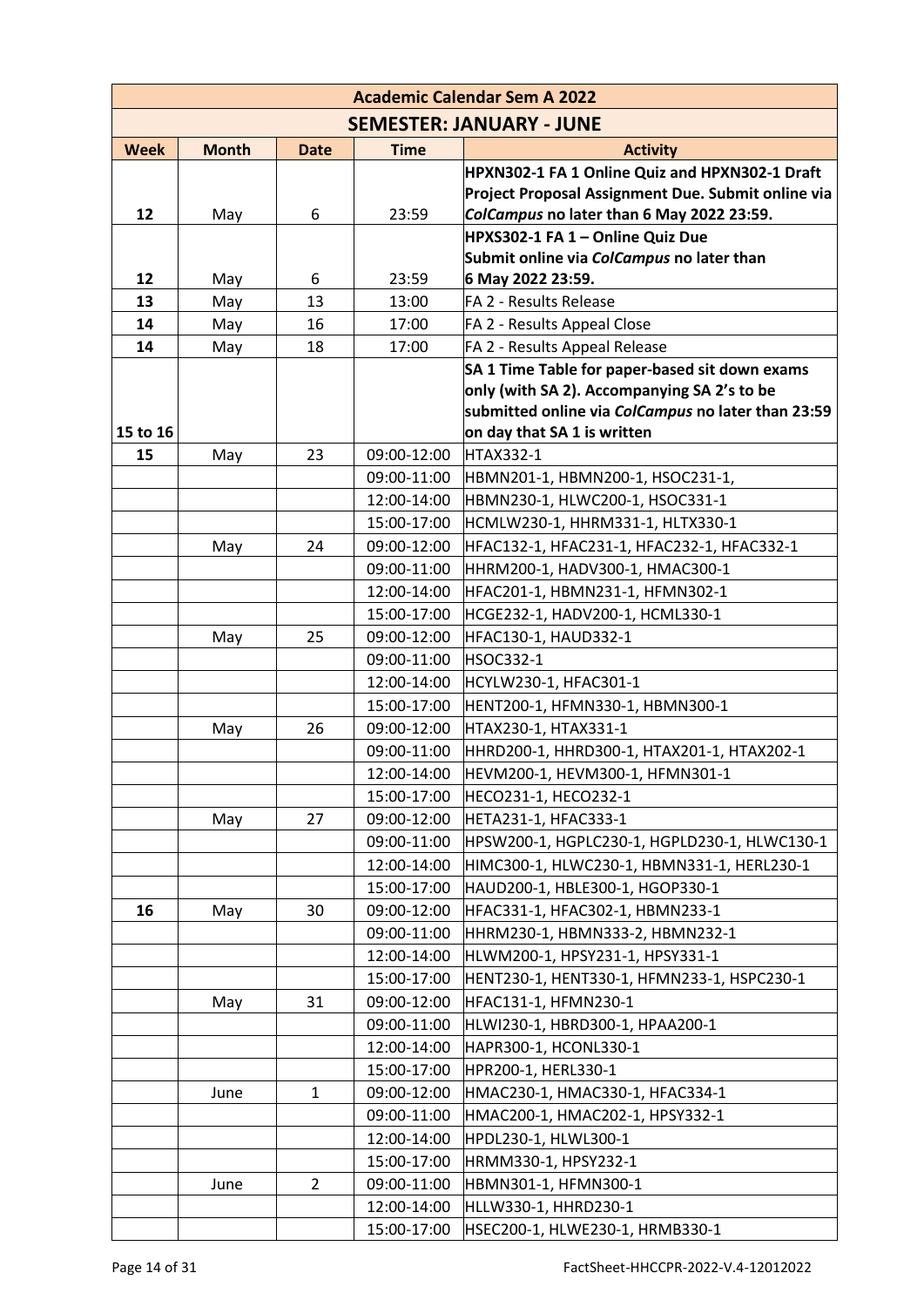| <b>Academic Calendar Sem A 2022</b> |              |              |             |                                                                                          |  |  |  |  |
|-------------------------------------|--------------|--------------|-------------|------------------------------------------------------------------------------------------|--|--|--|--|
|                                     |              |              |             | <b>SEMESTER: JANUARY - JUNE</b>                                                          |  |  |  |  |
| <b>Week</b>                         | <b>Month</b> | <b>Date</b>  | <b>Time</b> | <b>Activity</b>                                                                          |  |  |  |  |
|                                     | June         | 3            | 09:00-12:00 | HAUD230-1, HCGA232-1, HAUD331-1 HFMN331-1                                                |  |  |  |  |
|                                     |              |              | 09:00-11:00 | HRMS230-1, HPLW230-1, HBRD330-1                                                          |  |  |  |  |
|                                     |              |              | 12:00-14:00 | HMKT200-1, HMKT230-1, HLWL200-1                                                          |  |  |  |  |
|                                     |              |              | 15:00-17:00 | HBMN334-1, HSOC232-1, HPSW230-1                                                          |  |  |  |  |
|                                     |              |              |             | SA 1 Time Table for online exams only.                                                   |  |  |  |  |
|                                     |              |              |             | No SA 2's to submit.                                                                     |  |  |  |  |
|                                     |              |              |             | Please book to sit for these online exams as soon as                                     |  |  |  |  |
|                                     |              |              |             | you are ready. These exams must be completed                                             |  |  |  |  |
| 15 to 16                            | $May - June$ | $23 - 3$     |             | within the exam period.                                                                  |  |  |  |  |
|                                     |              |              |             | HADR1181, HADV1181, HALP1181, HAPS1181,                                                  |  |  |  |  |
|                                     |              |              |             | HBFB1181, HBMN1181, HBMT1181, HBRD1181,                                                  |  |  |  |  |
|                                     |              |              |             | HBTB1181, HCBB1181, HCLT101-1, HCLT102-1,<br>HCLT103-1, HCLT104-1, HCLT105-1, HCLT106-1, |  |  |  |  |
|                                     |              |              |             | HCNM1181, HCOU1181, HECM1181, HEMK1181,                                                  |  |  |  |  |
|                                     |              |              |             | HENT1181, HEVM1181, HHIVC1181, HHM1181,                                                  |  |  |  |  |
|                                     |              |              |             | HHMP1181, HHRF1181, HHS1181, HHTD1181,                                                   |  |  |  |  |
|                                     |              |              |             | HHWPT1181, HIAI1181, HIAP1181, HICMA1181,                                                |  |  |  |  |
|                                     |              |              |             | HIND1181, HINT1181, HIT1181, HLWC1181,                                                   |  |  |  |  |
|                                     |              |              |             | HLWH1181, HMKR1181, HMKT1181, HMLW1181,                                                  |  |  |  |  |
|                                     |              |              |             | HODV1181, HPAD1181, HPLM1181, HPPC1181,                                                  |  |  |  |  |
|                                     |              |              |             | HPPL1181, HPPR1181, HPPS1181, HPR1181,                                                   |  |  |  |  |
|                                     |              |              |             | HPRM1181, HRDC1181, HSAP1181, HSCI1181,                                                  |  |  |  |  |
|                                     |              |              |             | HSDJ1181, HSEC1181, HSEM1181, HSHE1181,                                                  |  |  |  |  |
|                                     |              |              |             | HSMB1181, HSMS1181, HSOS1181, HSPS1181,                                                  |  |  |  |  |
|                                     |              |              |             | HTDP1181, HTDS1181, HTDSA1181, HTOP1181,<br>HTTM1181, HYFT1181                           |  |  |  |  |
|                                     |              |              |             | SA 1 Time Table for open book online exams with                                          |  |  |  |  |
|                                     |              |              |             | SA 2's to submit. Please book to sit for these online                                    |  |  |  |  |
|                                     |              |              |             | exams as soon as you are ready.                                                          |  |  |  |  |
|                                     |              |              |             | These exams must be completed on the stipulated                                          |  |  |  |  |
|                                     |              |              |             | dates as indicated below. Remember to upload your                                        |  |  |  |  |
|                                     |              |              |             | SA2 via ColCampus by the stipulated due date no                                          |  |  |  |  |
|                                     |              |              |             | later than 23:59.                                                                        |  |  |  |  |
| 16                                  | May          | 30           | 09:00-12:00 | HPBM440-1                                                                                |  |  |  |  |
|                                     | June         | $\mathbf{1}$ | 09:00-12:00 | <b>HPMK440-1</b>                                                                         |  |  |  |  |
|                                     | June         | 3            | 09:00-12:00 | <b>HPBM443-1</b>                                                                         |  |  |  |  |
|                                     |              |              |             | SA 1 & SA 2 Time Table for                                                               |  |  |  |  |
|                                     |              |              |             | projects/internship/assignments only.                                                    |  |  |  |  |
| 15 to 16                            | $May - June$ | $23 - 3$     | 23:59       | Submit online via ColCampus no later than<br>3 June 2022 23:59                           |  |  |  |  |
|                                     |              |              |             | HASD200-1, HBMN330-1, HCGE231-1, HENT300-1,                                              |  |  |  |  |
|                                     |              |              |             | HHRM300-1, HHRM332-1, HHRM333-1, HLGE330-1,                                              |  |  |  |  |
|                                     |              |              |             | НМКТ300-1, НМКТ330-1, НРВМ441-1, НРВМ442-1,                                              |  |  |  |  |
|                                     |              |              |             | НРВМ444-1, НРСР440-1, НРСРВ100-1, НРЕМ440-1,                                             |  |  |  |  |
|                                     |              |              |             | HPLW440-1, HPMK442-1, HPRM440-1, HPRM441-1,                                              |  |  |  |  |
|                                     |              |              |             | HPX100-1, HPXN302-1, HPXS200-1, HPXS302-1,                                               |  |  |  |  |
|                                     |              |              |             | HSAD300-1, HSYD201-1, HSYD300-1, HWBAC230-1,                                             |  |  |  |  |
|                                     |              |              |             | HWBHR330-1, HWBLW330-1, HWBMM330-1,                                                      |  |  |  |  |
|                                     |              |              |             | HWCACP1171, HWCBMP1171, HWCGMT1181,                                                      |  |  |  |  |
|                                     |              |              |             | HWCHAP1181, HWCHCM1171, HWCHMP1181,                                                      |  |  |  |  |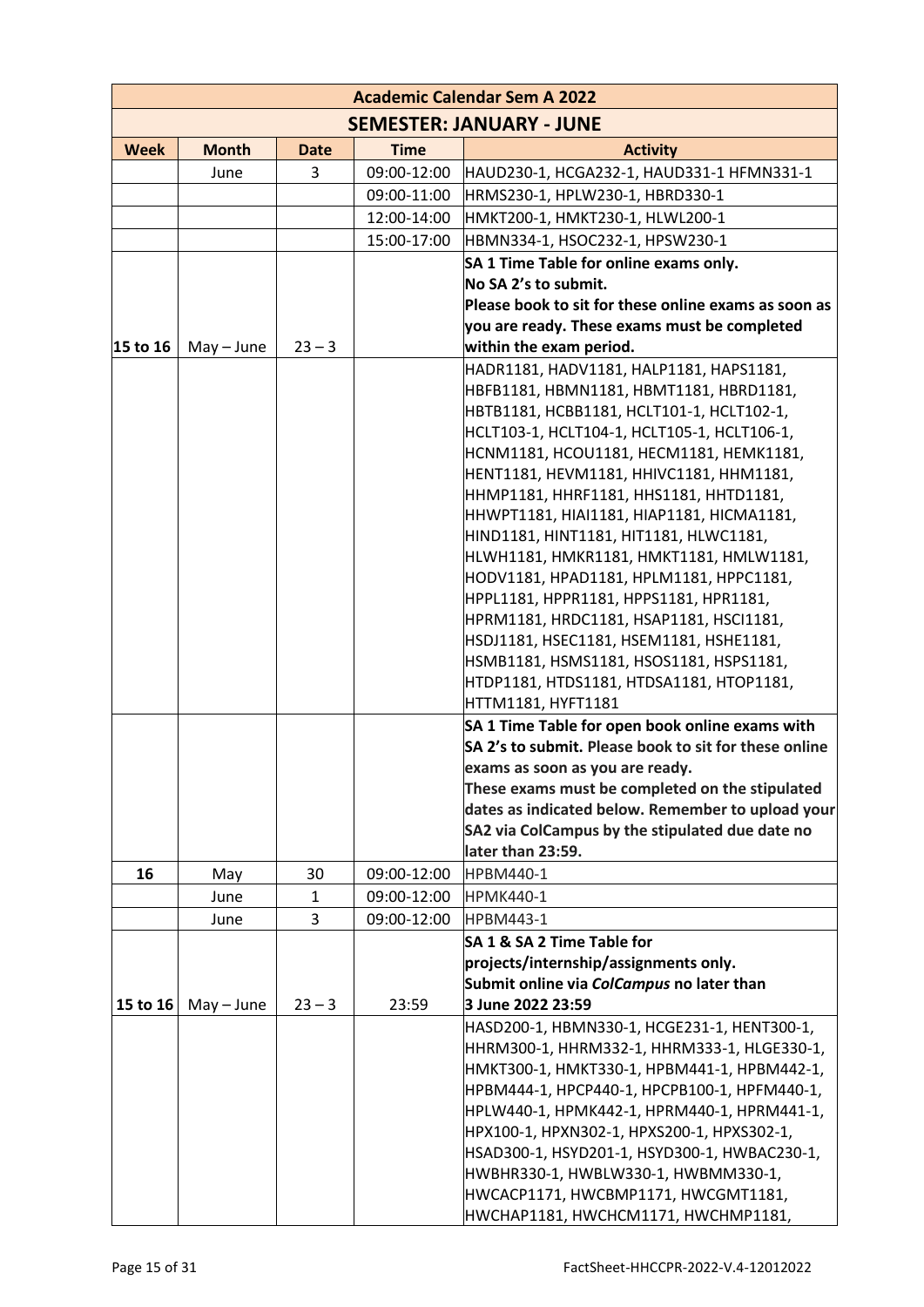| <b>Academic Calendar Sem A 2022</b> |              |             |             |                                                                                             |  |  |  |  |
|-------------------------------------|--------------|-------------|-------------|---------------------------------------------------------------------------------------------|--|--|--|--|
|                                     |              |             |             | <b>SEMESTER: JANUARY - JUNE</b>                                                             |  |  |  |  |
| <b>Week</b>                         | <b>Month</b> | <b>Date</b> | <b>Time</b> | <b>Activity</b>                                                                             |  |  |  |  |
|                                     |              |             |             | HWCHPR1181, HWCHRM1171, HWCHRP1181,                                                         |  |  |  |  |
|                                     |              |             |             | HWCLSP1171, HWCMDM1181, HWCMP1171,                                                          |  |  |  |  |
|                                     |              |             |             | HWCMSM1181, HWCMSP1181, HWCMTM1181,                                                         |  |  |  |  |
|                                     |              |             |             | HWCPLP1181, HWCTTMP1181, HWDBM300-1,                                                        |  |  |  |  |
|                                     |              |             |             | HWDEM300-1, HWDFA300-1, HWDHR300-1,                                                         |  |  |  |  |
|                                     |              |             |             | HWDMM300-1, HWDPR300-1, HWBSS330-1,                                                         |  |  |  |  |
|                                     |              |             |             | HRML330-1, HRMS331-1                                                                        |  |  |  |  |
|                                     |              |             |             | SA 1 Time Table for online exams with SA 2's to                                             |  |  |  |  |
|                                     |              |             |             | submit.<br>Please book to sit for these online exams as soon as                             |  |  |  |  |
|                                     |              |             |             | you are ready. These exams must be completed                                                |  |  |  |  |
|                                     |              |             |             | within the exam period. Remember to upload your                                             |  |  |  |  |
| 15 to 16                            | $May - June$ | $23 - 3$    | 23:59       | SA 2 on ColCampus by the stipulated due date.                                               |  |  |  |  |
|                                     |              |             |             | HACP130-1, HADV100-1, HALT130-1, HALL130-1,                                                 |  |  |  |  |
|                                     |              |             |             | HANT130-1, HBMN100-1, HBMN102-1, HBMN130-1,                                                 |  |  |  |  |
|                                     |              |             |             | HCGE130-1, HDBP200-1, HECO130-1, HENT100-1,                                                 |  |  |  |  |
|                                     |              |             |             | HENT130-1, HEVM100-1, HFOA100-1, HHRD100-1,                                                 |  |  |  |  |
|                                     |              |             |             | HHRD130-1, HHRM100-1, HHRM130-1, HIPLW130-1,                                                |  |  |  |  |
|                                     |              |             |             | HIPM300-1, HISL130-1, HISM100-1, HISM200-1,                                                 |  |  |  |  |
|                                     |              |             |             | HISM300-1, HLAA130-1, HLWP130-1, HLWS130-1,                                                 |  |  |  |  |
|                                     |              |             |             | HMKT100-1, HMKT130-1, HNTS201-1, HNTS202-1,                                                 |  |  |  |  |
|                                     |              |             |             | HNTS203-1, HNTS300-1, HPSY131-1, HPSY132-1,                                                 |  |  |  |  |
|                                     |              |             |             | HPXN200-1, HPXN301-1, HPXS301-1, HSFT300-1,                                                 |  |  |  |  |
|                                     |              |             |             | HSOC131-1, HSOC132-1, HSPM300-1, HSYD100-1,                                                 |  |  |  |  |
|                                     |              |             |             | HSYD202-1, HTCP300-1, HTSS100-1, HWFM300-1                                                  |  |  |  |  |
|                                     |              |             |             | HCLT107-1 and HCLT108-1 FA 3 - Assignment Due.                                              |  |  |  |  |
|                                     |              |             |             | Submit online via ColCampus no later than                                                   |  |  |  |  |
| 15                                  | May          | 23          | 23:59       | 23 May 2022 23:59.                                                                          |  |  |  |  |
|                                     |              |             |             | HCLT107-1 and HCLT108-1 SA 1 - Assignment Due.<br>Submit online via ColCampus no later than |  |  |  |  |
| 16                                  | June         | 3           | 23:59       | 3 June 2022 23:59.                                                                          |  |  |  |  |
|                                     |              |             |             | HBACC230-1 and HBACC330-1 SA 1 for paper-based                                              |  |  |  |  |
| 17                                  | June         | 9           | 09:00-12:30 | sit down exams                                                                              |  |  |  |  |
| 19                                  | June         | 21          | 13:00       | SA 1 & 2 Results Release                                                                    |  |  |  |  |
| 19                                  | June         | 24          | 17:00       | SA 1 & 2 Results Appeal Close                                                               |  |  |  |  |
| 20                                  | June         | 28          | 13:00       | SA 1 & 2 Results Appeal Release                                                             |  |  |  |  |
|                                     |              |             |             | Supplementary SA 1 Time Table for paper-based sit                                           |  |  |  |  |
|                                     |              |             |             | down exams only (with Supplementary SA 2).                                                  |  |  |  |  |
|                                     |              |             |             | Accompanying Supplementary SA 2's to be                                                     |  |  |  |  |
|                                     |              |             |             | submitted online via ColCampus no later than 23:59                                          |  |  |  |  |
| 21                                  | July         | $4 - 8$     |             | on day that SA 1 is written                                                                 |  |  |  |  |
| 21                                  | July         | 4           | 09:00-12:00 | HAUD332-1, HETA231-1, HTAX230-1, HTAX331-1                                                  |  |  |  |  |
|                                     |              |             | 09:00-11:00 | HBMN230-1, HBMN300-1, HPSY332-1, HLWC130-1                                                  |  |  |  |  |
|                                     |              |             | 12:00-14:00 | HTAX201-1, HTAX202-1, HLWC230-1, HLWC200-1,<br>HBMN200-1, HBMN334-1                         |  |  |  |  |
|                                     |              |             |             | HPAA200-1, HCMLW230-1, HCGE232-1, HADV200-1,                                                |  |  |  |  |
|                                     |              |             | 15:00-17:00 | HHRM331-1                                                                                   |  |  |  |  |
|                                     |              |             |             | HFAC132-1, HFAC231-1, HFAC232-1, HFAC332-1,                                                 |  |  |  |  |
|                                     | July         | 5           | 09:00-12:00 | <b>HFAC333-1</b>                                                                            |  |  |  |  |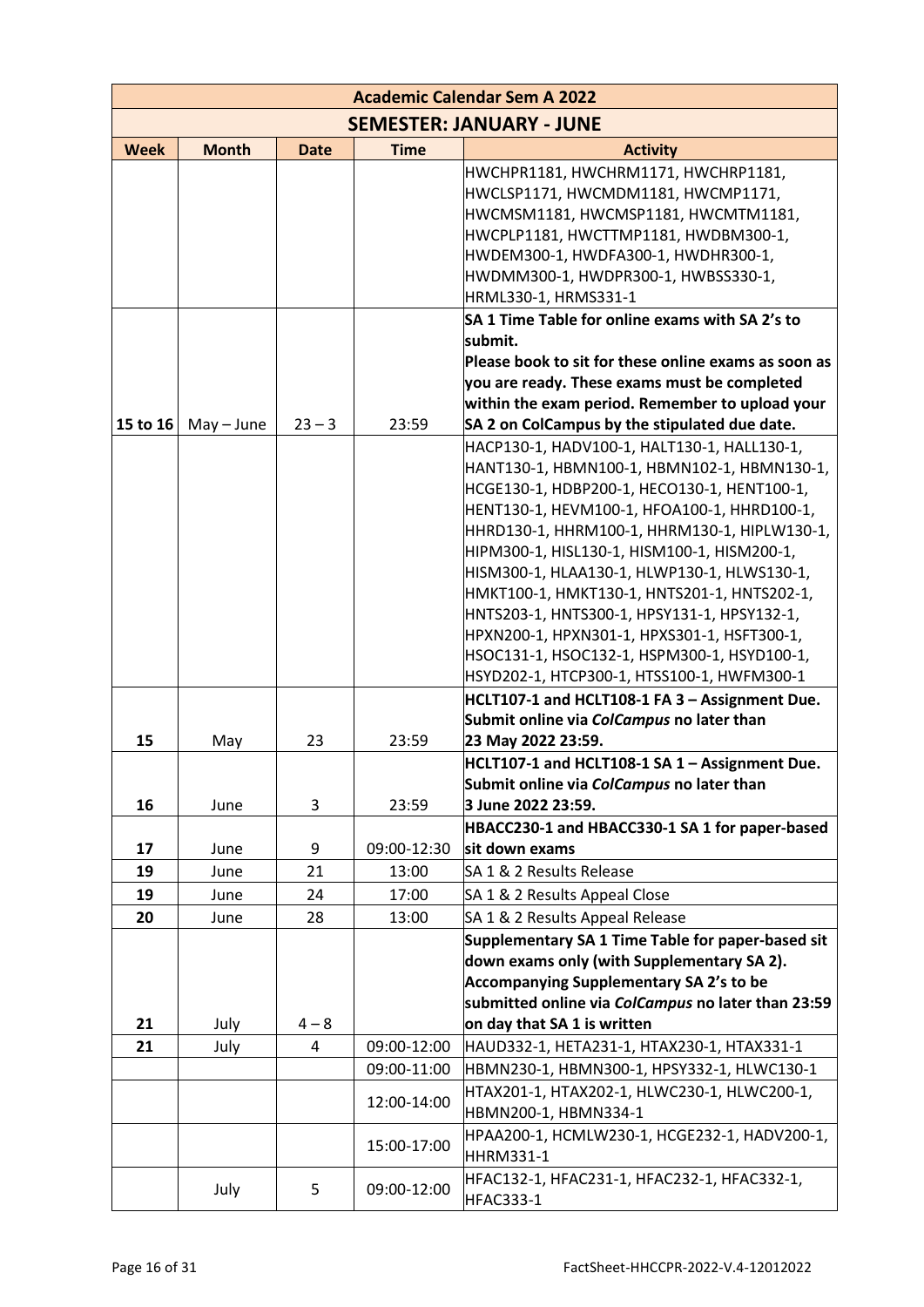|             |              |             |             | <b>Academic Calendar Sem A 2022</b>                                                        |
|-------------|--------------|-------------|-------------|--------------------------------------------------------------------------------------------|
|             |              |             |             | <b>SEMESTER: JANUARY - JUNE</b>                                                            |
| <b>Week</b> | <b>Month</b> | <b>Date</b> | <b>Time</b> | <b>Activity</b>                                                                            |
|             | July         | 5           | 09:00-11:00 | HBMN201-1, HENT230-1, HLWI230-1, HENT200-1,                                                |
|             |              |             |             | HHRM230-1, HFMN330-1, HADV300-1, HMAC300-1                                                 |
|             |              |             | 12:00-14:00 | HFAC201-1, HRMS230-1, HBMN231-1, HCYLW230-1,<br>HFAC301-1, HFMN302-1                       |
|             |              |             | 15:00-17:00 | HPSW200-1, HEVM200-1, HECO231-1, HENT330-1,<br>HECO232-1, HEVM300-1                        |
|             | July         | 6           | 09:00-12:00 | HFAC130-1, HFAC131-1, HFMN230-1, HFAC331-1,<br>HFAC334-1, HFAC302-1, HBMN233-1             |
|             |              |             | 09:00-11:00 | HBMN333-2, HGOP330-1                                                                       |
|             |              |             | 12:00-14:00 | HPSW230-1, HLWM200-1, HBMN331-1, HPLW230-1,<br>HBRD300-1, HERL330-1, HRMB330-1             |
|             |              |             | 15:00-17:00 | HHRM200-1, HPR200-1, HLWE230-1, HPSY231-1,<br>HPSY232-1, HAUD200-1, HPSY331-1              |
|             | July         | 7           | 09:00-12:00 | HMAC230-1, HMAC330-1, HFMN331-1                                                            |
|             |              |             | 09:00-11:00 | HMAC200-1, HMAC202-1, HGPLC230-1, HGPLD230-1,<br><b>HSOC332-1</b>                          |
|             |              |             | 12:00-14:00 | HIMC300-1, HHRD200-1, HRMM330-1, HAPR300-1,<br>HHRD300-1, HCML330-1, HBLE300-1             |
|             |              |             | 15:00-17:00 | HMKT200-1, HBMN301-1, HPDL230-1, HMKT230-1,<br>HERL230-1, HFMN233-1, HFMN300-1, HFMN301-1  |
|             | July         | 8           | 09:00-12:00 | HAUD230-1, HCGA232-1, HAUD331-1, HTAX332-1                                                 |
|             |              |             | 09:00-11:00 | HSEC200-1, HBMN232-1, HSPC230-1, HHRD230-1,<br>HLTX330-1                                   |
|             |              |             | 12:00-14:00 | HLWL200-1, HSOC231-1, HSOC232-1, HLLW330-1,<br>HCONL330-1, HLWL300-1, HBRD330-1, HSOC331-1 |
|             |              |             |             | Supplementary SA 1 Time Table for online exams<br>only. No Supplementary SA 2's.           |
|             |              |             |             | Please book to sit for these online exams as soon as                                       |
| 21          | July         | $4 - 8$     |             | you are ready. These exams must be completed<br>within the exam period.                    |
|             |              |             |             | HADR1181, HADV1181, HALP1181, HAPS1181,                                                    |
|             |              |             |             | HBFB1181, HBMN1181, HBMT1181, HBRD1181,                                                    |
|             |              |             |             | HBTB1181, HCBB1181, HCLT101-1, HCLT102-1,                                                  |
|             |              |             |             | HCLT103-1, HCLT104-1, HCLT105-1, HCLT106-1,                                                |
|             |              |             |             | HCNM1181, HCOU1181, HECM1181, HEMK1181,<br>HENT1181, HEVM1181, HHIVC1181, HHM1181,         |
|             |              |             |             | HHMP1181, HHRF1181, HHS1181, HHTD1181,                                                     |
|             |              |             |             | HHWPT1181, HIAI1181, HIAP1181, HICMA1181,                                                  |
|             |              |             |             | HIND1181, HINT1181, HIT1181, HLWC1181,                                                     |
|             |              |             |             | HLWH1181, HMKR1181, HMKT1181, HMLW1181,                                                    |
|             |              |             |             | HODV1181, HPAD1181, HPLM1181, HPPC1181,<br>HPPL1181, HPPR1181, HPPS1181, HPR1181,          |
|             |              |             |             | HPRM1181, HRDC1181, HSAP1181, HSCI1181,                                                    |
|             |              |             |             | HSDJ1181, HSEC1181, HSEM1181, HSHE1181,                                                    |
|             |              |             |             | HSMB1181, HSMS1181, HSOS1181, HSPS1181,                                                    |
|             |              |             |             | HTDP1181, HTDS1181, HTDSA1181, HTOP1181,<br>HTTM1181, HYFT1181                             |
|             |              |             |             |                                                                                            |
|             |              |             |             |                                                                                            |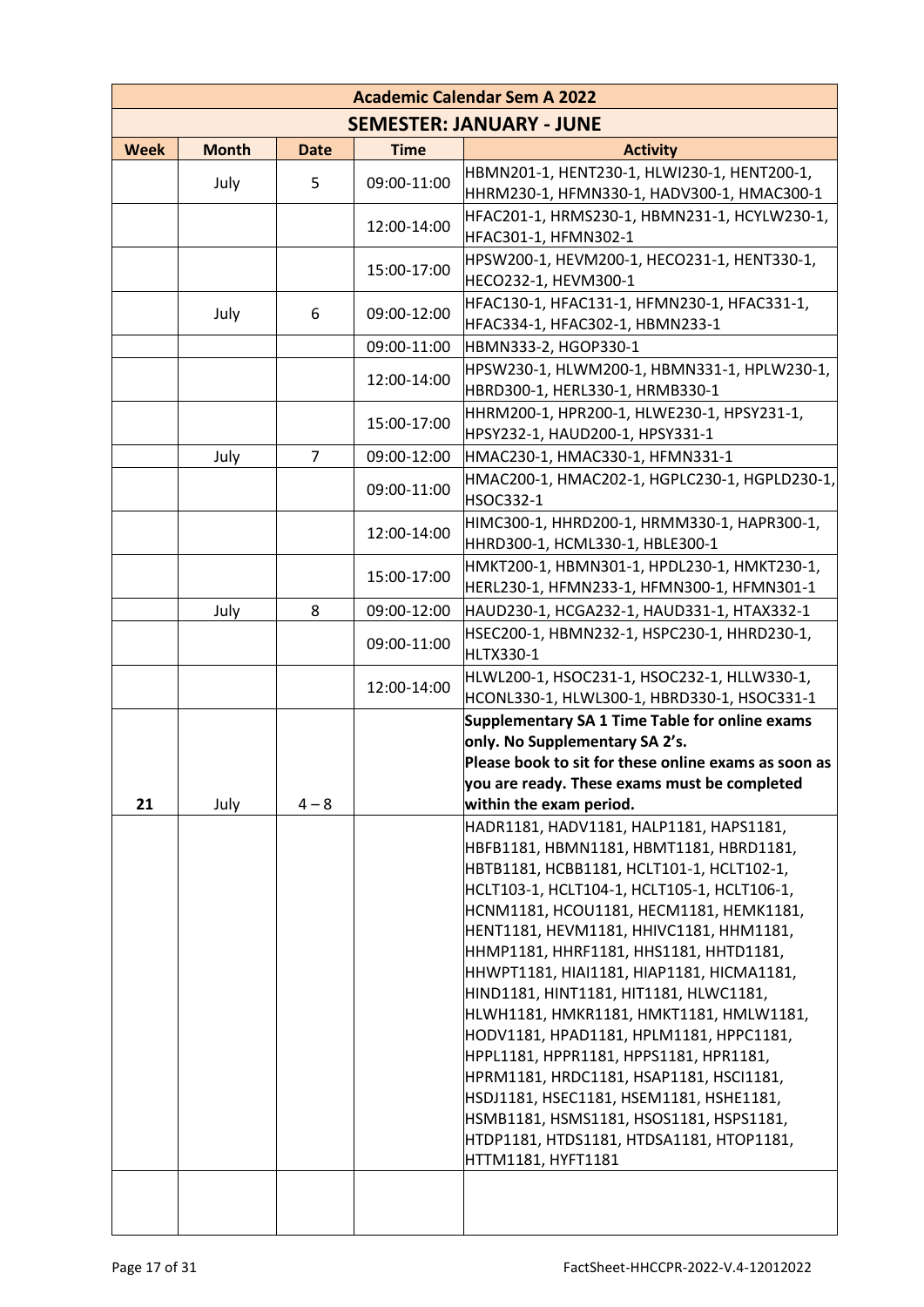|             | <b>Academic Calendar Sem A 2022</b> |                |             |                                                             |  |
|-------------|-------------------------------------|----------------|-------------|-------------------------------------------------------------|--|
|             |                                     |                |             | <b>SEMESTER: JANUARY - JUNE</b>                             |  |
| <b>Week</b> | <b>Month</b>                        | <b>Date</b>    | <b>Time</b> | <b>Activity</b>                                             |  |
|             |                                     |                |             | Supplementary SA 1 Time Table for open book                 |  |
|             |                                     |                |             | online exams with Supplementary SA 2's to submit.           |  |
|             |                                     |                |             | Please book to sit for these online exams as soon as        |  |
|             |                                     |                |             | you are ready. These exams must be completed on             |  |
|             |                                     |                |             | the stipulated dates as indicated below. Remember           |  |
|             |                                     |                |             | to upload your Supplementary SA 2 via ColCampus             |  |
|             |                                     |                |             | by the stipulated due date no later than 23:59.             |  |
| 21          | July                                | $\overline{4}$ | 09:00-12:00 | <b>HPBM440-1</b>                                            |  |
| 21          | July                                | 6              | 09:00-12:00 | <b>HPMK440-1</b>                                            |  |
| 21          | July                                | 8              | 09:00-12:00 | <b>HPBM443-1</b>                                            |  |
|             |                                     |                |             | Supplementary SA 1 & Supplementary SA 2 Time                |  |
|             |                                     |                |             | Table for projects/internship/assignments only.             |  |
|             |                                     |                |             | Submit online via ColCampus no later than 8 July            |  |
| 21          | July                                | $4 - 8$        |             | 2022 23:59                                                  |  |
|             |                                     |                |             | HASD200-1, HBMN330-1, HCGE231-1, HENT300-1,                 |  |
|             |                                     |                |             | HHRM300-1, HHRM332-1, HHRM333-1, HLGE330-1,                 |  |
|             |                                     |                |             | НМКТЗОО-1, НМКТЗЗО-1, НРВМ441-1, НРВМ442-1,                 |  |
|             |                                     |                |             | НРВМ444-1, НРСР440-1, НРСРВ100-1, НРЕМ440-1,                |  |
|             |                                     |                |             | HPLW440-1, HPMK442-1, HPRM440-1, HPRM441-1,                 |  |
|             |                                     |                |             | HPX100-1, HPXN302-1, HPXS200-1, HPXS302-1,                  |  |
|             |                                     |                |             | HSAD300-1, HSYD201-1, HSYD300-1, HWBAC230-1,                |  |
|             |                                     |                |             | HWBHR330-1, HWBLW330-1, HWBMM330-1,                         |  |
|             |                                     |                |             | HWCACP1171, HWCBMP1171, HWCGMT1181,                         |  |
|             |                                     |                |             | HWCHAP1181, HWCHCM1171, HWCHMP1181,                         |  |
|             |                                     |                |             | HWCHPR1181, HWCHRM1171, HWCHRP1181,                         |  |
|             |                                     |                |             | HWCLSP1171, HWCMDM1181, HWCMP1171,                          |  |
|             |                                     |                |             | HWCMSM1181, HWCMSP1181, HWCMTM1181,                         |  |
|             |                                     |                |             | HWCPLP1181, HWCTTMP1181, HWDBM300-1,                        |  |
|             |                                     |                |             | HWDEM300-1, HWDFA300-1, HWDHR300-1,                         |  |
|             |                                     |                |             | HWDMM300-1, HWDPR300-1, HWBSS330-1,<br>HRML330-1, HRMS331-1 |  |
|             |                                     |                |             | Supplementary SA 1 Time Table for online exams              |  |
|             |                                     |                |             | with Supplementary SA 2's to submit.                        |  |
|             |                                     |                |             | Please book to sit for these online exams as soon as        |  |
|             |                                     |                |             | you are ready. These exams must be completed                |  |
|             |                                     |                |             | within the exam period. Remember to upload your             |  |
| 21          | July                                | $4 - 8$        |             | SA 2 on ColCampus by the stipulated due date.               |  |
|             |                                     |                |             | HACP130-1, HADV100-1, HALT130-1, HALL130-1,                 |  |
|             |                                     |                |             | HANT130-1, HBMN100-1, HBMN102-1, HBMN130-1,                 |  |
|             |                                     |                |             | HCGE130-1, HDBP200-1, HECO130-1, HENT100-1,                 |  |
|             |                                     |                |             | HENT130-1, HEVM100-1, HFOA100-1, HHRD100-1,                 |  |
|             |                                     |                |             | HHRD130-1, HHRM100-1, HHRM130-1, HIPLW130-1,                |  |
|             |                                     |                |             | HIPM300-1, HISL130-1, HISM100-1, HISM200-1,                 |  |
|             |                                     |                |             | HISM300-1, HLAA130-1, HLWP130-1, HLWS130-1,                 |  |
|             |                                     |                |             | HMKT100-1, HMKT130-1, HNTS201-1, HNTS202-1,                 |  |
|             |                                     |                |             | HNTS203-1, HNTS300-1, HPSY131-1, HPSY132-1,                 |  |
|             |                                     |                |             | HPXN200-1, HPXN301-1, HPXS301-1, HSFT300-1,                 |  |
|             |                                     |                |             | HSOC131-1, HSOC132-1, HSPM300-1, HSYD100-1,                 |  |
|             |                                     |                |             | HSYD202-1, HTCP300-1, HTSS100-1, HWFM300-1                  |  |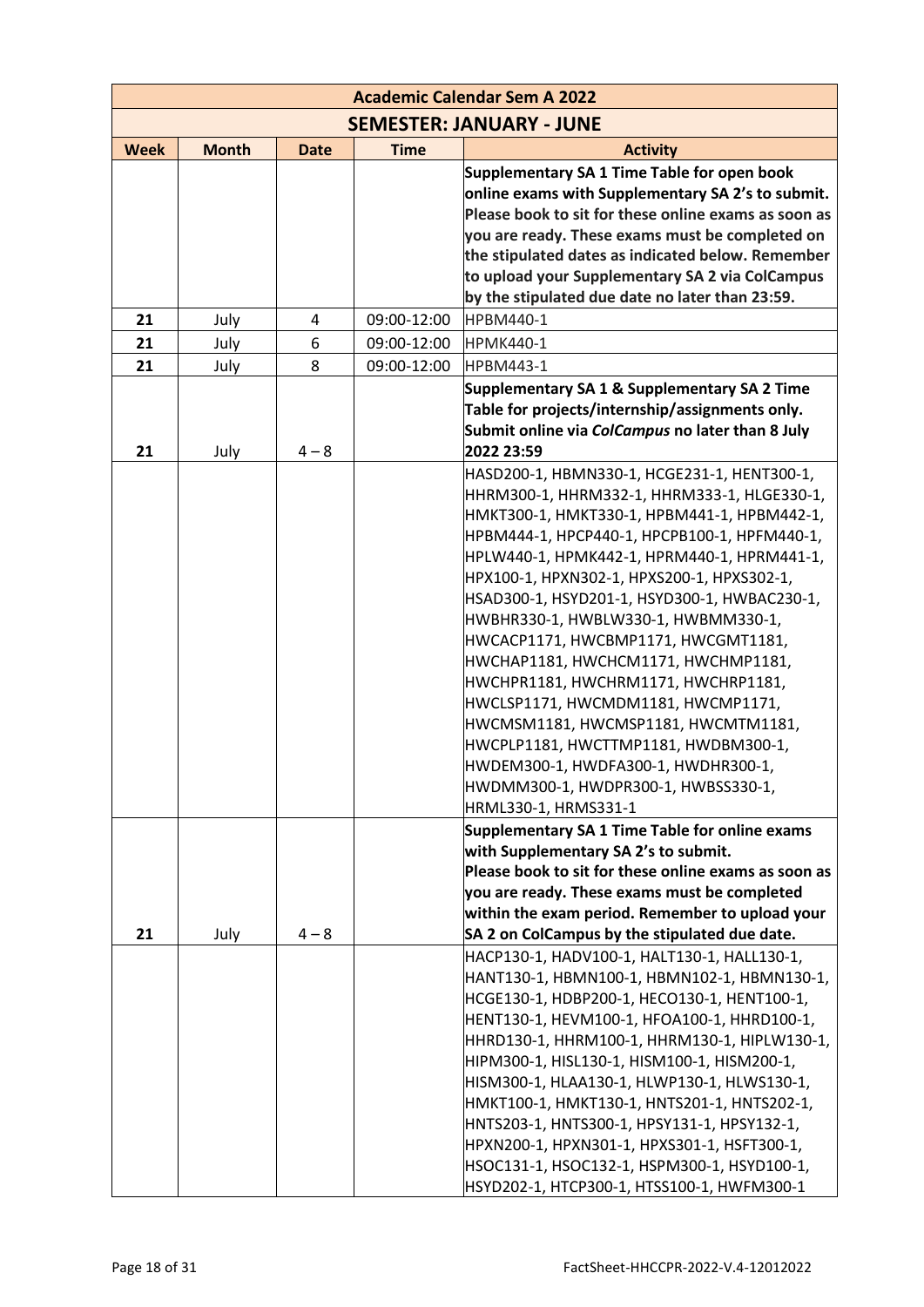|             | <b>Academic Calendar Sem A 2022</b>          |      |             |                                                                                                                                    |  |  |
|-------------|----------------------------------------------|------|-------------|------------------------------------------------------------------------------------------------------------------------------------|--|--|
|             |                                              |      |             | <b>SEMESTER: JANUARY - JUNE</b>                                                                                                    |  |  |
| <b>Week</b> | <b>Month</b>                                 | Date | <b>Time</b> | <b>Activity</b>                                                                                                                    |  |  |
| 21          | July                                         | 8    | 23:59       | $ HCLT107-1$ and HCLT108-1 Supplementary SA 1 -<br>Assignment Due. Submit online via ColCampus no<br>later than 8 July 2022 23:59. |  |  |
|             |                                              |      |             | HBACC230-1 and HBACC330-1 Supplementary SA 1                                                                                       |  |  |
| 22          | July                                         | 13   | 09:00-12:30 | for paper-based sit down exams                                                                                                     |  |  |
| 22          | July                                         | 15   | 17:00       | Supplementary SA 1 & 2 Results Release                                                                                             |  |  |
| 23          | HE OFFICE CLOSED FROM 18 JULY - 22 JULY 2022 |      |             |                                                                                                                                    |  |  |
| 24          | July                                         | 25   | 13:00       | Supplementary SA 1 & 2 Results Appeal Close                                                                                        |  |  |
| 24          | July                                         | 28   | 17:00       | Supplementary SA 1 & 2 Results Appeal Release                                                                                      |  |  |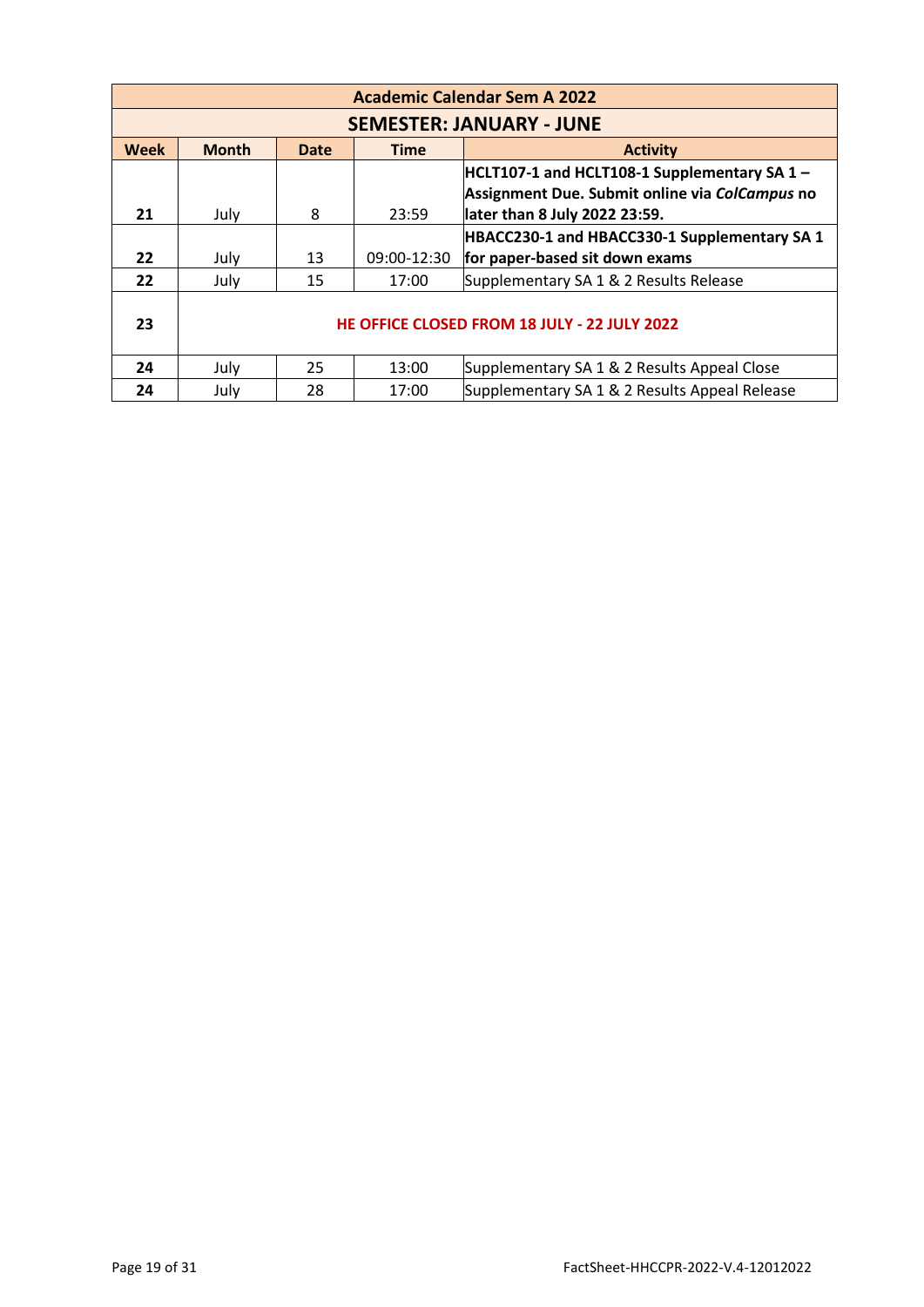|              | <b>Academic Calendar Sem B 2022</b> |                |             |                                                                                            |  |
|--------------|-------------------------------------|----------------|-------------|--------------------------------------------------------------------------------------------|--|
|              |                                     |                |             | <b>SEMESTER: JULY - DECEMBER</b>                                                           |  |
| <b>Week</b>  | <b>Month</b>                        | <b>Date</b>    | <b>Time</b> | <b>Activity</b>                                                                            |  |
|              | July                                | 29             | 17:00       | <b>Applications Close</b>                                                                  |  |
|              | July                                | 30             | 13:00       | <b>Registrations Close</b>                                                                 |  |
| $\mathbf{1}$ | August                              | $\mathbf{1}$   |             | Studies Commence - Week 1                                                                  |  |
|              |                                     |                |             | HPRM441-1 FA 1 - Assignment Due                                                            |  |
|              |                                     |                |             | Submit online via ColCampus no later than                                                  |  |
| $\mathbf{1}$ | August                              | 5              | 23:59       | 5 August 2022 23:59. Feedback given in Week 2                                              |  |
|              |                                     |                |             | HPRM441-1 FA 2 - Assignment Due                                                            |  |
|              |                                     |                |             | Submit online via ColCampus no later than                                                  |  |
| 2            | August                              | 12             | 23:59       | 12 August 2022 23:59. Feedback given in Week 3                                             |  |
|              |                                     |                |             | HPRM441-1 FA 3 - Assignment Due                                                            |  |
|              |                                     |                |             | Submit online via ColCampus no later than                                                  |  |
| 3            | August                              | 19             | 23:59       | 19 August 2022 23:59. Feedback given in Week 4                                             |  |
|              |                                     |                |             | HPRM441-1 FA 4 - Assignment Due                                                            |  |
|              |                                     |                |             | Submit online via ColCampus no later than                                                  |  |
| 4            | August                              | 26             | 23:59       | 26 August 2022 23:59. Feedback given in Week 5                                             |  |
|              |                                     |                |             | HPRM441-1 FA 5 - Assignment Due<br>Submit online via ColCampus no later than               |  |
| 5            | September                           | $\overline{2}$ | 23:59       | 2 September 2022 23:59. Feedback given in Week 6                                           |  |
|              |                                     |                |             | <b>FA 1 - Assignment Due</b>                                                               |  |
|              |                                     |                |             | Submit online via ColCampus no later than                                                  |  |
| 6            | September                           | 9              | 23:59       | 9 September 2022 23:59                                                                     |  |
|              |                                     |                |             | HACP130-1, HADR1181, HADV100-1, HADV1181,                                                  |  |
|              |                                     |                |             | HADV200-1, HADV300-1, HALP1181, HALT130-1,                                                 |  |
|              |                                     |                |             | HALL130-1, HANT130-1, HAPR300-1, HAPS1181,                                                 |  |
|              |                                     |                |             | HASD200-1, HAUD200-1, HAUD230-1, HAUD331-1,                                                |  |
|              |                                     |                |             | HAUD332-1, HBFB1181, HBLE300-1, HBMN100-1,                                                 |  |
|              |                                     |                |             | HBMN102-1, HBMN1181, HBMN130-1, HBMN200-1,                                                 |  |
|              |                                     |                |             | HBMN201-1, HBMN230-1, HBMN233-1, HBMN231-1,                                                |  |
|              |                                     |                |             | HBMN232-1, HBMN300-1, HBMN301-1, HBMN330-1,                                                |  |
|              |                                     |                |             | HBMN331-1, HBMN333-2, HBMN334-1, HBMT1181,                                                 |  |
|              |                                     |                |             | HBRD1181, HBRD300-1, HBRD330-1, HBTB1181,                                                  |  |
|              |                                     |                |             | HCBB1181, HCGA232-1, HCGE130-1, HCGE231-1,                                                 |  |
|              |                                     |                |             | HCGE232-1, HCLT108-1, HCLT106-1, HCLT107-1,                                                |  |
|              |                                     |                |             | HCML330-1, HCMLW230-1, HCNM1181,                                                           |  |
|              |                                     |                |             | HCONL330-1, HCOU1181, HCYLW230-1, HDBP200-1,<br>HECM1181, HECO130-1, HECO231-1, HECO232-1, |  |
|              |                                     |                |             | HEMK1181, HENT100-1, HENT1181, HENT130-1,                                                  |  |
|              |                                     |                |             | HENT200-1, HENT230-1, HENT300-1, HENT330-1,                                                |  |
|              |                                     |                |             | HERL230-1, HERL330-1, HETA231-1, HEVM100-1,                                                |  |
|              |                                     |                |             | HEVM1181, HEVM200-1, HEVM300-1, HFAC130-1,                                                 |  |
|              |                                     |                |             | HFAC131-1, HFAC132-1, HFAC201-1, HFAC231-1,                                                |  |
|              |                                     |                |             | HFAC232-1, HFAC301-1, HFAC302-1, HFAC331-1,                                                |  |
|              |                                     |                |             | HFAC332-1, HFAC333-1, HFAC334-1, HFMN230-1,                                                |  |
|              |                                     |                |             | HFMN233-1, HFMN300-1, HFMN301-1, HFMN302-1,                                                |  |
|              |                                     |                |             | HFMN330-1, HFMN331-1, HFOA100-1, HGOP330-1,                                                |  |
|              |                                     |                |             | HGPLC230-1, HGPLD230-1, HHIVC1181, HHM1181,                                                |  |
|              |                                     |                |             | HHMP1181, HHRD100-1, HHRD130-1, HHRD200-1,                                                 |  |
|              |                                     |                |             | HHRD230-1, HHRD300-1, HHRF1181, HHRM100-1,                                                 |  |
|              |                                     |                |             | HHRM130-1, HHRM200-1, HHRM230-1, HHRM300-1,                                                |  |
|              |                                     |                |             |                                                                                            |  |
|              |                                     |                |             | HHRM331-1, HHRM332-1, HHRM333-1, HHS1181,<br>HHTD1181, HHWPT1181, HIAI1181, HIAP1181,      |  |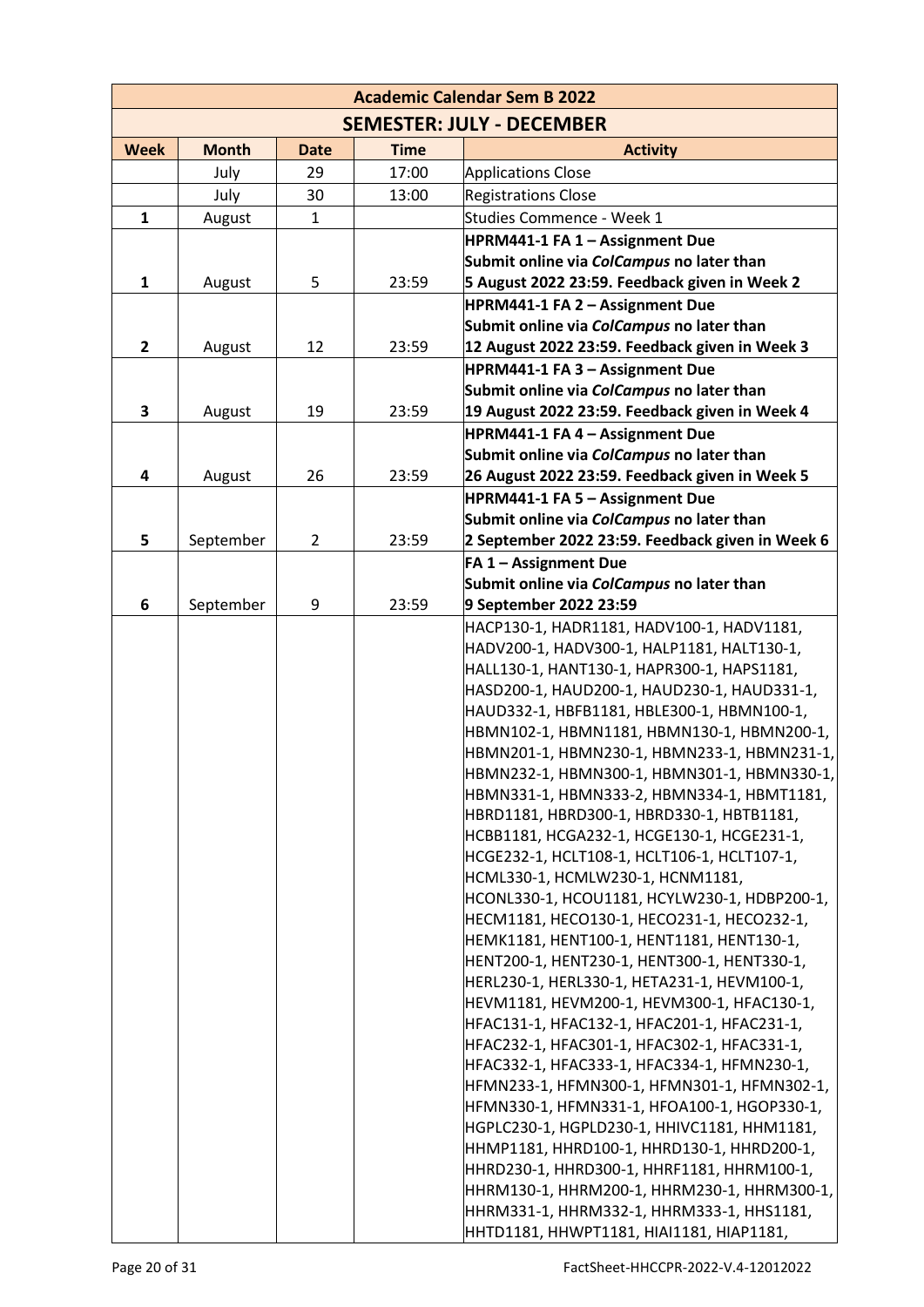|             |              |                |             | <b>Academic Calendar Sem B 2022</b>                                                       |
|-------------|--------------|----------------|-------------|-------------------------------------------------------------------------------------------|
|             |              |                |             | <b>SEMESTER: JULY - DECEMBER</b>                                                          |
| <b>Week</b> | <b>Month</b> | <b>Date</b>    | <b>Time</b> | <b>Activity</b>                                                                           |
|             |              |                |             | HICMA1181, HIMC300-1, HIND1181, HINT1181,                                                 |
|             |              |                |             | HIPLW130-1, HIPM300-1, HISL130-1, HISM100-1,                                              |
|             |              |                |             | HISM200-1, HISM300-1, HIT1181, HLAA130-1,                                                 |
|             |              |                |             | HLGE330-1, HLLW330-1, HLTX330-1, HLWC1181,                                                |
|             |              |                |             | HLWC130-1, HLWC200-1, HLWC230-1, HLWE230-1,                                               |
|             |              |                |             | HLWH1181, HLWI230-1, HLWL200-1, HLWL300-1,                                                |
|             |              |                |             | HLWM200-1, HLWP130-1, HLWS130-1, HMAC200-1,                                               |
|             |              |                |             | HMAC202-1, HMAC230-1, HMAC300-1, HMAC330-1,                                               |
|             |              |                |             | HMKR1181, HMKT100-1, HMKT1181, HMKT130-1,                                                 |
|             |              |                |             | HMKT200-1, HMKT230-1, HMKT300-1, HMKT330-1,                                               |
|             |              |                |             | HMLW1181, HNTS201-1, HNTS202-1, HNTS203-1,<br>HNTS300-1, HODV1181, HPAA200-1, HPAD1181,   |
|             |              |                |             | HPBM440-1, HPBM441-1, HPBM442-1, HPBM443-1,                                               |
|             |              |                |             | HPBM444-1, HPCP440-1, HPDL230-1, HPFM440-1,                                               |
|             |              |                |             | HPLM1181, HPLW230-1, HPLW440-1, HPMK440-1,                                                |
|             |              |                |             | HPMK442-1, HPPC1181, HPPL1181, HPPR1181,                                                  |
|             |              |                |             | HPPS1181, HPR1181, HPR200-1, HPRM1181,                                                    |
|             |              |                |             | HPRM440-1, HPSW200-1, HPSW230-1, HPSY131-1,                                               |
|             |              |                |             | HPSY132-1, HPSY231-1, HPSY232-1, HPSY331-1,                                               |
|             |              |                |             | HPSY332-1, HPX100-1, HPXN200-1, HPXS200-1,                                                |
|             |              |                |             | HRDC1181, HRMB330-1, HRML330-1, HRMM330-1,                                                |
|             |              |                |             | HRMS230-1, HRMS331-1, HSAD300-1, HSAP1181,                                                |
|             |              |                |             | HSCI1181, HSDJ1181, HSEC1181, HSEC200-1,                                                  |
|             |              |                |             | HSEM1181, HSFT300-1, HSHE1181, HSMB1181,                                                  |
|             |              |                |             | HSMS1181, HSOC131-1, HSOC132-1, HSOC231-1,                                                |
|             |              |                |             | HSOC232-1, HSOC331-1, HSOC332-1, HSOS1181,                                                |
|             |              |                |             | HSPC230-1, HSPM300-1, HSPS1181, HSYD100-1,                                                |
|             |              |                |             | HSYD202-1, HSYD300-1, HTAX201-1, HTAX202-1,                                               |
|             |              |                |             | HTAX230-1, HTAX331-1, HTAX332-1, HTCP300-1,                                               |
|             |              |                |             | HTDP1181, HTDS1181, HTDSA1181, HTOP1181,<br>HTSS100-1, HTTM1181, HWBAC230-1, HWBHR330-1,  |
|             |              |                |             | HWBLW330-1,HWBMM330-1, HWBSS330-1,                                                        |
|             |              |                |             | HWCACP1171, HWCBMP1171, HWCGMT1181,                                                       |
|             |              |                |             | HWCHAP1181, HWCHCM1171, HWCHMP1181,                                                       |
|             |              |                |             | HWCHPR1181, HWCHRM1171, HWCHRP1181,                                                       |
|             |              |                |             | HWCLSP1171, HWCMDM1181, HWCMP1171,                                                        |
|             |              |                |             | HWCMSM1181, HWCMSP1181, HWCMTM1181,                                                       |
|             |              |                |             | HWCPLP1181, HWCTTMP1181, HWDBM300-1,                                                      |
|             |              |                |             | HWDEM300-1, HWDFA300-1, HWDHR300-1,                                                       |
|             |              |                |             | HWDMM300-1, HWDPR300-1, HWFM300-1,                                                        |
|             |              |                |             | <b>HYFT1181</b>                                                                           |
|             |              |                |             | FA 1-Online Quiz Due                                                                      |
|             |              |                |             | Complete online via ColCampus no later than                                               |
| 6           | September    | 9              | 23:59       | 9 September 2022 23:59                                                                    |
|             |              |                |             | HCLT101-1, HCLT102-1, HCLT103-1, HCLT104-1,<br>HCLT105-1, HPXN301-1, HPXS301-1, HSYD201-1 |
| 9           | September    | 28             | 17:00       | FA 1 - Results Release                                                                    |
| 10          | October      | 3              | 13:00       | FA 1 - Results Appeal Close                                                               |
| 10          | October      | $\overline{7}$ | 17:00       | FA 1 - Results Appeal Release                                                             |
|             |              |                |             |                                                                                           |
|             |              |                |             |                                                                                           |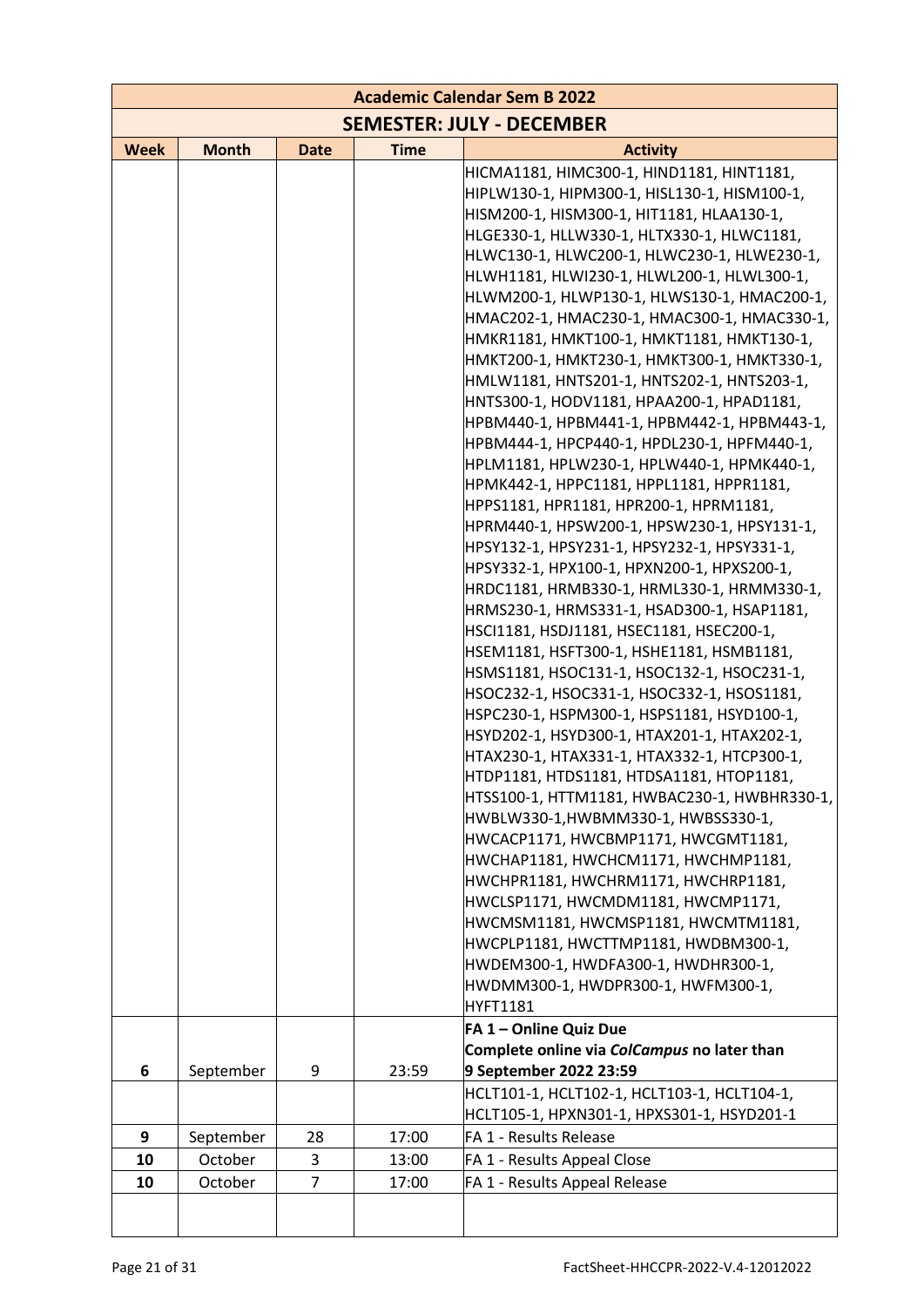|             |              |             |             | <b>Academic Calendar Sem B 2022</b>                                                        |
|-------------|--------------|-------------|-------------|--------------------------------------------------------------------------------------------|
|             |              |             |             | <b>SEMESTER: JULY - DECEMBER</b>                                                           |
| <b>Week</b> | <b>Month</b> | <b>Date</b> | <b>Time</b> | <b>Activity</b>                                                                            |
|             |              |             |             | HPRM441-1 FA 6 - Assignment Due                                                            |
|             |              |             |             | Submit online via ColCampus no later than                                                  |
| 10          | October      | 7           | 23:59       | 7 October 2022 23:59. Feedback given in Week 12                                            |
|             |              |             |             | <b>FA 2 - Assignment Due</b>                                                               |
|             |              |             |             | Submit online via ColCampus no later than                                                  |
| 12          | October      | 21          | 23:59       | 21 October 2022 23:59                                                                      |
|             |              |             |             | HACP130-1, HALT130-1, HALL130-1, HANT130-1,                                                |
|             |              |             |             | HAUD230-1, HAUD331-1, HAUD332-1, HBMN130-1,                                                |
|             |              |             |             | HBMN233-1, HBMN330-1, HCGA232-1, HCGE130-1,                                                |
|             |              |             |             | HCGE231-1, HCGE232-1, HCLT108-1, HCLT107-1,                                                |
|             |              |             |             | HECO130-1, HENT130-1, HETA231-1, HFAC130-1,                                                |
|             |              |             |             | HFAC131-1, HFAC132-1, HFAC231-1, HFAC232-1,                                                |
|             |              |             |             | HFAC331-1, HFAC332-1, HFAC333-1, HFAC334-1,                                                |
|             |              |             |             | HFMN230-1, HFMN330-1, HFMN331-1, HGOP330-1,                                                |
|             |              |             |             | HHRD130-1, HHRM130-1, HHRM332-1, HHRM333-1,                                                |
|             |              |             |             | HISL130-1, HLAA130-1, HLGE330-1, HLWC130-1,                                                |
|             |              |             |             | HMAC230-1, HMAC330-1, HMKT130-1, HMKT330-1,                                                |
|             |              |             |             | НРВМ440-1, НРВМ441-1, НРВМ442-1, НРВМ443-1,                                                |
|             |              |             |             | HPBM444-1, HPCP440-1, HPFM440-1, HPLW440-1,                                                |
|             |              |             |             | HPMK440-1, HPMK442-1, HPRM440-1, HPSY131-1,                                                |
|             |              |             |             | HPSY132-1, HPSY331-1, HPSY332-1, HSOC131-1,<br>HSOC132-1, HSOC231-1, HSOC232-1, HSOC331-1, |
|             |              |             |             | HSOC332-1, HTAX230-1, HTAX331-1, HTAX332-1,                                                |
|             |              |             |             | HWBAC230-1, HWBHR330-1, HWBLW330-1,                                                        |
|             |              |             |             | HWBMM330-1, HWBSS330-1, HWCACP1171,                                                        |
|             |              |             |             | HWCBMP1171, HWCGMT1181, HWCHAP1181,                                                        |
|             |              |             |             | HWCHCM1171, HWCHMP1181, HWCHPR1181,                                                        |
|             |              |             |             | HWCHRM1171, HWCHRP1181, HWCLSP1171,                                                        |
|             |              |             |             | HWCMDM1181, HWCMP1171, HWCMSM1181,                                                         |
|             |              |             |             | HWCMSP1181, HWCMTM1181, HWCPLP1181,                                                        |
|             |              |             |             | HWCTTMP1181, HWDBM300-1, HWDEM300-1,                                                       |
|             |              |             |             | HWDFA300-1, HWDHR300-1, HWDMM300-1,                                                        |
|             |              |             |             | <b>HWDPR300-1</b>                                                                          |
|             |              |             |             | FA 2 - Online Quiz Due                                                                     |
|             |              |             |             | Complete online via ColCampus no later than                                                |
| 12          | October      | 21          | 23:59       | 21 October 2022 23:59                                                                      |
|             |              |             |             | HBMN230-1, HBMN231-1, HBMN232-1, HBMN331-1,                                                |
|             |              |             |             | HBMN333-2, HBMN334-1, HBRD330-1, HCLT101-1,                                                |
|             |              |             |             | HCLT102-1, HCLT104-1, HCLT105-1, HCML330-1,                                                |
|             |              |             |             | HCMLW230-1, HCONL330-1, HCYLW230-1,                                                        |
|             |              |             |             | HECO231-1, HECO232-1, HENT230-1, HENT330-1,                                                |
|             |              |             |             | HERL230-1, HERL330-1, HFAC201-1, HFMN233-1,                                                |
|             |              |             |             | HFMN302-1, HGPLC230-1, HGPLD230-1, HHRD230-1,                                              |
|             |              |             |             | HHRM230-1, HHRM331-1, HIPLW130-1, HLLW330-1,                                               |
|             |              |             |             | HLTX330-1, HLWC230-1, HLWE230-1, HLWI230-1,                                                |
|             |              |             |             | HLWP130-1, HLWS130-1, HMAC200-1, HMKT230-1,                                                |
|             |              |             |             | HPDL230-1, HPLW230-1, HPSW230-1, HPSY231-1,                                                |
|             |              |             |             | HPSY232-1, HRMB330-1, HRML330-1, HRMM330-1,                                                |
|             |              |             |             | HRMS230-1, HRMS331-1, HSPC230-1                                                            |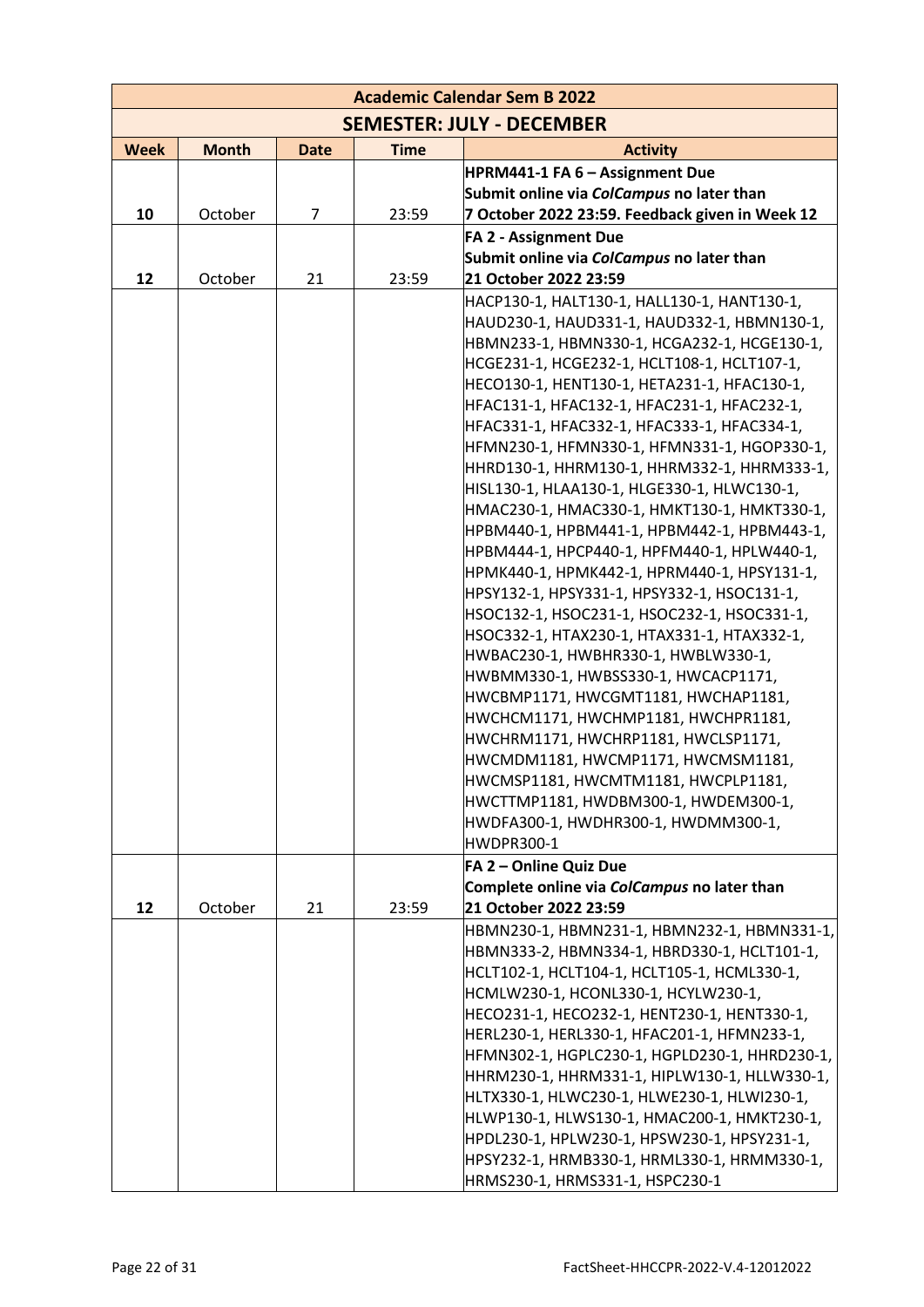| <b>Academic Calendar Sem B 2022</b> |              |                |             |                                                                                                   |
|-------------------------------------|--------------|----------------|-------------|---------------------------------------------------------------------------------------------------|
|                                     |              |                |             | <b>SEMESTER: JULY - DECEMBER</b>                                                                  |
| <b>Week</b>                         | <b>Month</b> | <b>Date</b>    | <b>Time</b> | <b>Activity</b>                                                                                   |
|                                     |              |                |             | HPXN302-1 FA 1 Online Quiz and HPXN302-1 Draft                                                    |
|                                     |              |                |             | Project Proposal Assignment Due. Submit online via                                                |
| 12                                  | October      | 21             | 23:59       | ColCampus no later than 21 October 2022 23:59.                                                    |
|                                     |              |                |             | HPXS302-1 FA 1 - Online Quiz Due                                                                  |
|                                     |              |                |             | Submit online via ColCampus no later than                                                         |
| 12                                  | October      | 21             | 23:59       | 21 October 2022 23:59.                                                                            |
| 13                                  | October      | 28             | 13:00       | FA 2 - Results Release                                                                            |
| 14                                  | October      | 31             | 17:00       | FA 2 - Results Appeal Close                                                                       |
| 14                                  | November     | 3              | 17:00       | FA 2 - Results Appeal Release                                                                     |
|                                     |              |                |             | SA 1 Time Table for paper-based sit down exams                                                    |
|                                     |              |                |             | only (with SA 2). Accompanying SA 2's to be<br>submitted online via ColCampus no later than 23:59 |
| 15 to 17                            |              |                |             | on day that SA 1 is written                                                                       |
| 15                                  | November     | $\overline{7}$ | 09:00-12:00 | <b>HTAX332-1</b>                                                                                  |
|                                     |              |                | 09:00-11:00 | HBMN201-1, HBMN200-1                                                                              |
|                                     |              |                | 12:00-14:00 | HBMN230-1, HLWC200-1                                                                              |
|                                     |              |                | 15:00-17:00 | HCMLW230-1, HHRM331-1, HLTX330-1                                                                  |
|                                     | November     | 8              | 09:00-12:00 | HFAC132-1, HFAC231-1, HFAC232-1, HFAC332-1                                                        |
|                                     |              |                | 09:00-11:00 | HHRM200-1, HADV300-1, HMAC300-1                                                                   |
|                                     |              |                | 12:00-14:00 | HFAC201-1, HBMN231-1, HFMN302-1                                                                   |
|                                     |              |                | 15:00-17:00 | HCGE232-1, HADV200-1, HCML330-1                                                                   |
|                                     | November     | 9              | 09:00-12:00 | HFAC130-1, HAUD332-1                                                                              |
|                                     |              |                | 09:00-11:00 | <b>HSOC332-1</b>                                                                                  |
|                                     |              |                | 12:00-14:00 | HCYLW230-1, HFAC301-1                                                                             |
|                                     |              |                | 15:00-17:00 | HENT200-1, HFMN330-1, HBMN300-1                                                                   |
|                                     | November     | 10             | 09:00-12:00 | HTAX230-1, HTAX331-1                                                                              |
|                                     |              |                | 09:00-11:00 | HHRD200-1, HHRD300-1, HTAX201-1, HTAX202-1                                                        |
|                                     |              |                | 12:00-14:00 | HEVM200-1, HEVM300-1, HFMN301-1                                                                   |
|                                     |              |                | 15:00-17:00 | HECO231-1, HECO232-1                                                                              |
|                                     | November     | 11             | 09:00-12:00 | HETA231-1, HFAC333-1                                                                              |
|                                     |              |                | 09:00-11:00 | HPSW200-1, HGPLC230-1, HGPLD230-1, HLWC130-1                                                      |
|                                     |              |                | 12:00-14:00 | HIMC300-1, HLWC230-1, HBMN331-1, HERL230-1                                                        |
|                                     |              |                | 15:00-17:00 | HAUD200-1, HBLE300-1, HGOP330-1                                                                   |
| 16                                  | November     | 14             | 09:00-12:00 | HFAC331-1, HFAC302-1, HBMN233-1                                                                   |
|                                     |              |                | 09:00-11:00 | HHRM230-1, HBMN333-2                                                                              |
|                                     |              |                | 12:00-14:00 | HLWM200-1, HPSY231-1, HPSY331-1                                                                   |
|                                     |              |                | 15:00-17:00 | HENT230-1, HENT330-1, HFMN233-1, HSPC230-1                                                        |
|                                     | November     | 15             | 09:00-12:00 | HFAC131-1, HFMN230-1                                                                              |
|                                     |              |                | 09:00-11:00 | HLWI230-1, HBRD300-1, HPAA200-1                                                                   |
|                                     |              |                | 12:00-14:00 | HAPR300-1, HCONL330-1                                                                             |
|                                     |              |                | 15:00-17:00 | HPR200-1, HERL330-1                                                                               |
|                                     | November     | 16             | 09:00-12:00 | HMAC230-1, HMAC330-1, HFAC334-1                                                                   |
|                                     |              |                | 09:00-11:00 | HMAC200-1, HMAC202-1, HPSY332-1                                                                   |
|                                     |              |                | 12:00-14:00 | HPDL230-1, HLWL300-1                                                                              |
|                                     |              |                | 15:00-17:00 | HRMM330-1, HPSY232-1                                                                              |
|                                     | November     | 17             | 09:00-11:00 | HBMN301-1, HFMN300-1                                                                              |
|                                     |              |                | 12:00-14:00 | HLLW330-1, HHRD230-1                                                                              |
|                                     |              |                | 15:00-17:00 | HSEC200-1, HLWE230-1, HRMB330-1                                                                   |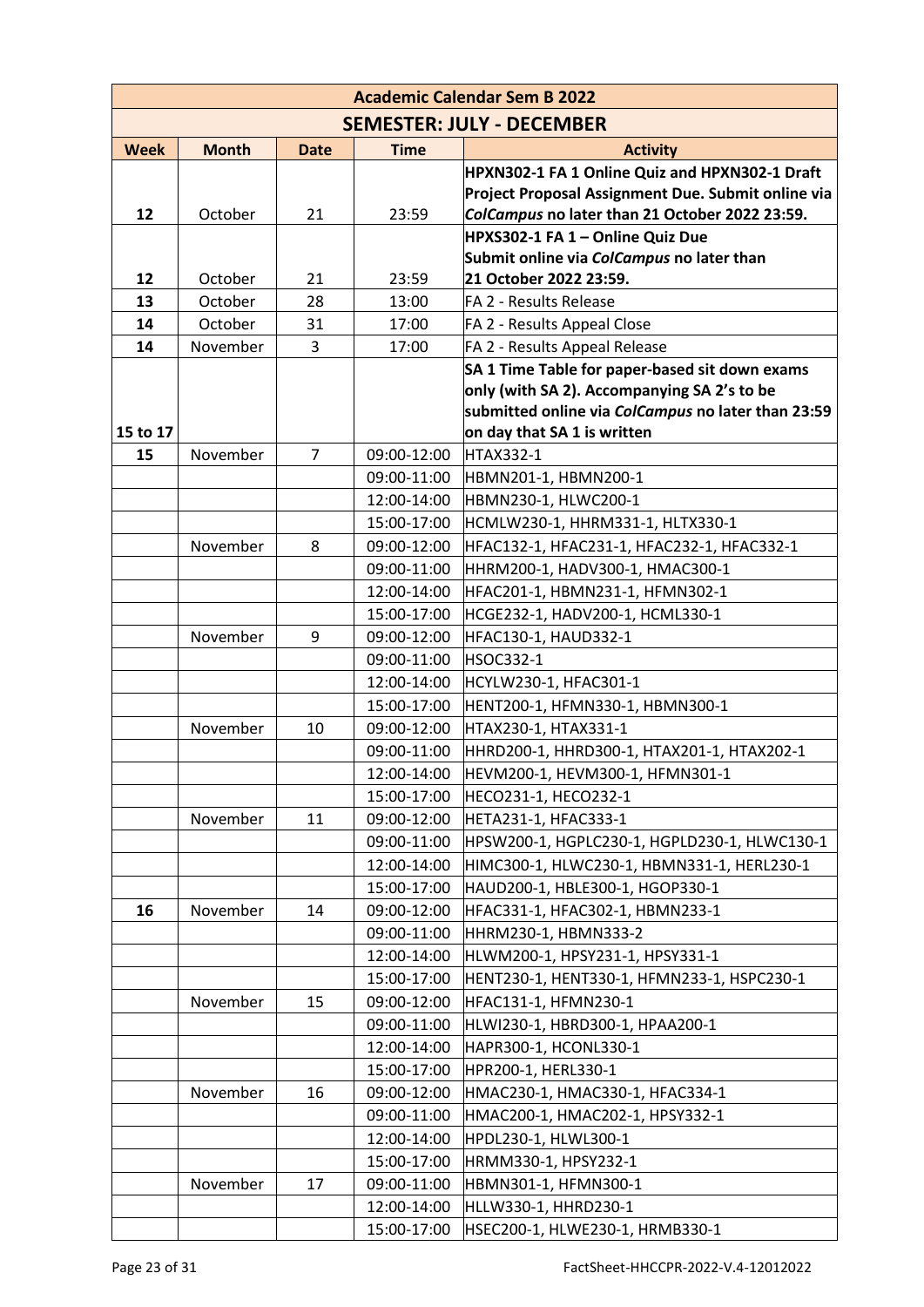| <b>Academic Calendar Sem B 2022</b> |              |             |             |                                                                                          |
|-------------------------------------|--------------|-------------|-------------|------------------------------------------------------------------------------------------|
|                                     |              |             |             | <b>SEMESTER: JULY - DECEMBER</b>                                                         |
| <b>Week</b>                         | <b>Month</b> | <b>Date</b> | <b>Time</b> | <b>Activity</b>                                                                          |
|                                     | November     | 18          | 09:00-12:00 | HAUD230-1, HCGA232-1, HAUD331-1 HFMN331-1                                                |
|                                     |              |             | 09:00-11:00 | HRMS230-1, HPLW230-1, HBRD330-1                                                          |
|                                     |              |             | 12:00-14:00 | HMKT200-1, HMKT230-1, HLWL200-1                                                          |
|                                     |              |             | 15:00-17:00 | <b>HBMN334-1</b>                                                                         |
| 17                                  | November     | 21          | 09:00-11:00 | HBMN232-1, HSOC231-1, HSOC232-1                                                          |
|                                     |              |             | 12:00-14:00 | HPSW230-1, HSOC331-1                                                                     |
|                                     |              |             |             | SA 1 Time Table for online exams only.                                                   |
|                                     |              |             |             | No SA 2's to submit.                                                                     |
|                                     |              |             |             | Please book to sit for these online exams as soon as                                     |
|                                     |              |             |             | you are ready. These exams must be completed                                             |
| 15 to 17                            | November     | $7 - 21$    |             | within the exam period.                                                                  |
|                                     |              |             |             | HADR1181, HADV1181, HALP1181, HAPS1181,                                                  |
|                                     |              |             |             | HBFB1181, HBMN1181, HBMT1181, HBRD1181,                                                  |
|                                     |              |             |             | HBTB1181, HCBB1181, HCLT101-1, HCLT102-1,<br>HCLT103-1, HCLT104-1, HCLT105-1, HCLT106-1, |
|                                     |              |             |             | HCNM1181, HCOU1181, HECM1181, HEMK1181,                                                  |
|                                     |              |             |             | HENT1181, HEVM1181, HHIVC1181, HHM1181,                                                  |
|                                     |              |             |             | HHMP1181, HHRF1181, HHS1181, HHTD1181,                                                   |
|                                     |              |             |             | HHWPT1181, HIAI1181, HIAP1181, HICMA1181,                                                |
|                                     |              |             |             | HIND1181, HINT1181, HIT1181, HLWC1181,                                                   |
|                                     |              |             |             | HLWH1181, HMKR1181, HMKT1181, HMLW1181,                                                  |
|                                     |              |             |             | HODV1181, HPAD1181, HPLM1181, HPPC1181,                                                  |
|                                     |              |             |             | HPPL1181, HPPR1181, HPPS1181, HPR1181,                                                   |
|                                     |              |             |             | HPRM1181, HRDC1181, HSAP1181, HSCI1181,                                                  |
|                                     |              |             |             | HSDJ1181, HSEC1181, HSEM1181, HSHE1181,                                                  |
|                                     |              |             |             | HSMB1181, HSMS1181, HSOS1181, HSPS1181,                                                  |
|                                     |              |             |             | HTDP1181, HTDS1181, HTDSA1181, HTOP1181,<br>HTTM1181, HYFT1181                           |
|                                     |              |             |             | SA 1 Time Table for open book online exams with                                          |
|                                     |              |             |             | SA 2's to submit. Please book to sit for these online                                    |
|                                     |              |             |             | exams as soon as you are ready.                                                          |
|                                     |              |             |             | These exams must be completed on the stipulated                                          |
|                                     |              |             |             | dates as indicated below. Remember to upload your                                        |
|                                     |              |             |             | SA2 via ColCampus by the stipulated due date no                                          |
|                                     |              |             |             | later than 23:59.                                                                        |
| 16                                  | November     | 14          | 09:00-12:00 | <b>HPBM440-1</b>                                                                         |
| 16                                  | November     | 17          | 09:00-12:00 | <b>HPMK440-1</b>                                                                         |
| 17                                  | November     | 21          | 09:00-12:00 | <b>HPBM443-1</b>                                                                         |
|                                     |              |             |             | SA 1 & SA 2 Time Table for                                                               |
|                                     |              |             |             | projects/internship/assignments only.                                                    |
| 15 to 17                            | November     | $7 - 21$    | 23:59       | Submit online via ColCampus no later than<br>21 November 2022 23:59                      |
|                                     |              |             |             | HASD200-1, HBMN330-1, HCGE231-1, HENT300-1,                                              |
|                                     |              |             |             | HHRM300-1, HHRM332-1, HHRM333-1, HLGE330-1,                                              |
|                                     |              |             |             | НМКТЗ00-1, НМКТЗЗ0-1, НРВМ441-1, НРВМ442-1,                                              |
|                                     |              |             |             | НРВМ444-1, НРСР440-1, НРСРВ100-1, НРГМ440-1,                                             |
|                                     |              |             |             | HPLW440-1, HPMK442-1, HPRM440-1, HPRM441-1,                                              |
|                                     |              |             |             | HPX100-1, HPXN302-1, HPXS200-1, HPXS302-1,                                               |
|                                     |              |             |             | HSAD300-1, HSYD201-1, HSYD300-1, HWBAC230-1,                                             |
|                                     |              |             |             | HWBHR330-1, HWBLW330-1, HWBMM330-1,                                                      |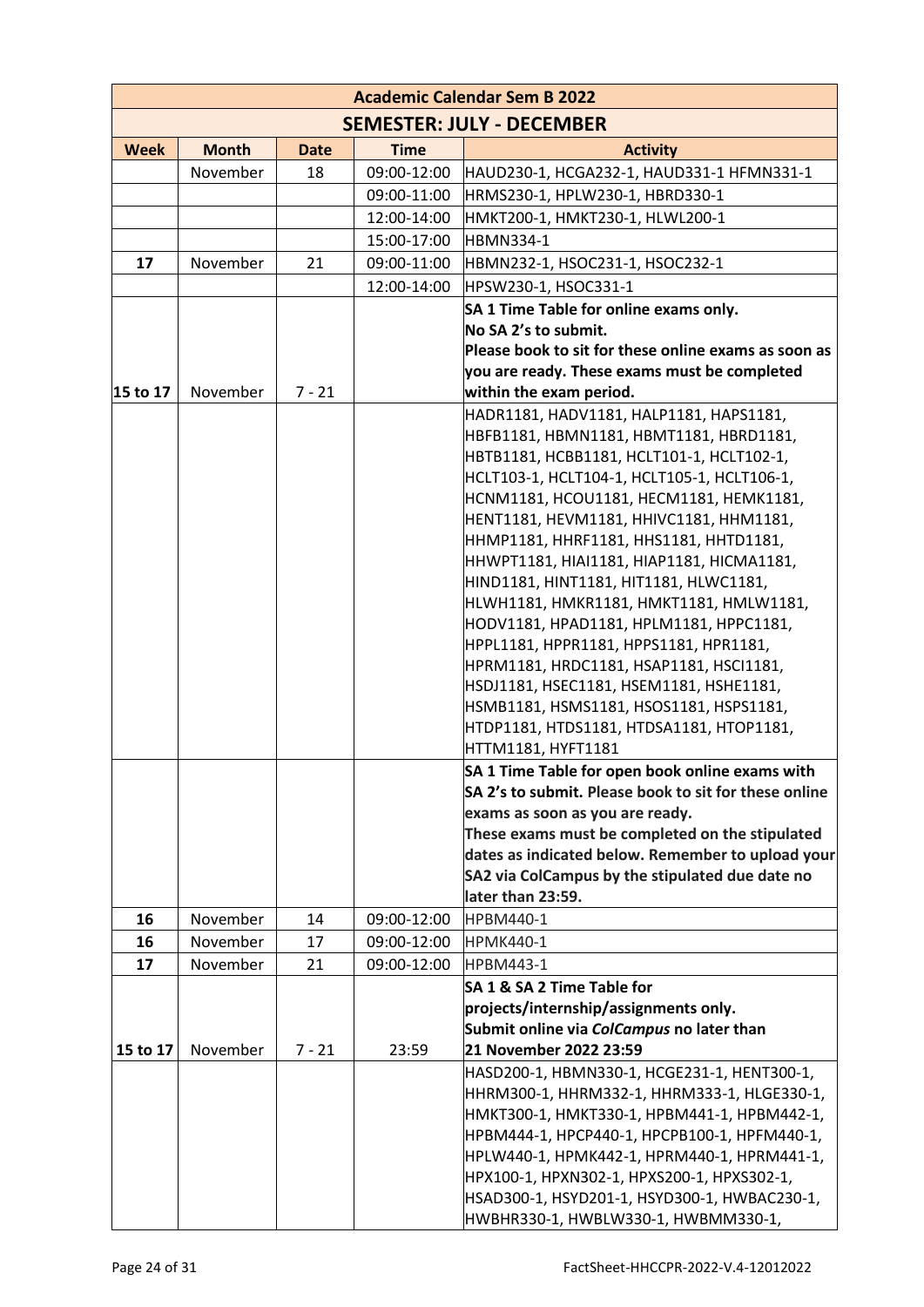| <b>Academic Calendar Sem B 2022</b>                                                                                                     |                       |                     |                |                                                                                                                                                                                                                                                                                                                                                                                                                                                                                                                                                                                                                                                                                                                                                                                                                                                                                      |
|-----------------------------------------------------------------------------------------------------------------------------------------|-----------------------|---------------------|----------------|--------------------------------------------------------------------------------------------------------------------------------------------------------------------------------------------------------------------------------------------------------------------------------------------------------------------------------------------------------------------------------------------------------------------------------------------------------------------------------------------------------------------------------------------------------------------------------------------------------------------------------------------------------------------------------------------------------------------------------------------------------------------------------------------------------------------------------------------------------------------------------------|
|                                                                                                                                         |                       |                     |                | <b>SEMESTER: JULY - DECEMBER</b>                                                                                                                                                                                                                                                                                                                                                                                                                                                                                                                                                                                                                                                                                                                                                                                                                                                     |
| <b>Week</b>                                                                                                                             | <b>Month</b>          | <b>Date</b>         | <b>Time</b>    | <b>Activity</b>                                                                                                                                                                                                                                                                                                                                                                                                                                                                                                                                                                                                                                                                                                                                                                                                                                                                      |
|                                                                                                                                         |                       |                     |                | HWCACP1171, HWCBMP1171, HWCGMT1181,<br>HWCHAP1181, HWCHCM1171, HWCHMP1181,<br>HWCHPR1181, HWCHRM1171, HWCHRP1181,<br>HWCLSP1171, HWCMDM1181, HWCMP1171,<br>HWCMSM1181, HWCMSP1181, HWCMTM1181,<br>HWCPLP1181, HWCTTMP1181, HWDBM300-1,<br>HWDEM300-1, HWDFA300-1, HWDHR300-1,<br>HWDMM300-1, HWDPR300-1, HWBSS330-1,<br>HRML330-1, HRMS331-1<br>SA 1 Time Table for online exams with SA 2's to<br>submit.<br>Please book to sit for these online exams as soon as<br>you are ready. These exams must be completed                                                                                                                                                                                                                                                                                                                                                                   |
|                                                                                                                                         | November              |                     |                | within the exam period. Remember to upload your                                                                                                                                                                                                                                                                                                                                                                                                                                                                                                                                                                                                                                                                                                                                                                                                                                      |
| 15 to 17<br>15<br>17                                                                                                                    | November<br>November  | $7 - 21$<br>7<br>21 | 23:59<br>23:59 | SA 2 on ColCampus by the stipulated due date.<br>HACP130-1, HADV100-1, HALT130-1, HALL130-1,<br>HANT130-1, HBMN100-1, HBMN102-1, HBMN130-1,<br>HCGE130-1, HDBP200-1, HECO130-1, HENT100-1,<br>HENT130-1, HEVM100-1, HFOA100-1, HHRD100-1,<br>HHRD130-1, HHRM100-1, HHRM130-1, HIPLW130-1,<br>HIPM300-1, HISL130-1, HISM100-1, HISM200-1,<br>HISM300-1, HLAA130-1, HLWP130-1, HLWS130-1,<br>HMKT100-1, HMKT130-1, HNTS201-1, HNTS202-1,<br>HNTS203-1, HNTS300-1, HPSY131-1, HPSY132-1,<br>HPXN200-1, HPXN301-1, HPXS301-1, HSFT300-1,<br>HSOC131-1, HSOC132-1, HSPM300-1, HSYD100-1,<br>HSYD202-1, HTCP300-1, HTSS100-1, HWFM300-1<br>HCLT107-1 and HCLT108-1 FA 3 - Assignment Due.<br>Submit online via ColCampus no later than<br>7 November 2022 23:59.<br>HCLT107-1 and HCLT108-1 SA 1 - Assignment Due.<br>Submit online via ColCampus no later than<br>21 November 2022 23:59. |
|                                                                                                                                         |                       |                     |                | HBACC230-1 and HBACC330-1 SA 1 for paper-based                                                                                                                                                                                                                                                                                                                                                                                                                                                                                                                                                                                                                                                                                                                                                                                                                                       |
| 17                                                                                                                                      | November              | 25                  | 09:00-12:30    | sit down exams                                                                                                                                                                                                                                                                                                                                                                                                                                                                                                                                                                                                                                                                                                                                                                                                                                                                       |
| 19                                                                                                                                      | December              | 5                   | 13:00          | SA 1 & 2 Results Release                                                                                                                                                                                                                                                                                                                                                                                                                                                                                                                                                                                                                                                                                                                                                                                                                                                             |
| 19                                                                                                                                      | December              | 8                   | 17:00          | SA 1 & 2 Results Appeal Close                                                                                                                                                                                                                                                                                                                                                                                                                                                                                                                                                                                                                                                                                                                                                                                                                                                        |
| 20<br>December<br>13<br>SA 1 & 2 Results Appeal Release<br>13:00<br>HE OFFICE CLOSED FROM 17:00 ON 15 DEC 2022. WILL RE-OPEN 2 JAN 2023 |                       |                     |                |                                                                                                                                                                                                                                                                                                                                                                                                                                                                                                                                                                                                                                                                                                                                                                                                                                                                                      |
|                                                                                                                                         | 21 to 22 January 2023 | $4 - 10$            |                | Supplementary SA 1 Time Table for paper-based sit<br>down exams only (with Supplementary SA 2).<br><b>Accompanying Supplementary SA 2's to be</b><br>submitted online via ColCampus no later than 23:59<br>on day that SA 1 is written                                                                                                                                                                                                                                                                                                                                                                                                                                                                                                                                                                                                                                               |
| 21                                                                                                                                      | January 2023          | 4                   | 09:00-12:00    | HAUD332-1, HETA231-1, HTAX230-1, HTAX331-1                                                                                                                                                                                                                                                                                                                                                                                                                                                                                                                                                                                                                                                                                                                                                                                                                                           |
|                                                                                                                                         |                       |                     | 09:00-11:00    | HBMN230-1, HBMN300-1, HPSY332-1, HLWC130-1                                                                                                                                                                                                                                                                                                                                                                                                                                                                                                                                                                                                                                                                                                                                                                                                                                           |
|                                                                                                                                         |                       |                     | 12:00-14:00    | HTAX201-1, HTAX202-1, HLWC230-1, HLWC200-1,<br>HBMN200-1, HBMN334-1                                                                                                                                                                                                                                                                                                                                                                                                                                                                                                                                                                                                                                                                                                                                                                                                                  |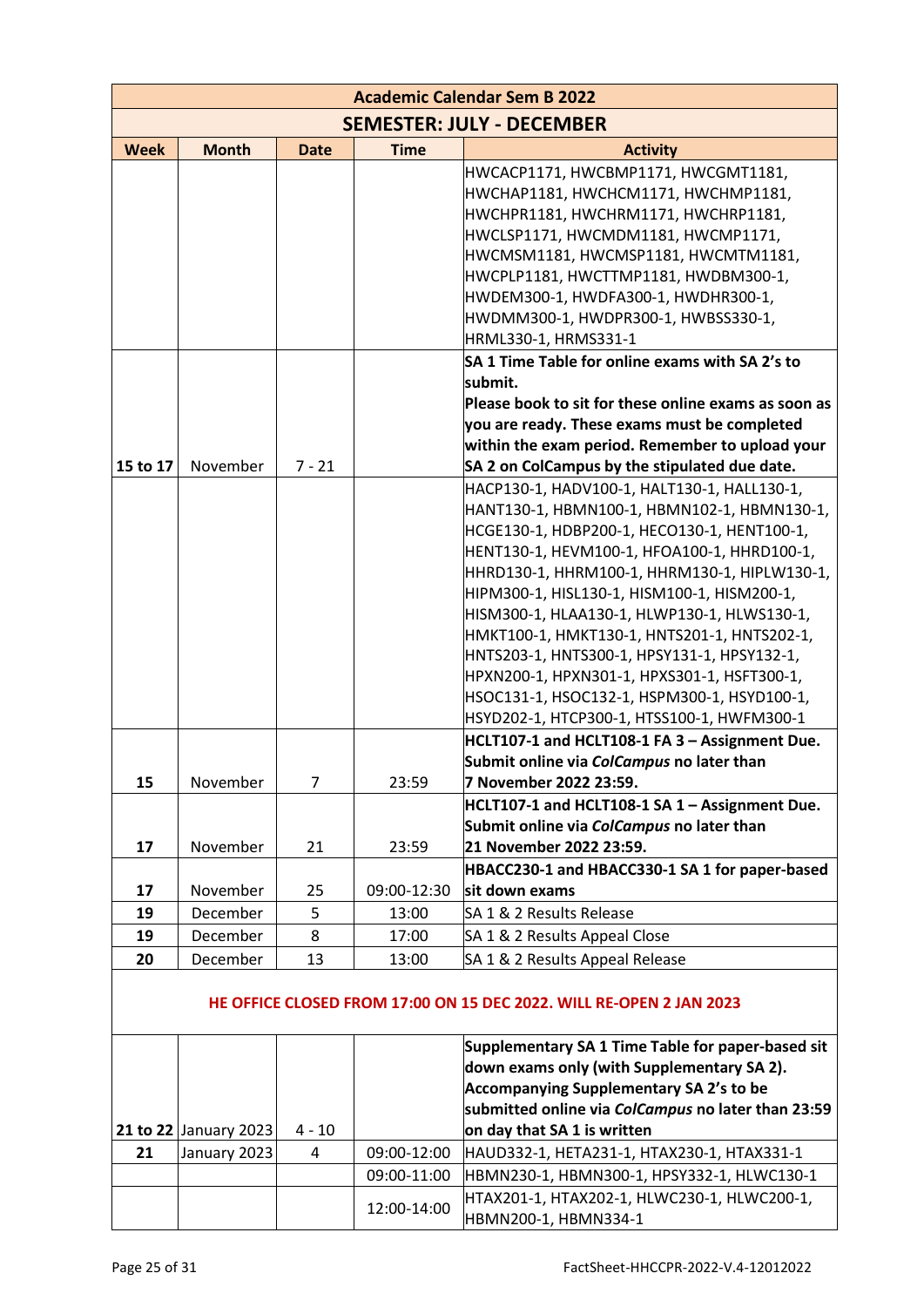|             | <b>Academic Calendar Sem B 2022</b> |             |               |                                                                                                      |
|-------------|-------------------------------------|-------------|---------------|------------------------------------------------------------------------------------------------------|
|             |                                     |             |               | <b>SEMESTER: JULY - DECEMBER</b>                                                                     |
| <b>Week</b> | <b>Month</b>                        | <b>Date</b> | <b>Time</b>   | <b>Activity</b>                                                                                      |
|             | January                             | 4           | 15:00-17:00   | HPAA200-1, HCMLW230-1, HCGE232-1, HADV200-1,<br>HHRM331-1                                            |
|             | January                             | 5           | 09:00-12:00   | HFAC132-1, HFAC231-1, HFAC232-1, HFAC332-1,<br>HFAC333-1                                             |
|             |                                     |             | 09:00-11:00   | HBMN201-1, HENT230-1, HLWI230-1, HENT200-1,<br>HHRM230-1, HFMN330-1, HADV300-1, HMAC300-1            |
|             |                                     |             | 12:00-14:00   | HFAC201-1, HRMS230-1, HBMN231-1, HCYLW230-1,<br>HFAC301-1, HFMN302-1                                 |
|             |                                     |             | 15:00-17:00   | HPSW200-1, HEVM200-1, HECO231-1, HENT330-1,<br>HECO232-1, HEVM300-1                                  |
|             | January                             | 6           | 09:00-12:00   | HFAC130-1, HFAC131-1, HFMN230-1, HFAC331-1,<br>HFAC334-1, HFAC302-1, HBMN233-1                       |
|             |                                     |             | 09:00-11:00   | HBMN333-2, HGOP330-1                                                                                 |
|             |                                     |             | 12:00-14:00   | HPSW230-1, HLWM200-1, HBMN331-1, HPLW230-1,<br>HBRD300-1, HERL330-1, HRMB330-1                       |
|             |                                     |             | 15:00-17:00   | HHRM200-1, HPR200-1, HLWE230-1, HPSY231-1,<br>HPSY232-1, HAUD200-1, HPSY331-1                        |
| 22          | January                             | 9           | 09:00-12:00   | HMAC230-1, HMAC330-1, HFMN331-1                                                                      |
|             |                                     |             | 09:00-11:00   | HMAC200-1, HMAC202-1, HGPLC230-1, HGPLD230-1,<br><b>HSOC332-1</b>                                    |
|             |                                     |             | 12:00-14:00   | HIMC300-1, HHRD200-1, HRMM330-1, HAPR300-1,<br>HHRD300-1, HCML330-1, HBLE300-1                       |
|             |                                     |             | 15:00-17:00   | HMKT200-1, HBMN301-1, HPDL230-1, HMKT230-1,<br>HERL230-1, HFMN233-1, HFMN300-1, HFMN301-1            |
|             | January                             | 10          | 09:00-12:00   | HAUD230-1, HCGA232-1, HAUD331-1, HTAX332-1                                                           |
|             |                                     |             | 09:00-11:00   | HSEC200-1, HBMN232-1, HSPC230-1, HHRD230-1,<br>HLTX330-1                                             |
|             |                                     |             | $12:00-14:00$ | HLWL200-1, HSOC231-1, HSOC232-1, HLLW330-1,<br>HCONL330-1, HLWL300-1, HBRD330-1, HSOC331-1           |
|             |                                     |             |               | Supplementary SA 1 Time Table for online exams                                                       |
|             |                                     |             |               | only. No Supplementary SA 2's.                                                                       |
|             |                                     |             |               | Please book to sit for these online exams as soon as<br>you are ready. These exams must be completed |
|             | 21 to 22 January 2023               | $4 - 10$    |               | within the exam period.                                                                              |
|             |                                     |             |               | HADR1181, HADV1181, HALP1181, HAPS1181,                                                              |
|             |                                     |             |               | HBFB1181, HBMN1181, HBMT1181, HBRD1181,                                                              |
|             |                                     |             |               | HBTB1181, HCBB1181, HCLT101-1, HCLT102-1,                                                            |
|             |                                     |             |               | HCLT103-1, HCLT104-1, HCLT105-1, HCLT106-1,                                                          |
|             |                                     |             |               | HCNM1181, HCOU1181, HECM1181, HEMK1181,                                                              |
|             |                                     |             |               | HENT1181, HEVM1181, HHIVC1181, HHM1181,<br>HHMP1181, HHRF1181, HHS1181, HHTD1181,                    |
|             |                                     |             |               | HHWPT1181, HIAI1181, HIAP1181, HICMA1181,                                                            |
|             |                                     |             |               | HIND1181, HINT1181, HIT1181, HLWC1181,                                                               |
|             |                                     |             |               | HLWH1181, HMKR1181, HMKT1181, HMLW1181,                                                              |
|             |                                     |             |               | HODV1181, HPAD1181, HPLM1181, HPPC1181,                                                              |
|             |                                     |             |               | HPPL1181, HPPR1181, HPPS1181, HPR1181,                                                               |
|             |                                     |             |               | HPRM1181, HRDC1181, HSAP1181, HSCI1181,                                                              |
|             |                                     |             |               |                                                                                                      |
|             |                                     |             |               | HSDJ1181, HSEC1181, HSEM1181, HSHE1181,<br>HSMB1181, HSMS1181, HSOS1181, HSPS1181,                   |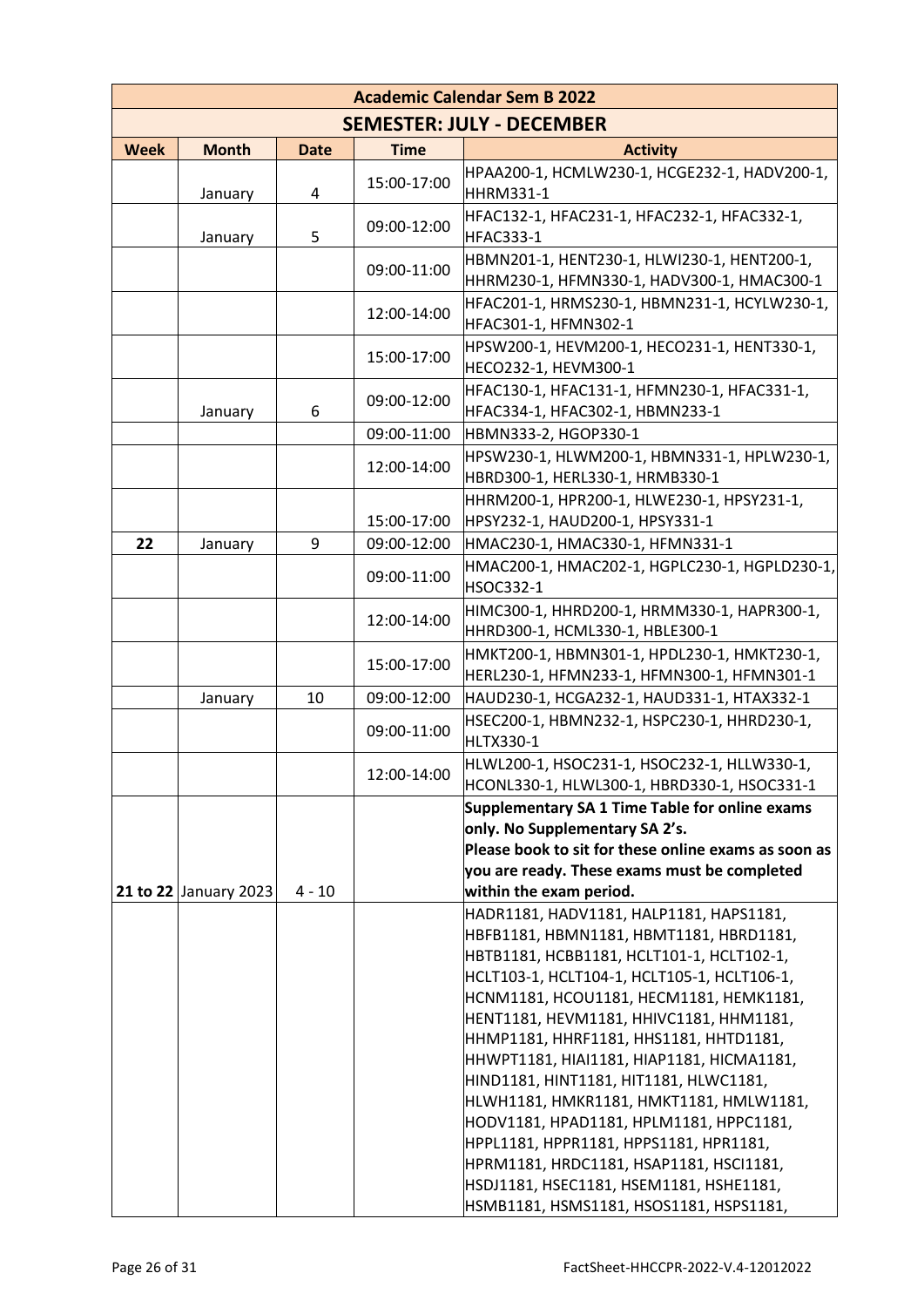|             |                       |             |             | <b>Academic Calendar Sem B 2022</b>                                                                |
|-------------|-----------------------|-------------|-------------|----------------------------------------------------------------------------------------------------|
|             |                       |             |             | <b>SEMESTER: JULY - DECEMBER</b>                                                                   |
| <b>Week</b> | <b>Month</b>          | <b>Date</b> | <b>Time</b> | <b>Activity</b>                                                                                    |
|             |                       |             |             | HTDP1181, HTDS1181, HTDSA1181, HTOP1181,                                                           |
|             |                       |             |             | HTTM1181, HYFT1181                                                                                 |
|             |                       |             |             | Supplementary SA 1 Time Table for open book                                                        |
|             |                       |             |             | online exams with Supplementary SA 2's to submit.                                                  |
|             |                       |             |             | Please book to sit for these online exams as soon as                                               |
|             |                       |             |             | you are ready. These exams must be completed on                                                    |
|             |                       |             |             | the stipulated dates as indicated below. Remember                                                  |
|             |                       |             |             | to upload your Supplementary SA 2 via ColCampus<br>by the stipulated due date no later than 23:59. |
| 21          | January               | 4           | 09:00-12:00 | <b>HPBM440-1</b>                                                                                   |
| 21          | January               | 6           | 09:00-12:00 | <b>HPMK440-1</b>                                                                                   |
| 22          | January               | 10          | 09:00-12:00 | <b>HPBM443-1</b>                                                                                   |
|             |                       |             |             | Supplementary SA 1 & Supplementary SA 2 Time                                                       |
|             |                       |             |             | Table for projects/internship/assignments only.                                                    |
|             |                       |             |             | Submit online via ColCampus no later than 10                                                       |
|             | 21 to 22 January 2023 | $4 - 10$    | 23:59       | <b>January 2023 23:59</b>                                                                          |
|             |                       |             |             | HASD200-1, HBMN330-1, HCGE231-1, HENT300-1,                                                        |
|             |                       |             |             | HHRM300-1, HHRM332-1, HHRM333-1, HLGE330-1,                                                        |
|             |                       |             |             | НМКТ300-1, НМКТ330-1, НРВМ441-1, НРВМ442-1,                                                        |
|             |                       |             |             | НРВМ444-1, НРСР440-1, НРСРВ100-1, НРЕМ440-1,                                                       |
|             |                       |             |             | HPLW440-1, HPMK442-1, HPRM440-1, HPRM441-1,                                                        |
|             |                       |             |             | HPX100-1, HPXN302-1, HPXS200-1, HPXS302-1,                                                         |
|             |                       |             |             | HSAD300-1, HSYD201-1, HSYD300-1, HWBAC230-1,                                                       |
|             |                       |             |             | HWBHR330-1, HWBLW330-1, HWBMM330-1,                                                                |
|             |                       |             |             | HWCACP1171, HWCBMP1171, HWCGMT1181,                                                                |
|             |                       |             |             | HWCHAP1181, HWCHCM1171, HWCHMP1181,                                                                |
|             |                       |             |             | HWCHPR1181, HWCHRM1171, HWCHRP1181,                                                                |
|             |                       |             |             | HWCLSP1171, HWCMDM1181, HWCMP1171,                                                                 |
|             |                       |             |             | HWCMSM1181, HWCMSP1181, HWCMTM1181,<br>HWCPLP1181, HWCTTMP1181, HWDBM300-1,                        |
|             |                       |             |             | HWDEM300-1, HWDFA300-1, HWDHR300-1,                                                                |
|             |                       |             |             | HWDMM300-1, HWDPR300-1, HWBSS330-1,                                                                |
|             |                       |             |             | HRML330-1, HRMS331-1                                                                               |
|             |                       |             |             | Supplementary SA 1 Time Table for online exams                                                     |
|             |                       |             |             | with Supplementary SA 2's to submit.                                                               |
|             |                       |             |             | Please book to sit for these online exams as soon as                                               |
|             |                       |             |             | you are ready. These exams must be completed                                                       |
|             |                       |             |             | within the exam period. Remember to upload your                                                    |
|             | 21 to 22 January 2023 | $4 - 10$    |             | SA 2 on ColCampus by the stipulated due date.                                                      |
|             |                       |             |             | HACP130-1, HADV100-1, HALT130-1, HALL130-1,                                                        |
|             |                       |             |             | HANT130-1, HBMN100-1, HBMN102-1, HBMN130-1,                                                        |
|             |                       |             |             | HCGE130-1, HDBP200-1, HECO130-1, HENT100-1,                                                        |
|             |                       |             |             | HENT130-1, HEVM100-1, HFOA100-1, HHRD100-1,                                                        |
|             |                       |             |             | HHRD130-1, HHRM100-1, HHRM130-1, HIPLW130-1,                                                       |
|             |                       |             |             | HIPM300-1, HISL130-1, HISM100-1, HISM200-1,                                                        |
|             |                       |             |             | HISM300-1, HLAA130-1, HLWP130-1, HLWS130-1,<br>HMKT100-1, HMKT130-1, HNTS201-1, HNTS202-1,         |
|             |                       |             |             | HNTS203-1, HNTS300-1, HPSY131-1, HPSY132-1,                                                        |
|             |                       |             |             | HPXN200-1, HPXN301-1, HPXS301-1, HSFT300-1,                                                        |
|             |                       |             |             | HSOC131-1, HSOC132-1, HSPM300-1, HSYD100-1,                                                        |
|             |                       |             |             | HSYD202-1, HTCP300-1, HTSS100-1, HWFM300-1                                                         |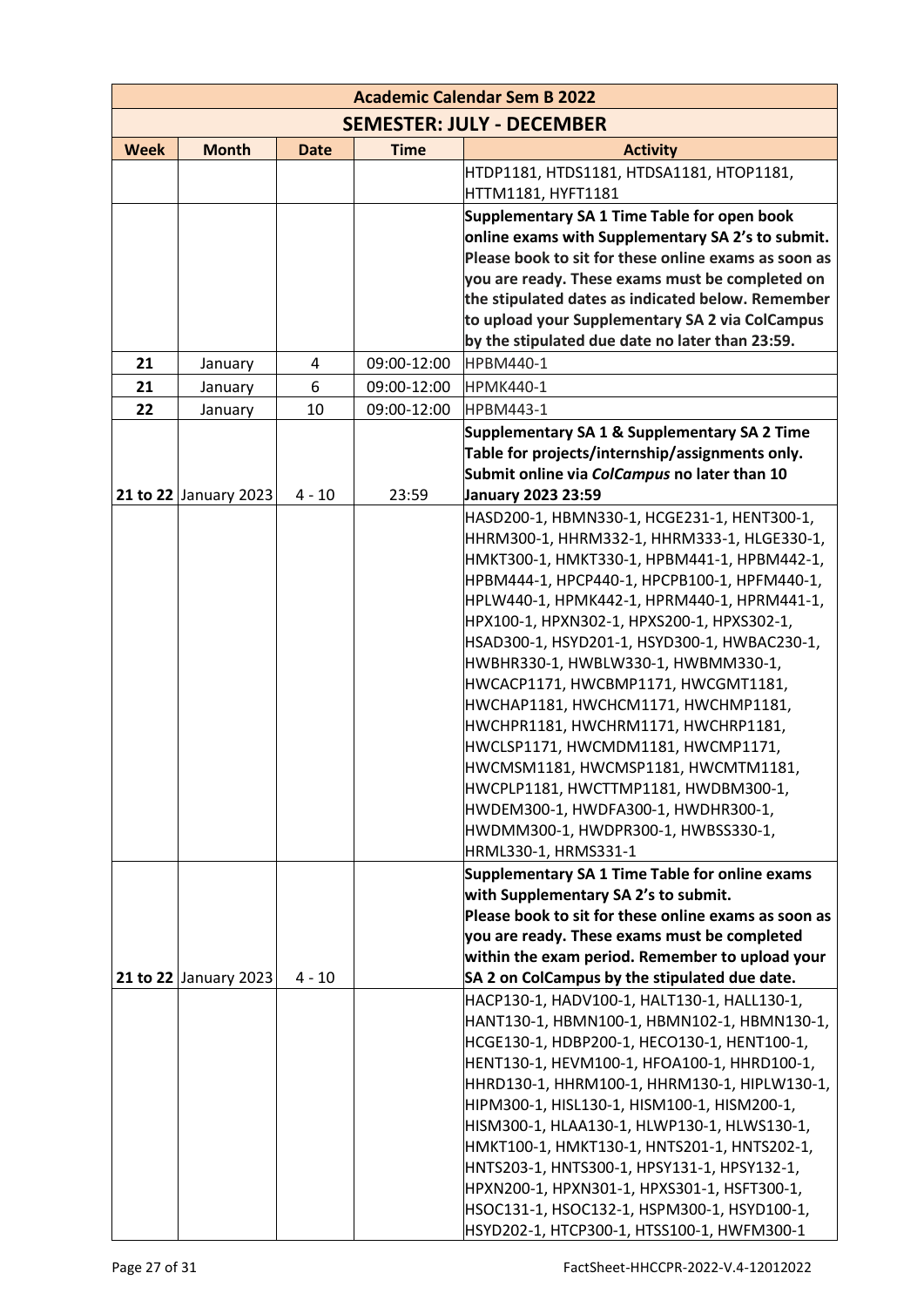|                                                                       | <b>Academic Calendar Sem B 2022</b> |    |             |                                                                                                                                   |  |
|-----------------------------------------------------------------------|-------------------------------------|----|-------------|-----------------------------------------------------------------------------------------------------------------------------------|--|
|                                                                       | <b>SEMESTER: JULY - DECEMBER</b>    |    |             |                                                                                                                                   |  |
| <b>Week</b><br><b>Month</b><br><b>Time</b><br><b>Activity</b><br>Date |                                     |    |             |                                                                                                                                   |  |
| 22                                                                    | January                             | 10 | 23:59       | $HCLT107-1$ and HCLT108-1 Supplementary SA 1 -<br>Assignment Due. Submit online via ColCampus no<br>later than 8 July 2022 23:59. |  |
|                                                                       |                                     |    |             | HBACC230-1 and HBACC330-1 Supplementary SA 1                                                                                      |  |
| 22                                                                    | January                             | 13 | 09:00-12:30 | for paper-based sit down exams                                                                                                    |  |
| 23                                                                    | January                             | 18 | 17:00       | Supplementary SA 1 & 2 Results Release                                                                                            |  |
| 23                                                                    | January                             | 20 | 13:00       | Supplementary SA 1 & 2 Results Appeal Close                                                                                       |  |
| 24                                                                    | January                             | 24 | 17:00       | Supplementary SA 1 & 2 Results Appeal Release                                                                                     |  |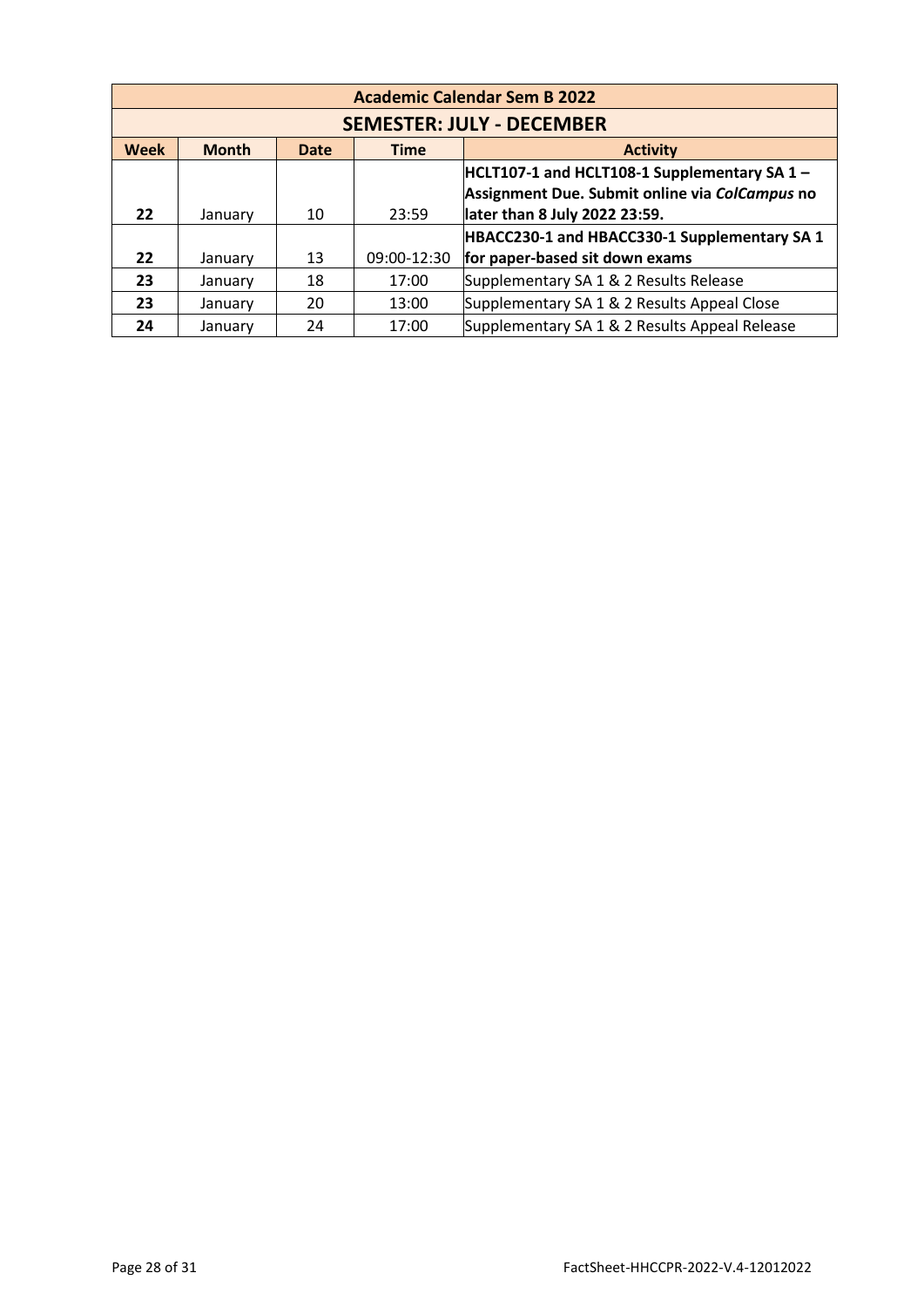# **Catalogue Descriptions**

# **Computer Literacy (HCLT101-1):**

The purpose of Computer Literacy is to introduce students to a general overview and introduction to the world of computers and computing terminology. The module will provide the student with a proficiency in the functions of a Computer Hardware and Software and how information is processed in acomputer. Students are also introduced to the Windows 10 operating system – a set of computer programsthat manage the computer's hardware and software interactions. The approach adopted in this module enables the learner to become a competent user of Windows 10, by balancing theory with extensive practice through a rich collection of "hands-on" tasks and activities. Students also receive an overview of one of the most sophisticated word-processing programmes available today, Microsoft Word 2016. The student will gain capabilities in producing professional documents, creating letters, memorandums faxes, annual reports, and newsletters. Lastly, students are introduced to Outlook 2016, a personal information manager. Although oftenused mainly as an email application, it also includes a calendar, task manager, contact manager, note taking, journal, and web browsing.

# **Academic Literacy (HALP1181):**

The purpose of Academic Literacy is to introduce students to the essential literacies required in the present academic context. Every situation in which we find ourselves is influenced by a number of different factors, and this is especially true of the job market – both within South Africa and internationally. While there may be many opportunities, there are also many demands. As such, it is vital to gain a strong academic foundation and make these skills work for you. Your learning should not be viewed in isolation; ultimately, it should enable you to find employment, and even to make a valuable contribution to society.

# **Public Relations 1 (HPR1181):**

This module aims to introduce public relations as part of an organisation's communication strategy. In the course of the module, the tools of public relations are reviewed. Key topics include how to manage relationships with stakeholders, organisational reputation management and crisis management. The role of public relations is reviewed in terms of an organisation's image, social media output, sponsorships, and events. The module also presents guidelines for compiling content for a public relations press release and conducting ethical practice through honest public relations practices. In conclusion, the module presents strategic models applicable to implementing public relations strategies within the overall organisational strategic plan(s).

# **Commercial Law 1 (HLWC1181):**

The purpose of Commercial Law 1 is to introduce management students to the general principles that apply to the South African legal system, as well as the basic types of commercial agreements that a student will encounter during commercial endeavours. The module also discusses contracts and court judgements to provide a student with practical insight into commercial relationships for successful day-to-day decision making in managerial contexts.

# **Digital Practice: Social Media (HYFT1181):**

The Digital Practice: Social Media module aims to explain the development and growth of social media in e-marketing. Understanding the principles of social media in e-marketing is essential for success in the current dynamic and global markets. Students will be able to understand the function of Facebook, Twitter, Instagram and Snapchat as social media platforms and will be able to create accounts for these respective social media platforms, which forms part of the evolution of communication.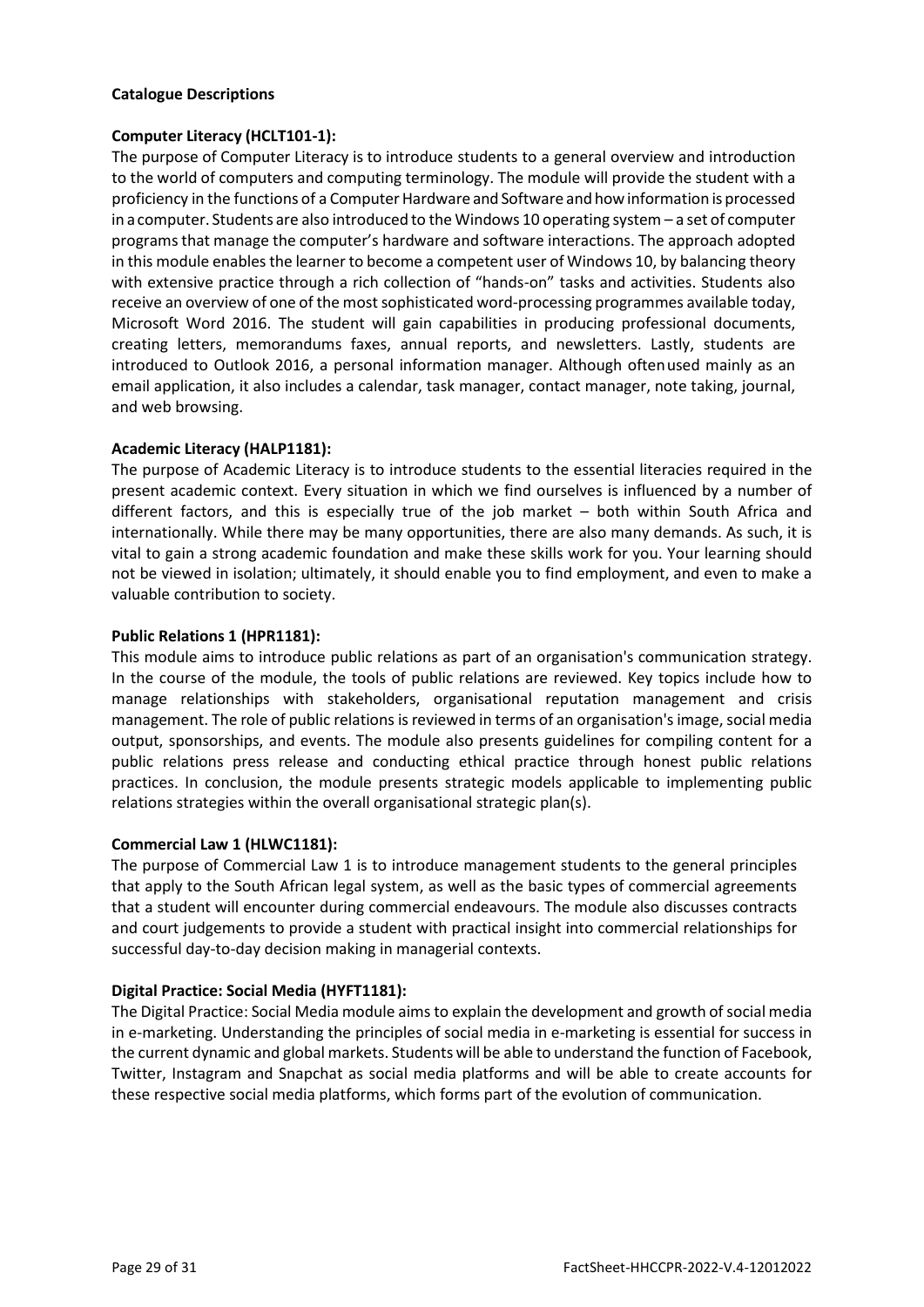# **Economics 1 (HECO130-1):**

This module is designed for proactive and competent managers to understand the basic principles of macro and microeconomics, which are essential for success in the current dynamic and global markets. Students will be able to recognise and understand economics as a social science and discuss the fundamental problems in economics. They will understand how different economic systems attempt to solve the basic economic questions, give a macro and microeconomic interpretation of the economic cycle, and describe how the various participants in a mixed economy interrelate.

# **Business Management 1 (HBMN1181):**

The purpose of Business Management 1 is to introduce students to the business principles and functions that are vital for managing a business while keeping corporate, social, and environmental sustainability in mind. It further aims to provide students with the necessary knowledge and skills to effectively coordinate business functions such as general management, purchasing, operations, human resources, marketing, public relations, finance, and information management with the foundational principles of business administration.

# **Introduction to Accounting Practice (HIAP1181):**

This module aims to provide an introductory text that covers financial accounting. The module is ideally suited for students with little or no prior accounting background and can be used as a theoretical basis for advancing their lifelong learning. A wide range of topics are covered, such as different business forms, drawing up financial statements, interpreting financial statements using ratio analysis, and calculating Value Added Tax (VAT).

# **Integrated Marketing Communication (HINT1181):**

This module aims to introduce the integrated marketing communication (IMC) construct. The topics of this module address the IMC communication features and all the various integrated marketing communication tools, including advertising, public relations, sales promotions, personal selling, direct marketing sponsorship and digital communications. In addition, the module explores the incorporation of both traditional and digital media into the integrated marketing communications construct. The module concludes with an overview of marketing communication decision-making processes.

# **Basic Finance and Budgeting (HBFB1181):**

The Basic Finance and Budgeting module provides the foundation for guiding entrepreneurs, middle managers, prospective supervisors, and aspiring leaders in finance. It introduces students to a range of financial principles, including basic debits and credits, double entries and reconciliations, and interpreting financial results, thereby preparing students for the working environment, where they may be expected to have a general understanding of these principles.

# **Work Integrated Learning (HWCMTM1181):**

The purpose of Work Integrated Learning is a process through which students develop knowledge, skills, and values from direct experiences outside a traditional academic setting. Experiential learning encompasses a variety of activities, including undergraduate research and other creative and professional work experiences. Well-planned and assessed work integrated learning programmes can stimulate academic inquiry by promoting interdisciplinary learning, civic engagement, career development, cultural awareness, leadership, and other professional and intellectual skills. Learning that is considered "integrated" contain all the following elements:

- Reflection, critical analysis, and synthesis.
- Opportunities for students to take initiative, make decisions, and be accountable for the results.
- Opportunities for students to engage intellectually, creatively, emotionally, socially, or physically.
- A designed learning experience that includes learning from natural consequences, mistakes, and successes.